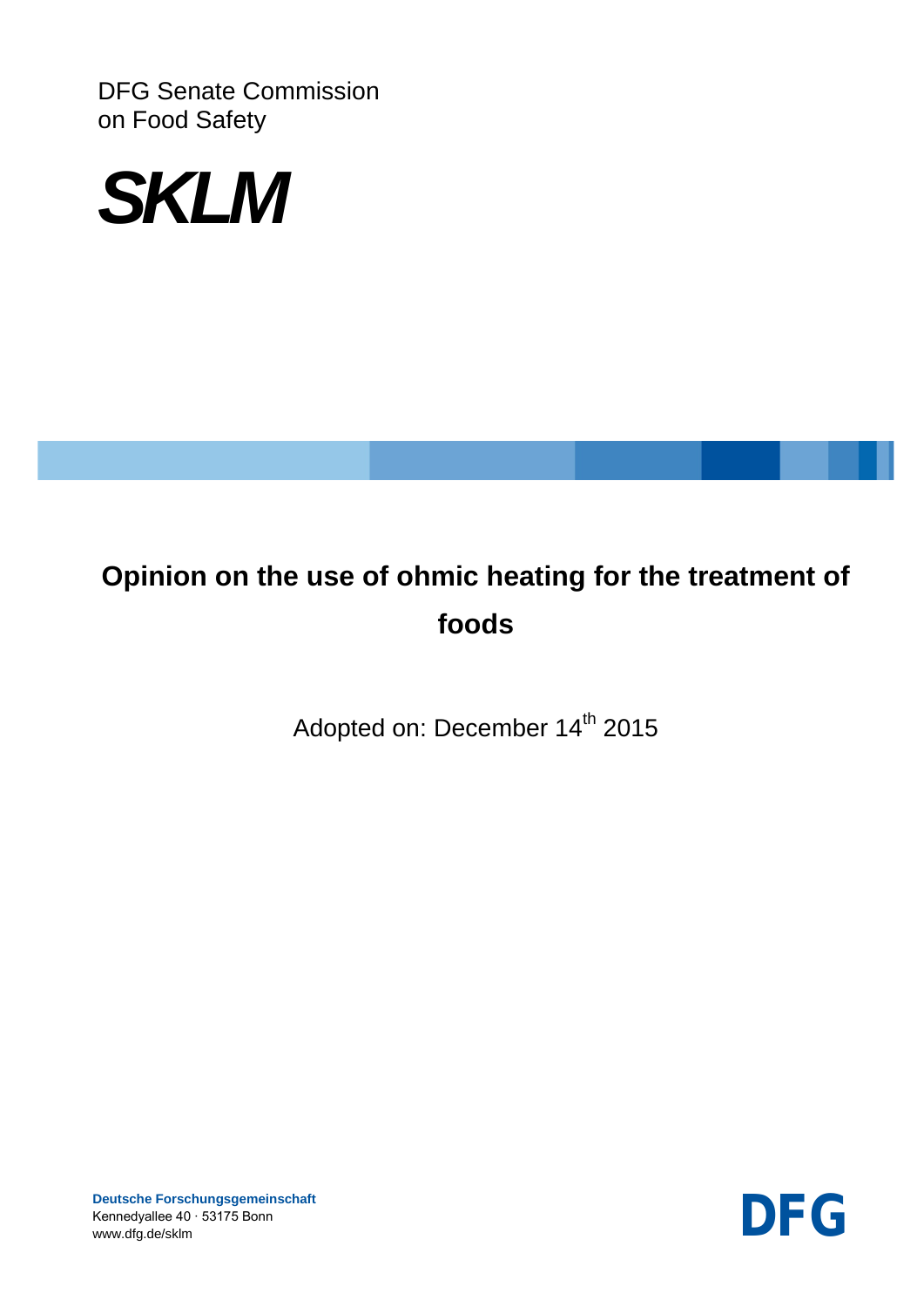## Members and guests of the DFG Senate Commission on Food Safety 2014-2016

#### **Members:**

Pablo Steinberg (Chairman), Patrick Diel, Gerhard Eisenbrand, Karl-Heinz Engel, Bernd Epe, Volker Heinz, Hans-Ulrich Humpf, Hans-Georg Joost, Dietrich Knorr, Theo de Kok, Doris Marko, Rudi Vogel

#### **Permanent guests:**

Peter Fürst, Sabine Kulling, Alfonso Lampen, Gerhard Rechkemmer, Richard H. Stadler, Stefan Vieths

The Commission would like to thank the members of the working group "Food Technology and Safety": Dietrich Knorr (WG Chairman), Niels Bandick, Karl-Heinz Engel, Volker Heinz, Thomas Holzhauser, Henry Jäger, Sabine Kulling, Stefan Töpfl, Rudi Vogel and Walter Quasigroch for the preparation of the opinion and the SKLM staff represented by Angelika Roth, Stephanie Vogel and Sabine Guth for their support.

#### **SKLM Commission Secretariat**

Institut für Lebensmitteltoxikologie und Chemische Analytik, Stiftung Tierärztliche Hochschule Hannover, Bischofsholer Damm 15, 30173 Hannover, Germany E-Mail: SKLM@tiho-hannover.de • Phone: +49 511 8567227 • Fax: +49 511 856 82 7227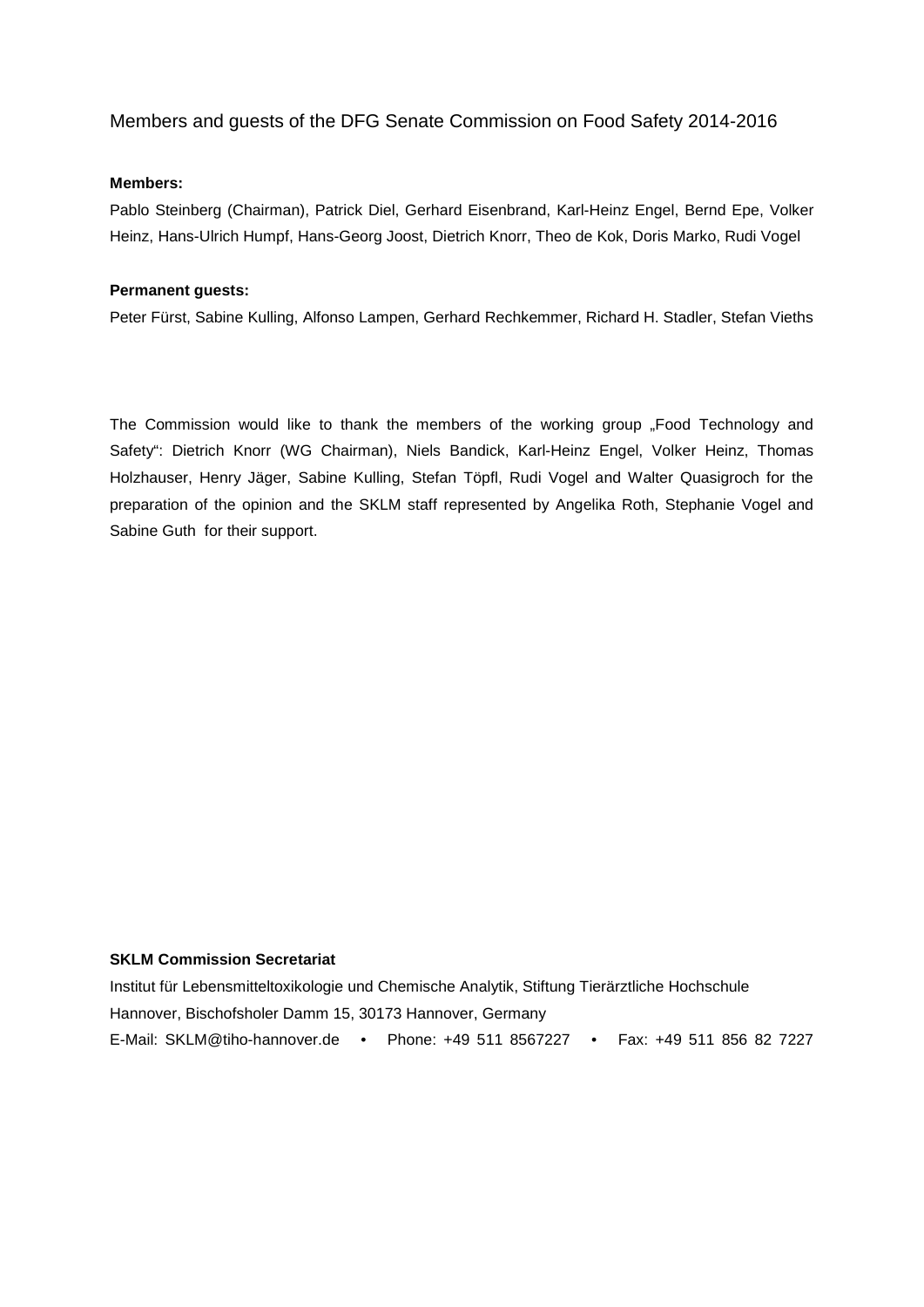*The working group "Food Technology and Safety" of the DFG Senate Commission on Food Safety (SKLM) deals with new technologies which are being developed or used to treat foods. Ohmic heating is a new process for heating food by means of direct application of current to the food. On the 22th of June 2015 the SKLM performed an initial assessment of the process for ohmic heating of food. The objective of this statement is to describe the state of the research, to draw attention to critical points in the application and science-based further development of the process, and to define the need for research.* 

## **Opinion on the use of ohmic heating for the treatment of foods**

## **Summary**

Ohmic heating is a process for the heat treatment of food. When electrical current is conducted through food, the food heats up as a result of its internal ohmic resistance. Compared to conventional heating methods, this process can achieve shorter heating times while avoiding hot surfaces and can reduce temperature gradients. The electrical, thermophysical and rheological properties of the products play an important role in achieving uniform heating. In addition to the product parameters, process parameters such as the current frequency used, the electrode material and the geometry of the treatment chamber are also relevant.

As with other processing methods, the structure and concentrations of ingredients and contaminants in foods may be altered during ohmic heating. Besides the thermal effects of ohmic heating, it is also necessary to pay attention to potential electrochemical reactions at the contact surface between electrodes and food as well as potential non-thermal effects of the electric field, depending on the process conditions. Therefore, process control becomes particularly important to prevent such effects, which are sometimes undesirable.

As with conventional heating, the effectiveness of ohmic heating as a preservation process depends on reaching and maintaining a certain temperature at each point of the food for a sufficient period of time to inactivate microorganisms. The physicochemical product properties are extremely important for achieving heating conditions that are as uniform as possible. Because the electric field strengths applied are low, mainly thermal effects come into play. However, some studies discuss potential additional synergistic or non-thermal inactivation effects of the electric field.

Compared to conventional heating methods, the primary requirement in evaluating ohmic heating is a standardised means of acquiring the process control parameters. This includes, first and foremost, a space- and time-resolved temperature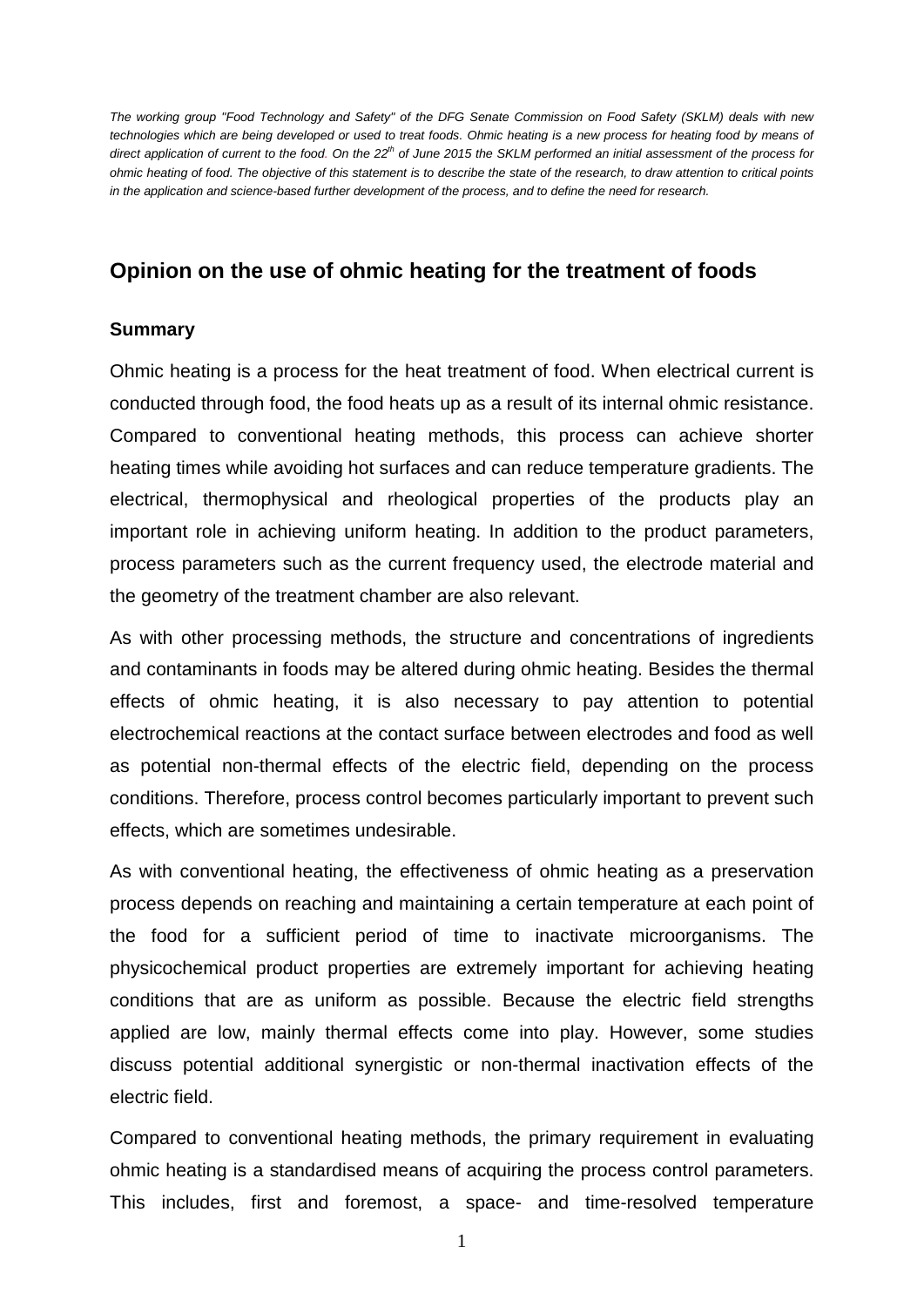measurement that takes into account the product and electric field properties. It is absolutely necessary to carry out systematic studies while paying attention to the comparability with respect to product and process parameters as well as the system design. Consequently, the existing gaps in the data records are in part due to the insufficient comparability of the available studies.

Moreover, it is necessary to analyse thermal and non-thermal as well as additional process-induced changes in the food and its ingredients. This applies particularly to the effect on the potential allergenicity of the food components.

Thermal and non-thermal effects can be studied in a differentiated manner in simulation models. This is regarded as a promising approach for providing a modellike description of combination processes and for optimising process conditions as well.

### **1 Introduction**

Conventional thermal methods for pasteurising and sterilising food are based on heat transfer, whereby the heat transfer and thermal conductivity are limiting factors for the quick heating of the product. Particularly in the case of viscous and particulate food, this results in a lengthening of the heating times with a possible overprocessing of individual product fractions and an associated loss of quality. Additionally, in the case of indirect heating methods, heat transfer via hot surfaces can lead to unwanted temperature peaks in the product [\[1\]](#page-26-0). There is growing interest in alternative thermal methods of pasteurising and sterilising which avoid long heating times, overprocessing and unwanted temperature peaks; the use of ohmic heating in particular is among these methods [\[1-4\]](#page-26-0).

Research on the preservation of food through the direct application of electric current began as early as at the end of the 19th century, when electricity became commercially available [\[5\]](#page-26-1). The first industrial applications of ohmic heating for thermal treatment began in 1920 with the 'Electropure' process [\[6-8\]](#page-26-2). This involved heating milk in a continuous process while using carbon electrodes and an alternating current of 220 V with a frequency of 60 Hz. This process was approved for pasteurising milk in six US states, and by 1950 it was used in 50 plants that supplied milk for approximately 50,000 consumers. At an early stage, additional methods of ohmic heating were patented, such as one for the direct electric heating of sausages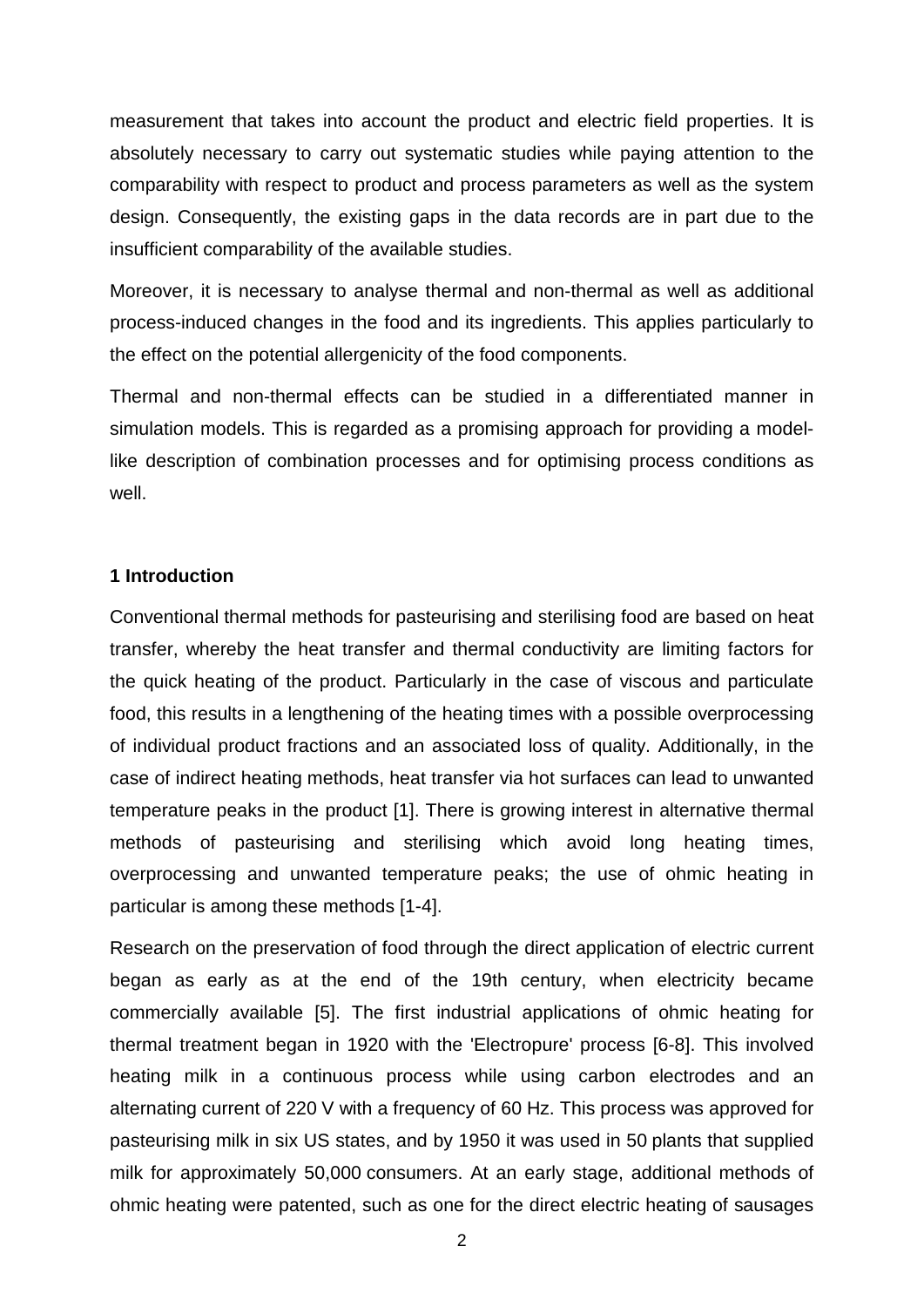[\[9,](#page-26-3) [10\]](#page-26-4), and in the mid-20th century a method for blanching vegetables [\[11\]](#page-26-5). Increasing costs for electricity and the development of alternative thermal processes for preservation, such as UHT-treatment, later led to the reduced usage of ohmic heating [\[12\]](#page-26-6). As a result, ohmic heating was essentially further developed for the sole purpose of thawing food [\[13\]](#page-26-7).

In the 1980s in Europe, interest in ohmic heating for the preservation of food was renewed, and industrial systems came into use [\[14\]](#page-26-8). Currently, ohmic heating is used as a thermal method to preheat, to blanch and to pasteurise and sterilise vegetable products, fruit preparations and meat products [\[15,](#page-26-9) [16\]](#page-26-10). The process is based on using the electrical resistance of the food being treated. Dissipation of the electrical energy when an electric current flows through food causes heat to be released (Joule effect). The amount of dissipated heat is directly related to the applied voltage and the electrical conductivity of the product or of individual product fractions (Ohm's law) [\[12,](#page-26-6) [17\]](#page-26-11).

In earlier applications, the use of low alternating current frequencies in the range of 50-60 Hz was found to be disadvantageous, as this led to increased electrochemical reactions and electrode erosion, particularly in conjunction with metallic electrodes [\[3\]](#page-26-12). Direct contact of the food with the electrodes is regarded as a critical aspect of the application. The subsequent technical improvements of the process with respect to the electrode materials being used (such as titanium) and optimised alternating current frequencies in the kilohertz range led to a wider distribution of the technology [\[18-20\]](#page-26-13).

The advantages of ohmic heating lie in the heating of the product volume, which, ideally, should be uniform [\[3\]](#page-26-12). Depending on the conductivity of individual product fractions, the configuration of the treatment chamber and the flow characteristics of the food, it could be heated at relatively low temperature gradients. Since heating times are substantially shortened, the cooking load of food (C value), along with the process-dependent change in quality, is reduced while maintaining the same sterilisation effect (Fo value) [\[21,](#page-27-0) [22\]](#page-27-1).

Another advantage is that the food does not come into contact with hot surfaces. It is also possible to largely prevent the formation of unwanted layers of biological, organic or inorganic composition (fouling) by suitably designing the electrode configuration [\[1,](#page-26-0) [23\]](#page-27-2).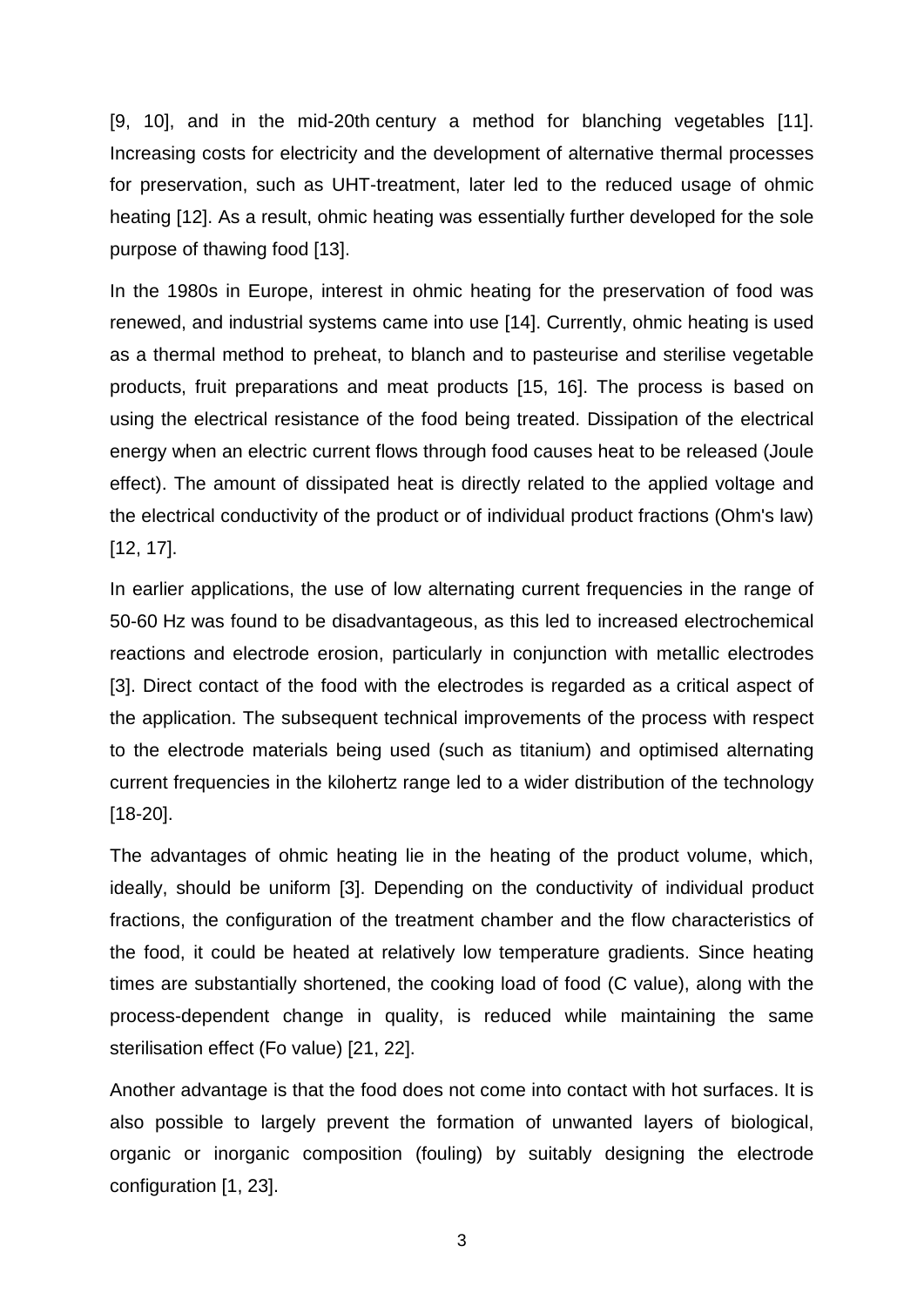The growing interest in the industrial use of ohmic heating makes it necessary to consider the critical aspects of the method to ensure that it is harmless to health. Although the effect of ohmic heating on the product is primarily classified as thermal, additional electrical effects, which also influence the quality and safety of the food being treated, can not be excluded.

Concepts for the application of ohmic heating to packaged food are in development [\[24-26\]](#page-27-3) but are not part of this statement.

#### **2 Procedural principles and technical aspects**

During ohmic heating there is a **conversion of electrical energy into thermal energy**. Food with an electrical conductivity in the range of 0.1-10 S/m can always be heated by means of ohmic heating. The products to be heated are subjected to an electric field within an arrangement of two or more electrodes. They are in direct contact with the electrodes or are coupled to them via an electrically conductive medium. The treatment can be performed as an intermittent batch process or in a continuous flow system. A current flow develops as a function of the field strength, electrode configuration and conductivity of the products. Based on Ohm's law, this current flow leads to energy input, which is characterised by nearly complete conversion of the electrical energy into heat, high energy density and short heating times. The voltages used lie between 400 and 4000 V. Field strengths in the range of 20 to 400 V/cm result when electrode gaps of 10 to 50 cm are used. The achieved **heating rates** depend on the output of the power supply, the design of the treatment equipment and the product properties (such as conductivity, viscosity and specific heat capacity). The required electrical output can be calculated from the mass flow, temperature increase and specific heat capacity based on the product and taking into consideration the product properties.

Ohmic heating can be achieved with direct or alternating current; however, alternating current is usually used to **prevent electrochemical and electrolytic effects** and the formation of unwanted reaction products. The current density (depending on the electrode geometry), frequency and electrode material (with specific tendency to oxidise) are particularly important regarding the magnitude of potential **electrochemical reactions on the electrodes**, which lead to electrolysis of the product and to erosion of the electrodes. Systems currently in use achieve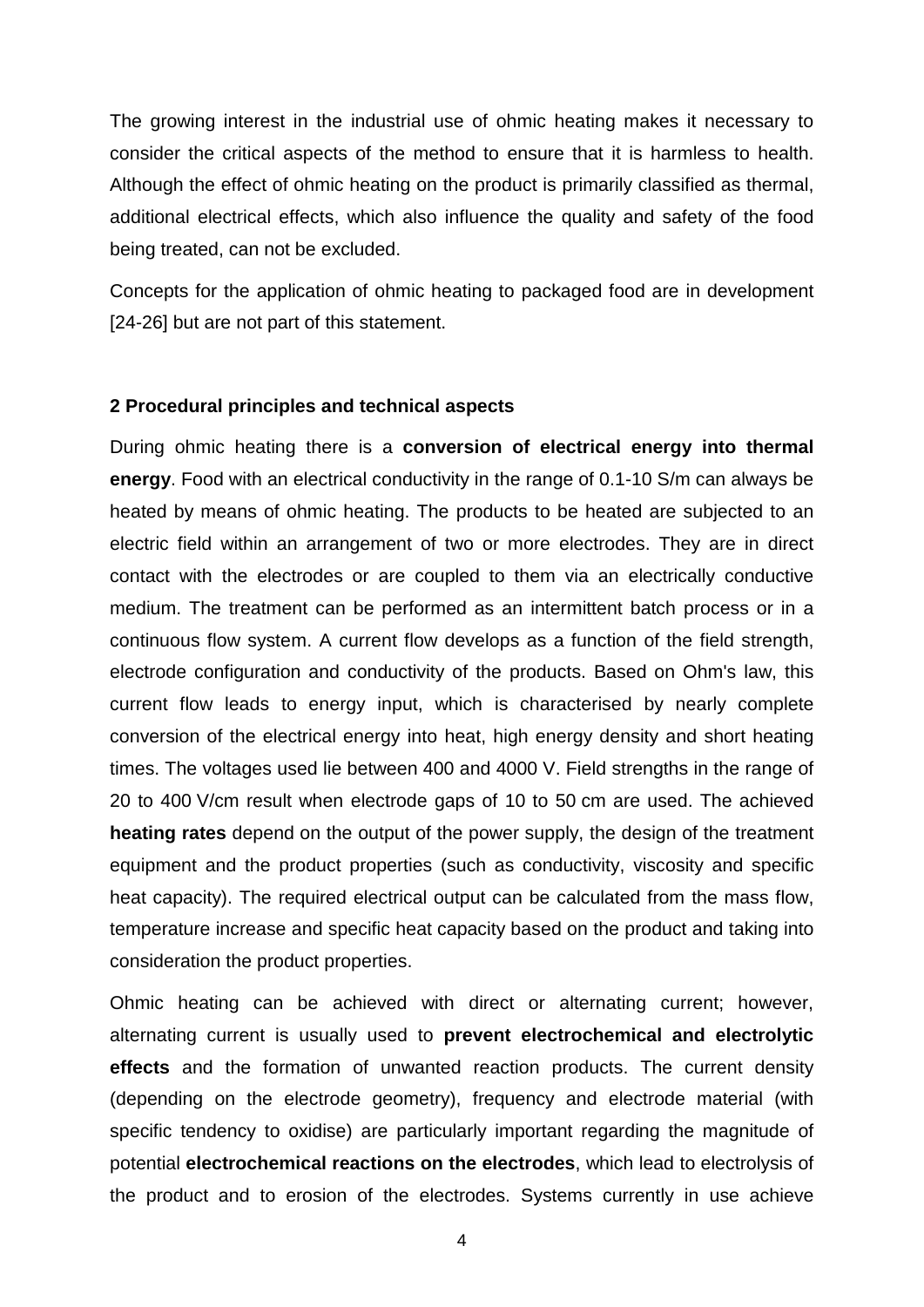current levels in the range of several hundred amperes. Current densities in the range of 0.5-20  $A/cm<sup>2</sup>$  occur at the electrodes. These current densities facilitate unspecific, electrochemical reactions of the materials involved. To reduce oxidation reactions and metallic contamination of the product, alternating current is used at frequencies greater than 20 kHz. Electrochemical reactions occur less frequently when alternating current is used, due to the reversed field effect. At frequency values greater than 20 kHz, electrode erosion is reduced due to the inhibiting of Faraday reactions. Because of its low tendency to oxidise, the electrode material is usually stainless steel.

Another process with direct application of electric fields on the food is classified under the term "Pulsed Electric Field" (PEF) [\[27,](#page-27-4) [28\]](#page-27-5). Ohmic heating and PEF applications are differentiated by the process parameters used and defined by their **thermal and non-thermal (electric) effects** on the product. In the case of ohmic heating, the focus lies on generating thermal effects, while PEF treatment aims at generating electric effects and minimising thermal effects. Cell lysis occurs by using an electrical field to form pores in the microbial membrane (electroporation). Since, in contrast to PEF treatment, ohmic heating at 20-400 V/cm uses significantly lower field strengths than those required for electroporation of microbial cells (10 kV/cm) [\[29-32\]](#page-27-6), it can be assumed that ohmic heating inactivates microorganisms predominantly through heat. In the case of plant cells, however, electroporation can occur even at electric field strengths lower than 1 kV/cm [\[33-40\]](#page-27-7). Here, cell lysis through ohmic heating can be the result of thermal permeabilisation of the plant cell membrane and, as in the case of PEF treatment, it can have an electrical cause (through electroporation of the cell membrane) [\[41\]](#page-28-0).

Depending on the geometry of the treatment chamber, **local overprocessing and underprocessing** represent critical challenges to the process design, particularly for changing product properties. Overprocessing can lead to increased thermal loading and to the formation of thermally conditioned compounds with accompanying loss of quality; in addition to the quality, underprocessing also affects the shelf life of the product. To achieve the greatest possible **uniformity of heating**, the **electrode geometries** used are usually **adapted to the product properties**. This is important when using ohmic heating as a continuous flow method, since in such a case aspects of the **product flow** have to be taken into account. The design of the treatment chamber can be optimised with respect to the dwell time behaviour by simulating the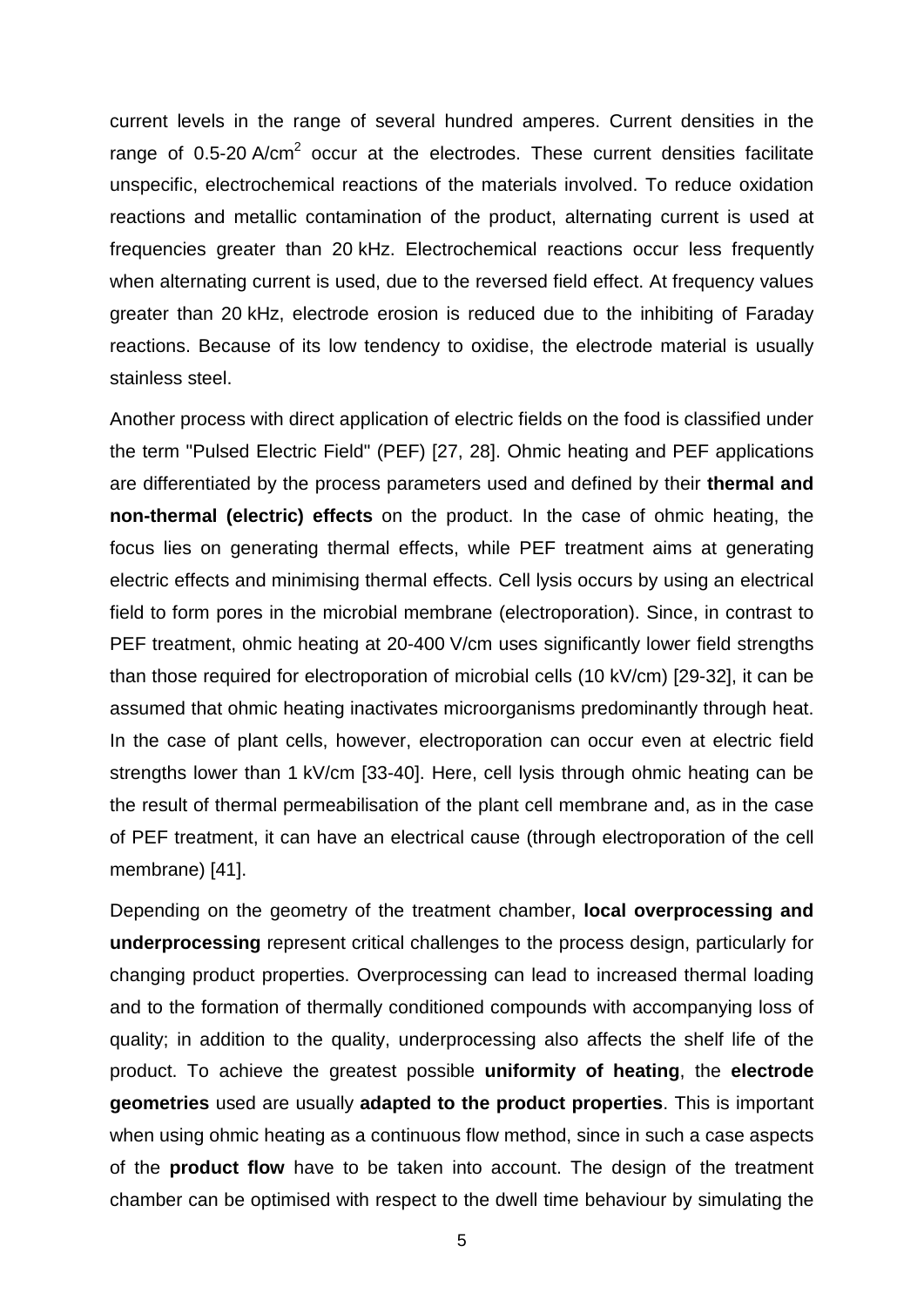flow profile based on the flow function. The uniformity of treatment can be increased in conjunction with a simulation of the electric field distribution and energy input as well as of the counter-effect on the viscosity and conductivity of the product.

Particularly in layers near a wall and on the electrode as well as on the insulator, a clear, local **overprocessing** can be observed because here the flow velocity of the product is lower and the longer dwell time results in a higher energy input. Depending on the product properties, these effects can be counteracted in part by using scrapers, higher flow velocities or electrode materials cooled through use.

When a continuous flow method is used, **underprocessing** often occurs in the central area of the treatment section parallel to the product flow because a high flow velocity with a low electric field strength is present there. The use of treatment sections connected in series can lead to increased uniformity of the temperature distribution. Ohmic heating is also used in combination with other volumetric heating methods, such as radio frequency heating, to improve uniformity of the heating.

In the case of conventional methods, there is **non-uniformity of heating** with the formation of **local high temperature peaks (called hot spots) and/or low temperatures (called cold spots)**, depending on the product geometry and process geometry as well as the heat transfer coefficients. In the case of ohmic heating, different electrical conductivities of individual product fractions or non-uniform distribution of the electric field will lead to inhomogeneities with hot spots and cold spots, regardless of the parameters of the product geometry. The cold spots are determined by the fraction with the lowest electrical conductivity in connection with the lowest electric field strength and a non-uniform electric field; hot spots are determined by the fraction with high electrical conductivity and a high electric field strength. **Disperse systems with aqueous, oil or particulate fractions** in particular show differences in conductivity, which lead to substantial differences in the temperature increase of the respective phase. Unlike conventional processes, when complex particulate food is subjected to ohmic heating, a cold spot may appear in the liquid phase, while the particles heat up significantly faster. During the ensuing holding time, heat dissipation results in reheating of the liquid phase [\[42\]](#page-28-1). However, if the liquid phase is the fraction with the highest electrical conductivity, this results in faster heating with subsequent heat dissipation towards the particulate fraction. Since the conductivity of aqueous media increases as a function of temperature when there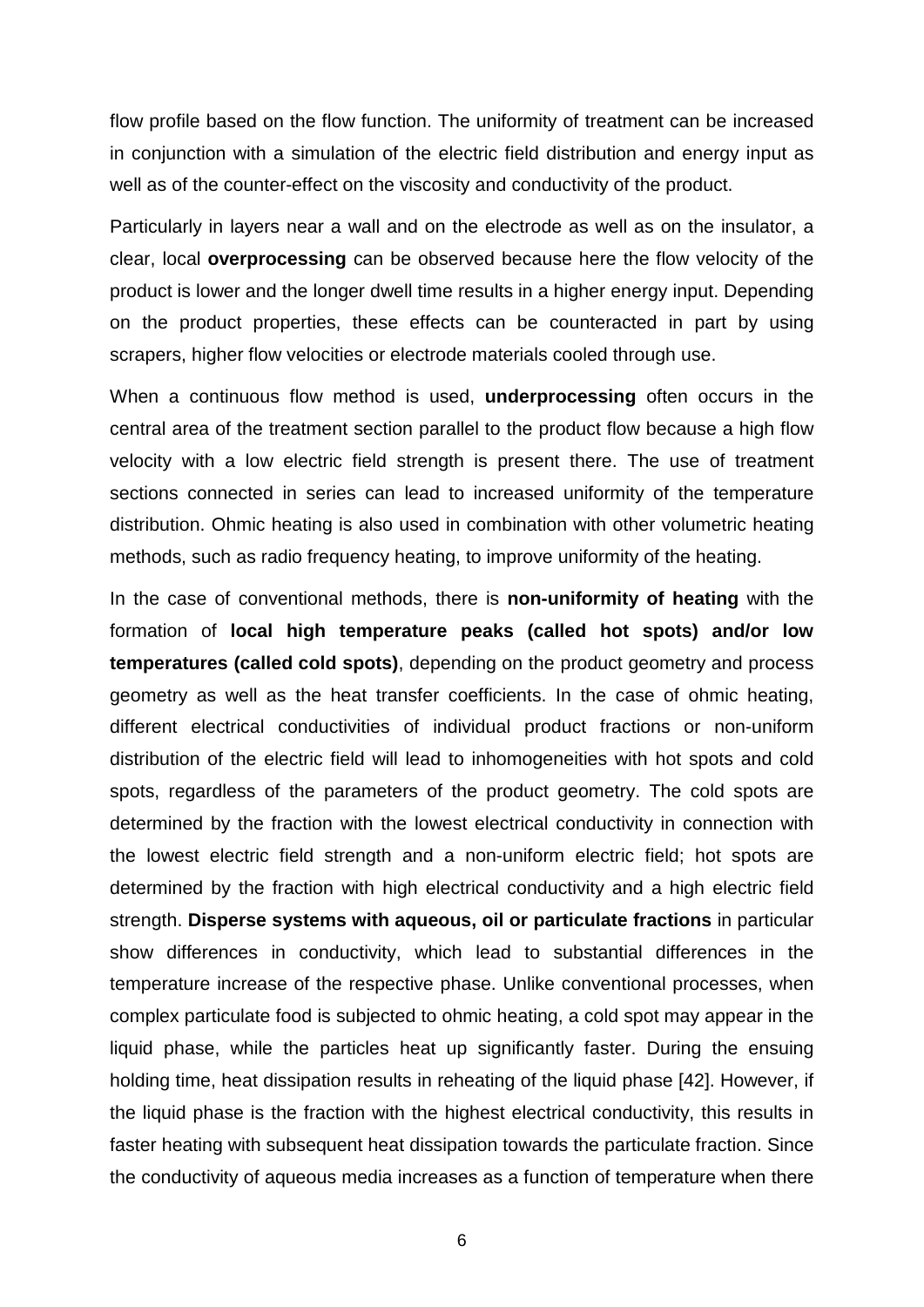is a temperature increase, it is possible to compensate for inhomogeneities during the heating or to increase them. Both the conductivity and the viscosity of the product can also be significantly altered during the process through likewise temperatureinduced processes such as gelatinization of starch and proteins, denaturation of proteins or release of conductive components by destroying cell structures.

As with conventional heating, the effectiveness of ohmic heating as a **thermal process for inactivating microorganisms** depends on the temperature reached at each point of the food and the corresponding holding time [\[43\]](#page-28-2). As a result, underprocessing (caused by the design of the treatment chamber) and cold spots (caused by the conductivity of the product fractions) pose a risk for the **microbiological safety** of the product [\[44,](#page-28-3) [45\]](#page-28-4).

**Combined applications** with conventional preheating and subsequent ohmic heating are increasingly attracting attention. Such combined methods offer advantages in terms of product safety. A more uniform temperature distribution and distribution of temperature-dependent conductivity is achieved through preheating. The subsequent jump in temperature through ohmic heating is smaller, and the homogeneity of the treatment is improved compared to the sole use of ohmic heating without preheating.

#### **3 Impact on food**

As with other processing steps, during ohmic heating food may undergo changes which affect its consistency, taste and colour [\[46-54\]](#page-28-5).

Since food comes in direct contact with the electrodes during the process or is coupled with them via an electrically conductive medium, it is possible that under certain process conditions unwanted ions may get into the food through electrochemical reactions and corrosion of the electrodes may occur [\[55-57\]](#page-28-6).

The electrical conductivity is an important property of the food for ohmic heating because it is a prerequisite for the corresponding heat development [\[58,](#page-29-0) [59\]](#page-29-1). Since the conductivity is temperature-dependent, it changes during the heating process. Cell structures that have been lysed as a result of heat release ions, which in turn lead to a significant change in the conductivity of the food and therefore affect the ohmic heating process [\[60-66\]](#page-29-2).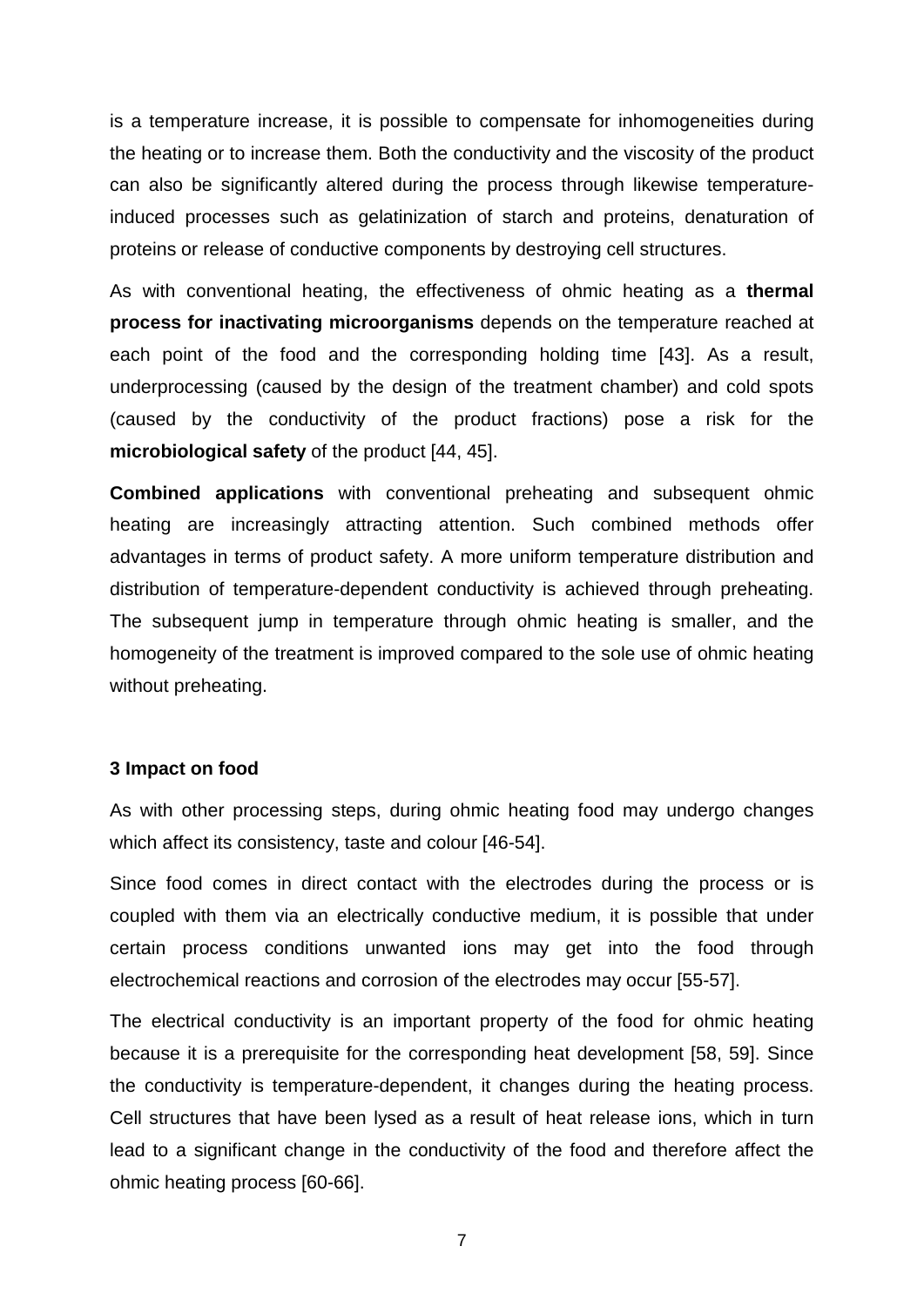#### *3.1. Interactions with the food matrix*

In addition to electrochemical reactions at the electrodes and the heat-related change in electrical conductivity of the treated food, ohmic heating has other ways of interacting with the treated food. Ingredients and additives have an impact on the structure and conductivity of the food. Thus, hydrocolloids such as starch, pectin or gelatine impact the ohmic heating depending on the proportion of these substances in the food and the hydration level. Starch solutions exhibited a rise in conductivity as the temperature increased; the conductivity decreased again as the level of gelatinization increased. This was most probably due to an altered structure or increased bonding of water [\[67\]](#page-29-3). The amount of ovomucin in the egg white in chicken eggs affected its electrical conductivity and thermal conductivity [\[68,](#page-29-4) [69\]](#page-29-5). This was also found for surimi (crab meat imitation) after starch was added [\[70\]](#page-29-6). Ohmic heating increased the viscosity of surimi more than conventional heating at the same temperatures. This was due to a reduced decomposition of myosin and actin, which increased the continuous network structure and therefore also the gel quality [\[71-73\]](#page-29-7). The fat content and fibre density in meat and sausage likewise had an effect on the electrical conductivity and the thermal conductivity [\[74,](#page-29-8) [75\]](#page-29-9).

When using ohmic heating for blanching of vegetables, it is generally possible to use larger pieces of vegetables than with conventional heating methods, for which the thermal conductivity is a limiting factor. Since larger pieces have a different surface to volume ratio when compared to smaller pieces, the loss of soluble substances is reduced [\[46\]](#page-28-5). In contrast, the amount of freely soluble components increased in white radish under certain low-frequency conditions, which was shown to be due to increased decomposition of cells and could also explain the faster initial heating at low frequencies [\[76\]](#page-29-10). In the case of peach pieces, at a low frequency there was a stronger lysis of the cell membranes with a resulting increase in electrical conductivity and texture degradation. Higher frequencies led to a reduction of these effects, but the time until the desired final temperature was reached increased [\[77\]](#page-30-0). Cell lysis was also observed in potatoes and apples and increased at higher temperatures with a moderate electric field and an electric field strength lower than 100 V/cm [\[78\]](#page-30-1). Similar effects were observed when blanching mushrooms [\[79\]](#page-30-2). Juice from quinces, a pectinrich fruit, obtained through ohmic heating or through conventional heating exhibited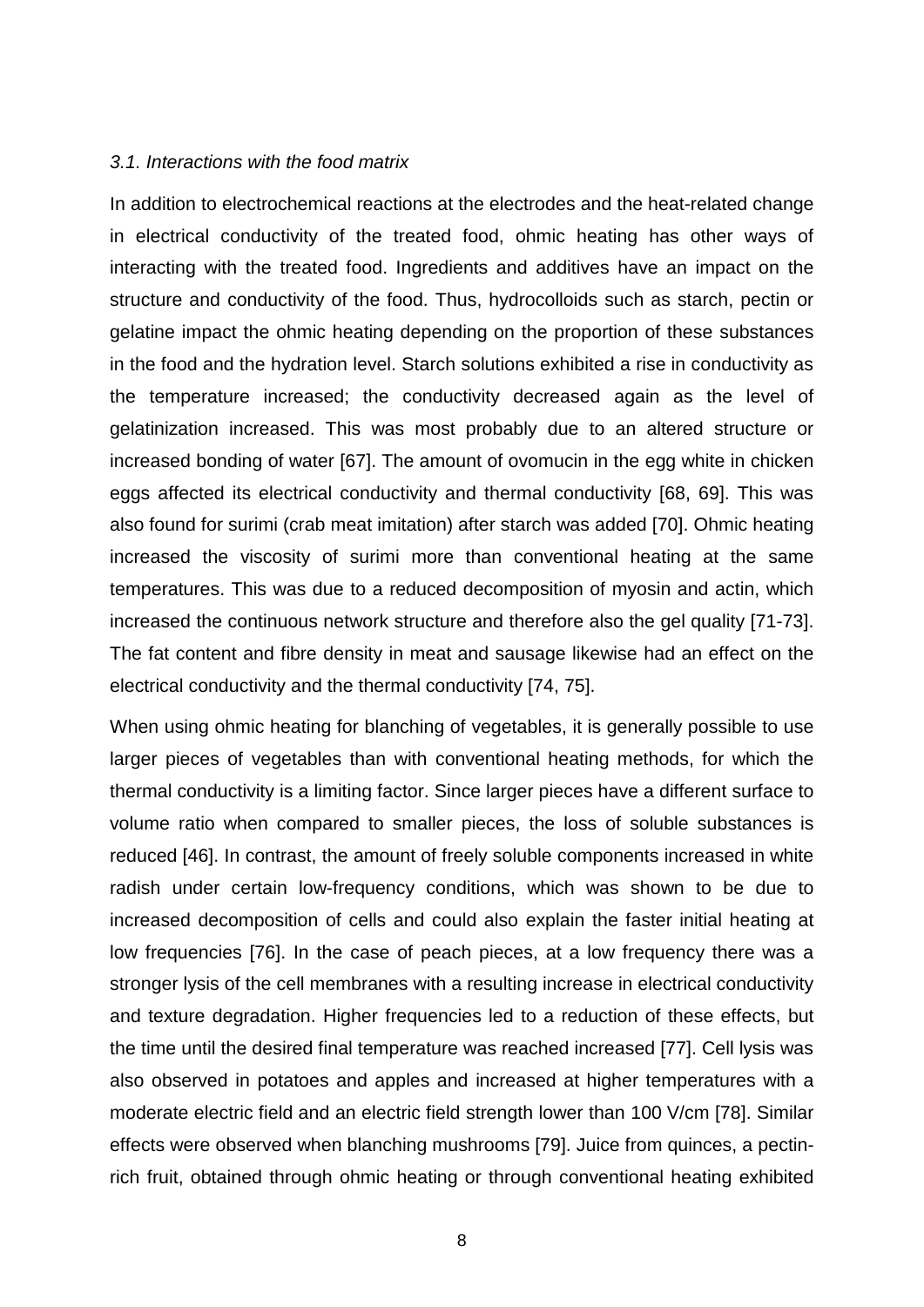no difference regarding its flow properties [\[80\]](#page-30-3). Ohmic heating was also investigated as a pretreatment method (50°C) to increase the yield of extract from sugar beet cuts in combination with subsequent high-voltage pulse treatment (i.e. PEF). It was possible to substantially increase the juice extraction by thermal decomposition of the tissue matrix in combination with the electropermeabilisation of the cell membranes [\[81\]](#page-30-4).

#### *3.2. Impact on food components*

The stability of nutritional components in food depends on the process conditions. It has been reported that the flavouring substances decanal, octanal, limonene, pinene and myrcene decomposed to a smaller extent during ohmic heating than during conventional heating methods [\[21\]](#page-27-0). No difference in the kinetics of the decomposition of anthocyanins in acerola puree was found between the two methods [\[82\]](#page-30-5), whereas the decomposition of vitamin C in acerola puree depended on the ohmic heating conditions and was enhanced by increasing the voltage. At low voltage gradients, the decomposition of vitamin C was comparable to that when using conventional heating methods [\[83\]](#page-30-6). This dependence on the magnitude of the voltage used is also found when analyzing the degradation of anthocyanins [\[84\]](#page-30-7). The degradation of vitamin C and browning in baby food was less affected during ohmic heating than during sterilisation by means of direct steam injection [\[85\]](#page-30-8).

Studies on the phenol oxidase activity in grape juice have shown that in the course of the temperature increase during ohmic heating the enzyme activity rose, until a critical temperature was reached, and thereafter sank. This temperature was dependent on voltage gradients [\[86\]](#page-30-9). Based on these results, the authors concluded that there is a difference between conventional and ohmic heating regarding the inactivation of phenol oxidases.

In the case of orange juice, it was reported that both conventional and ohmic heating led to a comparable inactivation of pectin esterases (by 90 to 98%) [\[21\]](#page-27-0). Another study on orange juice showed that ohmic heating inhibited the pectin esterase (pectin methylesterase) to a greater extent than conventional heating [\[87\]](#page-30-10).

A study with pea puree indicated that under certain conditions the activity of peroxidases during ohmic heating at shorter processing times was reduced if compared to conventional heating [\[88\]](#page-30-11). No difference was found between the heating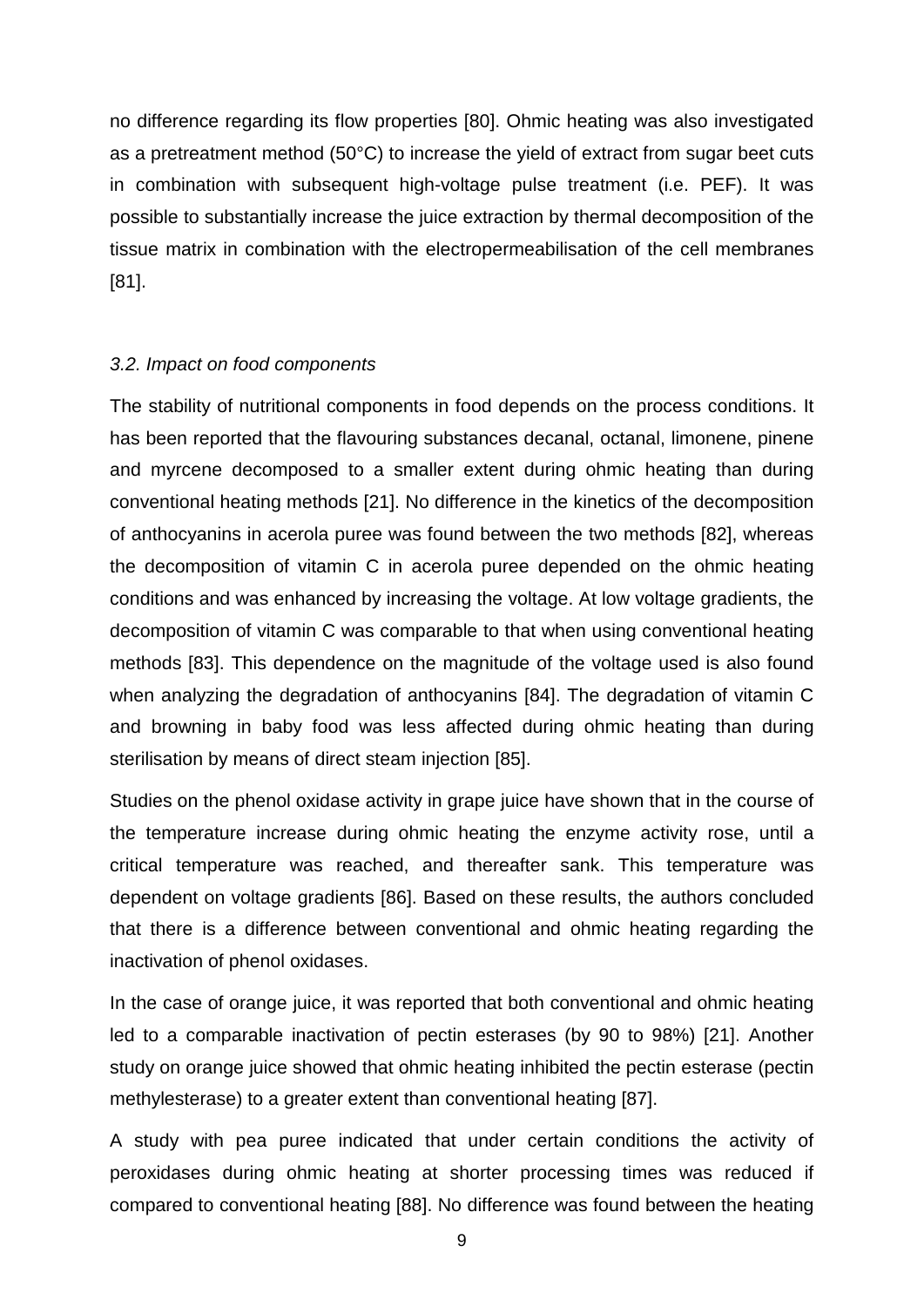methods for the inactivation of peroxidases in carrot pieces [\[89\]](#page-30-12). For many of the foods that were investigated, the data records are contradictory (Table 1). However, the majority of studies lacked exact temperature-time profiles allowing a comparison of the treatment conditions.

## *3.3. Formation of process contaminants*

Compared to the established steam-injection method, the sterilisation of infant formula using continuous ohmic heating showed no differences in the content of soluble proteins, furosine and carboxymethyllysine as well as in the content of fluorescent Maillard reaction products [\[85\]](#page-30-8). The EU research project "Prometheus" analyzed the formation of furan in pureed baby food after sterilisation by means of ohmic heating in comparison with conventional autoclave technology [\[90\]](#page-30-13). Products, which were sterilised using ohmic heating, contained 3 to 7 times less furan than those which were heated in the packaging in autoclaves. However, the volatility of furan and the effect of the packaging on the loss of furan were not taken into account. A dependency of the furan content on the Fo value was only observed in the case of the autoclaved samples.

Table 1 provides an overview of the foods subjected to ohmic heating and summarizes the process parameters which were used and the effects which were observed.

| <b>Product and process</b><br>objective<br>$(1)$ Heating/thawing<br>$(2)$ Blanching<br><sup>(3)</sup> Pasteurisation<br><sup>(4)</sup> Sterilisation<br><sup>(5)</sup> Cell disintegration | <b>Conditions of ohmic heating</b>                                                                                                                                   | <b>Effects</b>                                                                                                                                         | Reference |
|--------------------------------------------------------------------------------------------------------------------------------------------------------------------------------------------|----------------------------------------------------------------------------------------------------------------------------------------------------------------------|--------------------------------------------------------------------------------------------------------------------------------------------------------|-----------|
| <b>Vegetables</b>                                                                                                                                                                          |                                                                                                                                                                      |                                                                                                                                                        |           |
| Japanese white radish <sup>(1)</sup>                                                                                                                                                       | 40 V/cm, 50 Hz-10 kHz                                                                                                                                                | Release of liquid components after quick heating at a low<br>frequency due to electroporation of the tissue, reduction<br>of the electrical resistance | $[76]$    |
| Beets in salt water $(2)$                                                                                                                                                                  | Electrodes not in direct contact<br>with beets: conduction via a<br>salt solution,<br>alternating current at 300 V.<br>boiling point reached in less<br>than 30 sec. | It was possible to heat larger beet pieces in less time,<br>and the loss of soluble substances was reduced by a<br>factor of 10                        | $[46]$    |
| Potato cubes in salt<br>water $(4)$                                                                                                                                                        | 60 min. of precooking at 55-<br>60°C, followed by OH                                                                                                                 | Structure retention was improved                                                                                                                       | $[48]$    |

Table 1: Applications and parameters of ohmic heating with the corresponding impact on the quality of the differently treated products (OH – Ohmic Heating, PEF – Pulsed Electric Field)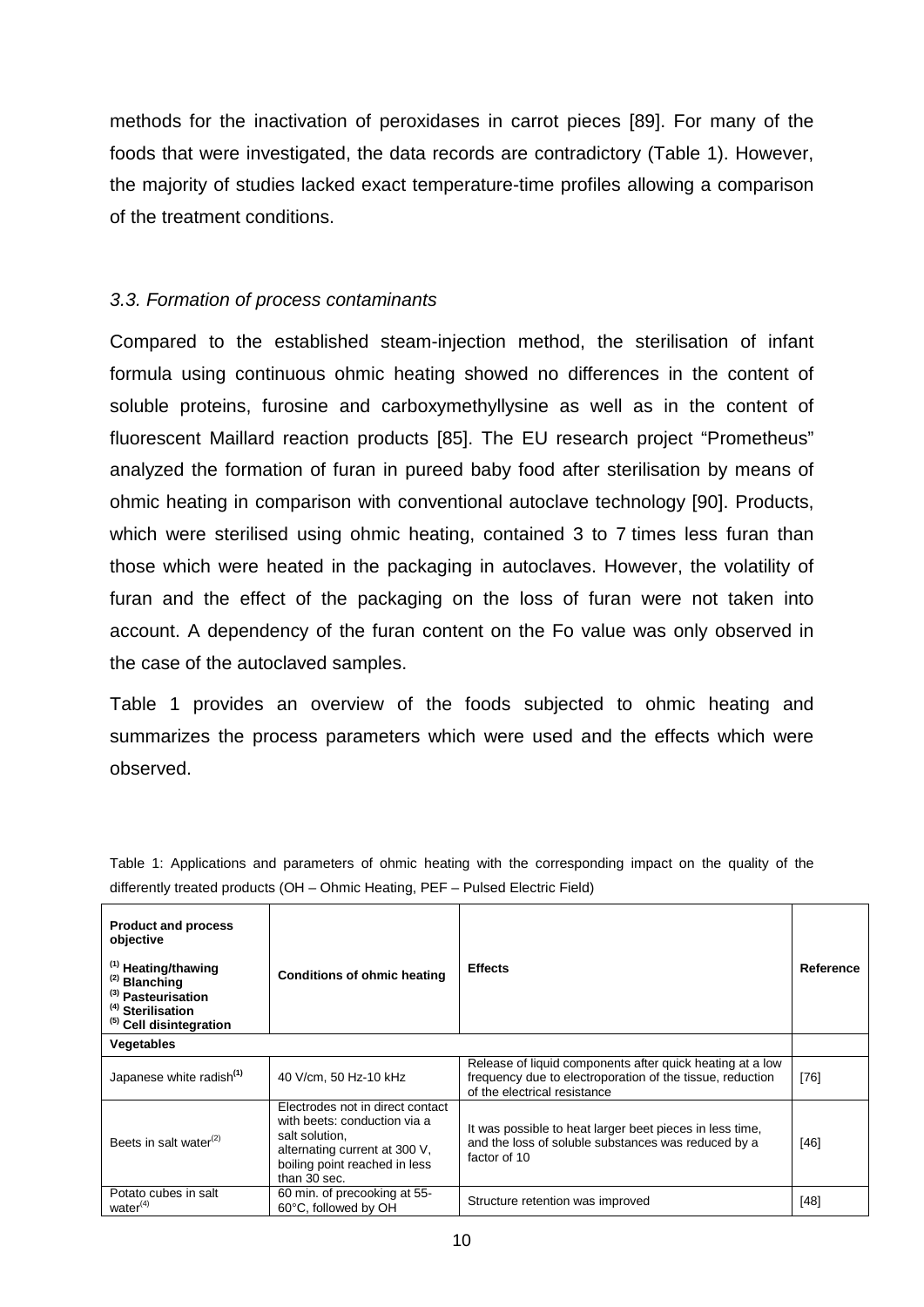| Potato cubes in salt<br>water <sup>(4)</sup>                                                                                             | Blanching at 90-95°C for 1-<br>4 min., followed by OH at<br>135°C for 2-4 min.                                                                                                 | Blanching pretreatment shortened the holding time of the<br>OH and increased the firmness of the potato cubes                                                                                                                                                                                                                                                               | $[47]$   |
|------------------------------------------------------------------------------------------------------------------------------------------|--------------------------------------------------------------------------------------------------------------------------------------------------------------------------------|-----------------------------------------------------------------------------------------------------------------------------------------------------------------------------------------------------------------------------------------------------------------------------------------------------------------------------------------------------------------------------|----------|
| Cauliflower in salt water <sup>(4)</sup>                                                                                                 | 30 min. of precooking at 40-<br>50°C, followed by OH<br>for 30 sec. at 135°C                                                                                                   | Structure retention was improved                                                                                                                                                                                                                                                                                                                                            | $[49]$   |
| Cauliflower <sup>(4)</sup>                                                                                                               | Continuous system,<br>10 kW, 130 kg/h,<br>pretreatment at 50-60°C,<br>20-30 min., OH treatment<br>130-131°C, for about 22 sec.,<br>discharge temperature 36-<br>$40^{\circ}$ C | Precooking at low temperatures, a fast flow rate and<br>sufficient electrical conductivity retain the stability and<br>structure of the cauliflower                                                                                                                                                                                                                         | $[91]$   |
| Sweet potato cubes <sup>(1,5)</sup>                                                                                                      | 50-90 V/cm, 30-90°C                                                                                                                                                            | Reduction of the time for vacuum drying                                                                                                                                                                                                                                                                                                                                     | $[92]$   |
| Mushrooms <sup>(2)</sup>                                                                                                                 | Blanching,<br>212 V; 7.3 cm electrode<br>spacing; 15-180 sec., 70°C                                                                                                            | Mushrooms with 50% solid mushroom substance in<br>water, heating to 70°C within 40 sec. (compared to<br>conventional blanching, usually with less than 25% solid<br>mushroom substance), indications of non-thermal<br>permeabilisation                                                                                                                                     | $[79]$   |
| Sugar beets <sup>(1,5)</sup>                                                                                                             | 60 V/cm, 50 Hz, 30-70°C,<br>10-30 min.                                                                                                                                         | Combination of PEF and OH, 85-87% juice extraction,<br>indication of electropermeabilisation and thermal<br>softening of the sugar beet tissue                                                                                                                                                                                                                              | $[81]$   |
| Pea puree <sup>(2)</sup>                                                                                                                 | 20-50 V/cm, 100°C                                                                                                                                                              | Faster peroxidase inactivation than with conventional<br>heating, better colour retention                                                                                                                                                                                                                                                                                   | [88]     |
| Red beans as a ready-to-<br>eat meal in tomato sauce <sup>(3)</sup>                                                                      | 250 V, 20 cm electrode<br>spacing, 30 A, 50 Hz, 20-80°C,<br>continuous OH process                                                                                              | Electrical conductivity depends on temperature and<br>particle concentration; both the overheating of the liquid<br>phase and the heterogeneity of the suspension lead to<br>instability of the electrical parameters                                                                                                                                                       | [60]     |
| Potato slices <sup>(1)</sup>                                                                                                             | 35 V/cm, up to 75°C                                                                                                                                                            | Potato pieces, which underwent an OH pretreatment by<br>using direct electrode contact without liquid, absorbed<br>less oil during subsequent frying than those that<br>underwent an OH pretreatment in a salt solution                                                                                                                                                     | $[93]$   |
| Artichoke, extraction of by-<br>products <sup>(2)</sup>                                                                                  | 25 and 40 V/cm, 85°C, 5 min.                                                                                                                                                   | Ohmic blanching as a pretreatment before air drying,<br>same peroxidase inactivation as when blanching with<br>water at 100°C in the same time, higher vitamin C<br>content and overall content of phenolic compounds<br>(polyphenols)                                                                                                                                      | $[94]$   |
| Carrot pieces <sup>(2)</sup>                                                                                                             | 50 Hz, 60-90°C, 1-40 min.                                                                                                                                                      | Compared to the microwave and conventional heating,<br>no significant differences in the peroxidase and pectin<br>methylesterase activity, in the level of methoxylation and<br>in the content of $\beta$ -carotene                                                                                                                                                         | [89]     |
| Heating at 30 to 60, 70, 80 or<br>$90^{\circ}$ C.<br>Spinach puree <sup>(1)</sup><br>4 different voltage gradients<br>between 10-40 V/cm |                                                                                                                                                                                | Voltage gradients did not affect the chlorophyll content,<br>carotene content and colour values, retention of colour<br>properties was better than with conventional heating,<br>time for heating from 30 to 70°C at 20 V/cm was the<br>same as in the case of conventional heating, twice as<br>fast at 30 V/cm, more browning through OH in the same<br>temperature range | $[53]$   |
| Red beets, carrots <sup>(1)</sup>                                                                                                        | 220 and 380 V,<br>51 cm electrode spacing,<br>50 Hz: 1.5-19 min.                                                                                                               | Become soft faster with OH, softer structure at the end                                                                                                                                                                                                                                                                                                                     | $[95]$   |
| Fruit juice / fruits                                                                                                                     |                                                                                                                                                                                |                                                                                                                                                                                                                                                                                                                                                                             |          |
| Orange juice <sup>(3)</sup>                                                                                                              | 18.2 V/cm; 65-90°C                                                                                                                                                             | Same temperature profile as for conventional heating,<br>same decomposition of vitamin C                                                                                                                                                                                                                                                                                    | [96]     |
| Apple juice <sup>(5)</sup>                                                                                                               | 20-70 V/cm, 4 Hz and 60 Hz                                                                                                                                                     | OH pretreatment for juice extraction,<br>at 4 Hz there was improved juice extraction, higher<br>electrical conductivity, faster heating and a shorter<br>pretreatment time than at higher frequencies                                                                                                                                                                       | $[97]$   |
| Apple juice,<br>sour cherry juice,<br>orange juice <sup>(3)</sup>                                                                        | 20-60 V/cm                                                                                                                                                                     | Electrical conductivity changes with the temperature of<br>the juice, voltage gradients and concentration                                                                                                                                                                                                                                                                   | [61, 62] |
| Orange juice <sup>(3)</sup>                                                                                                              | 90, 120 and 150°C;<br>0.68-1.13 sec.; 50 Hz;<br>maximum voltage of 8 kV;<br>electrode spacing of 20 cm                                                                         | Reduction of the pectin esterase activity by 98% and of<br>the vitamin C content by 15%,<br>no difference in taste compared to fresh orange juice                                                                                                                                                                                                                           | [21, 98] |
| Grape juice <sup>(3)</sup>                                                                                                               | 20, 30 and 40 V/cm, 60-90°C                                                                                                                                                    | Optimisation of polyphenol oxidase inactivation                                                                                                                                                                                                                                                                                                                             | [86]     |
| Pomegranate juice <sup>(3)</sup>                                                                                                         | 10-40 V/cm<br>90°C for 3-12 min.                                                                                                                                               | During the warming-up phase there was a change in<br>rheological properties, colour and phenol content<br>comparable to conventional heating; no other changes<br>during the holding phase at 90°C; conclusion: no<br>electrical effects                                                                                                                                    | $[54]$   |
| 10-40 V/cm,<br>Quince juice <sup>(3)</sup><br>0, 10, 15, 20 and 30 min.,<br>65-75°C                                                      |                                                                                                                                                                                | No difference in the rheological analyses,<br>same pseudoplastic (shear-thinning) behaviour;<br>conclusion from this: no electrochemical reactions during                                                                                                                                                                                                                   | [80]     |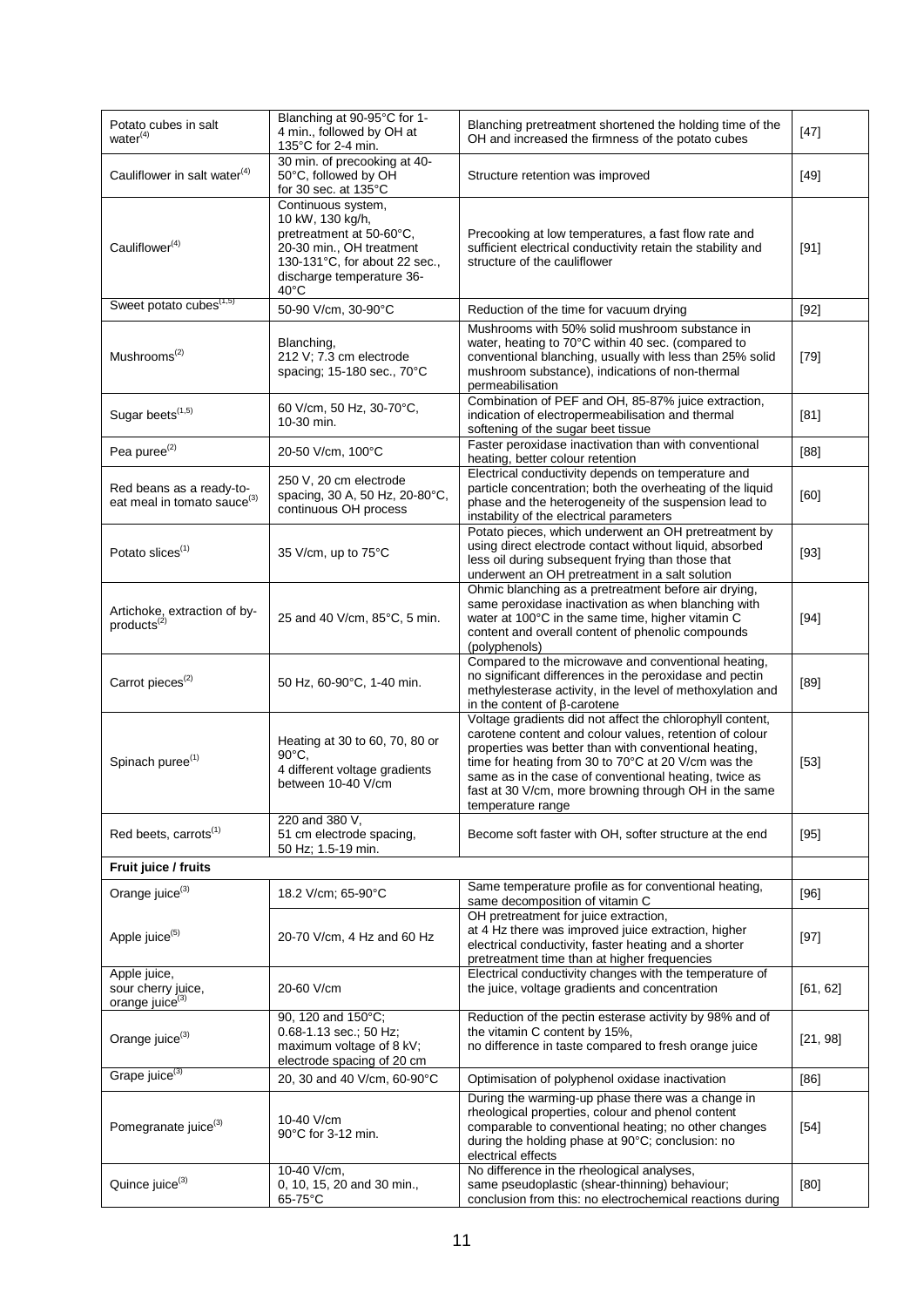|                                                                                 |                                                                                                                                               | OH                                                                                                                                                                                                                                                                                                                                                                                                                                      |                 |
|---------------------------------------------------------------------------------|-----------------------------------------------------------------------------------------------------------------------------------------------|-----------------------------------------------------------------------------------------------------------------------------------------------------------------------------------------------------------------------------------------------------------------------------------------------------------------------------------------------------------------------------------------------------------------------------------------|-----------------|
| Pomegranate juice <sup>(3)</sup>                                                | 30-55 V/cm, 60 Hz, 20-85°C                                                                                                                    | The OH rate and the pH value decreased as the voltage<br>gradient increased, electrical conductivity increased as<br>the temperature increased                                                                                                                                                                                                                                                                                          | [63]            |
| Strawberry products <sup>(3)</sup>                                              | 25-100 V/cm, 100°C                                                                                                                            | Field strength did not affect the electrical conductivity of<br>the product except for strawberry pulp (field strength<br>increased by 40%, electrical conductivity increased by<br>$30\%$ ),<br>conventional or ohmic preheating led to a different<br>electrical conductivity,<br>low electric field strengths did not lead to reduced<br>decomposition of vitamin C, decomposition was similar<br>during conventional heating and OH | [64]            |
| Apricot puree,<br>peach puree <sup>(3)</sup>                                    | 20-70 V/cm, 50 Hz, 70°                                                                                                                        | Electrical conductivity was dependent on the<br>temperature, ion concentration and pulp percentage                                                                                                                                                                                                                                                                                                                                      | $[99]$          |
| Peach pieces <sup>(3)</sup>                                                     | 60 V/cm, 200 kHz, 65°C                                                                                                                        | Reduction of electroporation above 100 kHz                                                                                                                                                                                                                                                                                                                                                                                              | $[77]$          |
| Apricot pieces in syrup <sup>(3)</sup>                                          | 90°C, 113 sec., continuous<br>ohmic heater (30 kW)                                                                                            | Storage for one year at 25°C,<br>microbiologically stable, retention of the quality attributes                                                                                                                                                                                                                                                                                                                                          | $[100]$         |
| Fruit dessert consisting of<br>apple puree and peach<br>pieces <sup>(5)</sup>   | OH: Pasteurisation at 105°C<br>before packaging in bags,<br>conventional heating:<br>in the container at 121°C                                | Formation of 5-hydroxymethylfurfural (5-HMF), furfural<br>(F), 3-hydroxy-2-pyrone and 2-furoic acid during<br>conventional heating and OH was comparable, 5-HMF<br>and F formation was dependent on the intensity and<br>duration of the heating                                                                                                                                                                                        | [101]           |
| Pears <sup>(3)</sup>                                                            | 13 V/cm, 50/60 Hz, 100 V,<br>combined with vacuum<br>impregnation for conditional<br>preservation                                             | OH used after vacuum impregnation, permeability of the<br>cells increased                                                                                                                                                                                                                                                                                                                                                               | [102]           |
| Strawberries <sup>(1,5)</sup>                                                   | 9.7-17 V/cm; 70-130 V;<br>combined with vacuum<br>impregnation for conditional<br>preservation                                                | Combination of vacuum impregnation and OH at 13 V/cm<br>yielded the best dehydration of strawberries                                                                                                                                                                                                                                                                                                                                    | [103, 104]      |
| Acerola <sup>(3)</sup>                                                          | 120-200 V, electrode spacing<br>not specified                                                                                                 | Decomposition of vitamin C during OH treatment with a<br>low voltage gradient comparable to conventional heating,<br>indication of electrochemical reactions                                                                                                                                                                                                                                                                            | [82, 83]        |
| Blueberry pulp <sup>(3)</sup>                                                   | Up to 240 V, electrode spacing<br>not specified, up to 90°C                                                                                   | Decomposition of anthocyanins during OH treatment with<br>a low voltage gradient was the same as or lower than<br>during conventional heating, increased at higher voltage<br>gradients, and was also higher with an increasing content<br>of solid material during OH treatment                                                                                                                                                        | [84]            |
| Meat / fish                                                                     |                                                                                                                                               |                                                                                                                                                                                                                                                                                                                                                                                                                                         |                 |
| Sausage meat <sup>(1)</sup><br>230 V; 50 Hz; 3.5-7 V/cm                         |                                                                                                                                               | Higher salt content required, higher fat content reduced<br>the electrical conductivity<br>compared to steam cooking: no difference in texture,<br>less elasticity, different colour,<br>no difference in taste,<br>microscopically: Cell damage was stronger                                                                                                                                                                           | [52, 58,<br>105 |
| Pork cuts <sup>(1)</sup>                                                        | 5-7 V/cm                                                                                                                                      | No difference in texture,<br>slight difference in elasticity and colour determination,<br>no difference in the sensory test                                                                                                                                                                                                                                                                                                             | $[75]$          |
| Hamburger patties <sup>(1)</sup>                                                | Constant 50 V and up to 13 A,<br>electrode spacing not specified                                                                              | In combination with conventional heating, no loss of<br>various quality attributes, significantly shorter cooking<br>time than when using only conventional heating                                                                                                                                                                                                                                                                     | [106]           |
| $Beef^{(1)}$                                                                    | 10, 20 and 30 V/cm, 25°C                                                                                                                      | Ohmic thawing, fewer histological and structural changes<br>than through conventional warming                                                                                                                                                                                                                                                                                                                                           | $[107]$         |
| Beef <sup>(1)</sup>                                                             | Up to 250 V, 50 Hz, 15 A,<br>9 cm electrode spacing                                                                                           | Brighter surface colour,<br>no significant change in texture                                                                                                                                                                                                                                                                                                                                                                            | [50, 108]       |
| Turkey meat <sup>(1)</sup>                                                      | 8.33 V/cm; 100 V<br>a) Low temperature long time<br>(LTLT)<br>72°C 4 min., 80° 3 min.<br>b) High temperature short time<br>(HTST) 95°C 5 min. | Heating was faster than with conventional heating,<br>higher quality with LTLT,<br>better flavour development with HTST                                                                                                                                                                                                                                                                                                                 | $[51]$          |
| Minced beef with varying<br>fat content <sup>(1)</sup>                          | 20, 30 and 40 V/cm, 50 Hz,<br>$80^{\circ}$ C                                                                                                  | Initial fat content and temperature, but not the voltage<br>gradient, affected the electrical conductivity                                                                                                                                                                                                                                                                                                                              | $[74]$          |
| $Beef^{(1)}$                                                                    | 20, 30 and 40 V/cm                                                                                                                            | Heating was faster, samples were firmer, fat loss was<br>similar                                                                                                                                                                                                                                                                                                                                                                        | [109]           |
| Surimi <sup>(1)</sup>                                                           | Higher than 13.3 V/cm; 55°C;<br>up to 5 min.                                                                                                  | Reduced decomposition of myosin and actin, structure<br>retained                                                                                                                                                                                                                                                                                                                                                                        | [71, 110]       |
| Surimi <sup>(1)</sup>                                                           | 6.7-16.7 V/cm; 90°C;<br>40-180 sec. <sup>(1)</sup>                                                                                            | Higher water retention, better colour preservation, higher<br>concentration of sulfanyl compounds                                                                                                                                                                                                                                                                                                                                       | [111]           |
| <b>Miscellaneous items</b>                                                      |                                                                                                                                               |                                                                                                                                                                                                                                                                                                                                                                                                                                         |                 |
| Solutions of wheat starch,<br>potato starch and cereal<br>starch <sup>(1)</sup> | 20 V/cm, 60 Hz, up to 90°C                                                                                                                    | Electrical conductivity rose with the temperature and<br>sank with the level of gelatinization, conditioned by<br>structural changes and the increase in bound water                                                                                                                                                                                                                                                                    | [67]            |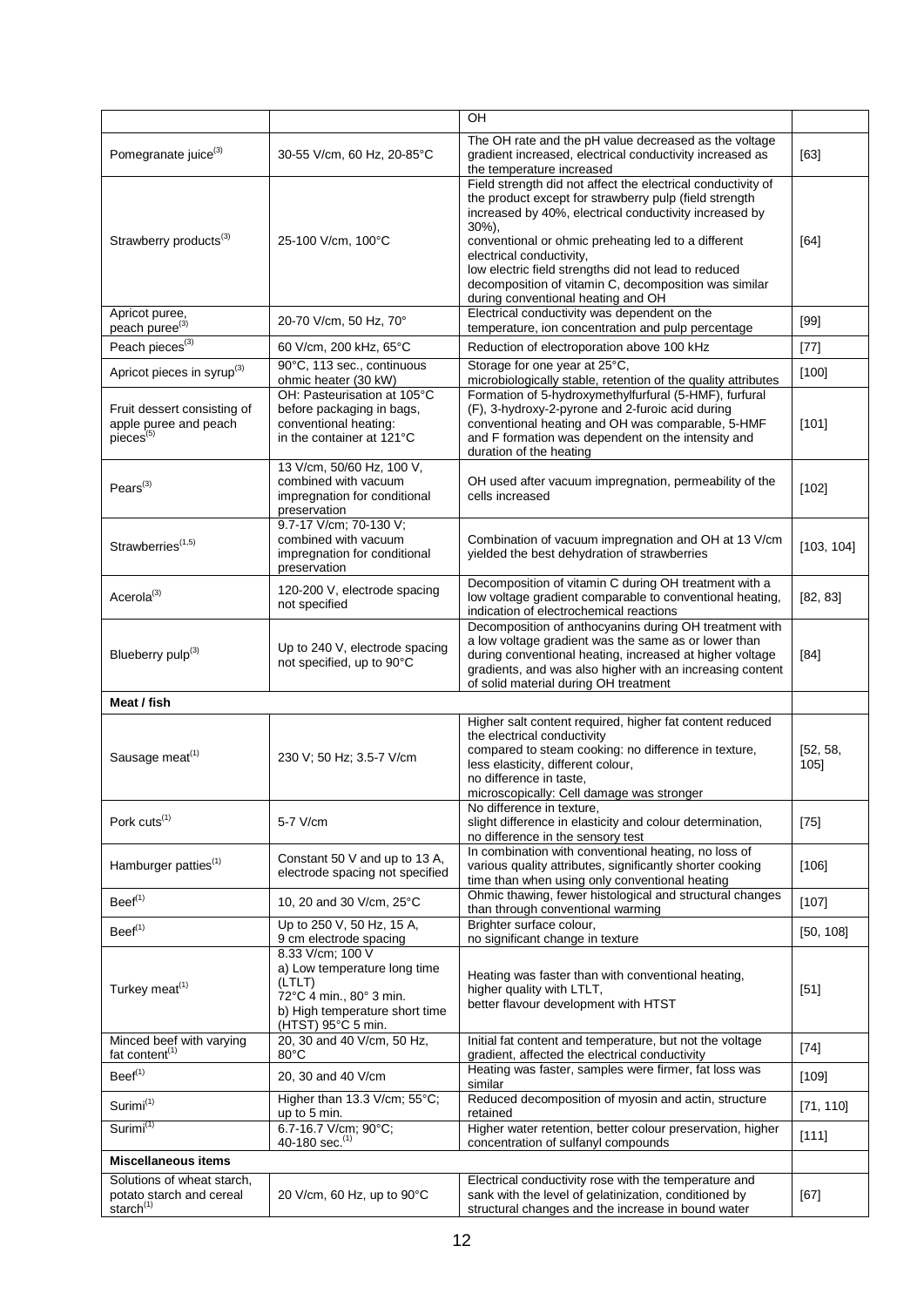| Solutions made of wheat<br>starch and mung bean<br>starch $(1)$                                                                     | 100 V;<br>3.5 cm electrode spacing;<br>50 Hz; up to 90°C                                            | Conductivity sank, presumably due to reduced motion of<br>charged particles due to the swelling of the starch<br>granules                                                                                                                                                                                                                                                                                                                                                                                                       | [112]    |
|-------------------------------------------------------------------------------------------------------------------------------------|-----------------------------------------------------------------------------------------------------|---------------------------------------------------------------------------------------------------------------------------------------------------------------------------------------------------------------------------------------------------------------------------------------------------------------------------------------------------------------------------------------------------------------------------------------------------------------------------------------------------------------------------------|----------|
| Rice bran <sup>(1,5)</sup>                                                                                                          | 100 V/cm, 1-60 Hz                                                                                   | Non-thermal effects on the lipase activity through OH<br>treatment,<br>yield of lipids up to 98%,<br>reduction of the frequency leads to higher yield of oils,<br>indication of electroporation                                                                                                                                                                                                                                                                                                                                 | [113]    |
| Milk <sup>(3)</sup>                                                                                                                 | 50 Hz-10 kHz                                                                                        | Surface heat less than with conventional heating, the<br>higher the frequency, the lower the corrosion and fouling                                                                                                                                                                                                                                                                                                                                                                                                              | $[114]$  |
| Milk <sup>(3)</sup>                                                                                                                 | 2083-3030 A/m <sup>2</sup> ,<br>$65-75$ °C                                                          | Electrodes were particularly important, no corrosion with<br>graphite and stainless steel electrodes                                                                                                                                                                                                                                                                                                                                                                                                                            | [115]    |
| Whey solution <sup>(3)</sup>                                                                                                        | 20-40 V/cm, 30-80°C                                                                                 | Electrical conductivity was dependent on temperature<br>and concentration of the solution,<br>less sensitive to temperature and temperature changes                                                                                                                                                                                                                                                                                                                                                                             | [116]    |
| Liquid baby food $(4)$                                                                                                              | No information                                                                                      | Compared to conventional heating, no difference with<br>respect to soluble proteins, FAST index and other<br>markers such as furosine, carboxymethyllysine and<br>colour                                                                                                                                                                                                                                                                                                                                                        | [117]    |
| Liquid baby food $(4)$                                                                                                              | No information                                                                                      | No difference compared to conventional heating: Lower<br>content of soluble proteins, furosine and<br>carboxymethyllysine, as well as of fluorescent Maillard<br>reaction products, vitamin C decomposition and browning                                                                                                                                                                                                                                                                                                        | $[85]$   |
| Vegetable puree with and<br>without portions of chicken<br>meat (baby food)                                                         | No information                                                                                      | There was 3 to 7 times less furan with OH than after<br>autoclaving in the packaging; in the case of OH, with a<br>rising Fo value there was no rise in furan; when sugar<br>and vitamin C were added, there was a rise in the<br>furfural, hydroxymethylfurfural and furan content, but in<br>the case of OH it was lower; both methods led to a<br>complete decomposition of the natural vitamin C content<br>(very low due to the recipe); in the case of OH, there was<br>a higher retention of carotenoids and polyphenols | $[90]$   |
| Liquid whole $egg^{(1)}$                                                                                                            | 20 V/cm<br>$20-60$ °C                                                                               | Flow properties are the same,<br>no significant difference in the apparent viscosity, no<br>significant difference in the activation energy and the<br>apparent viscosity in the various rheological models, but<br>there were differences in the activation energy in the<br>case of OH                                                                                                                                                                                                                                        | [118]    |
| Egg albumin solution $(1)$<br>Fresh egg white                                                                                       | 10 V/cm, 50 Hz-10 kHz                                                                               | Albumin solution:<br>Transition to a gel at 75°C,<br>at this temperature the heating speed increased<br>independently of the frequency,<br>no gel formation at concentrations of albumin less than<br>$2 w/v\%$<br>fresh egg white:<br>no increase in the heating speed up to 90°C; indicates<br>that gelatinous components of the egg white prevented<br>heat transfer                                                                                                                                                         | [68, 69] |
| Thyme oils through water<br>distillation <sup>(1)</sup>                                                                             | 220 V, electrode spacing not<br>specified, 50 Hz,<br>4 h as with conventional water<br>distillation | Energy savings based on shorter extraction times                                                                                                                                                                                                                                                                                                                                                                                                                                                                                | $[119]$  |
| Enzymes from<br>apple juice, cloudberry jam,<br>vegetable puree made of<br>carrots, broccoli and<br>potatoes, milk <sup>(2,3)</sup> | 50 Hz, up to 70°C                                                                                   | Analysis of alkaline phosphatase, pectin methyl esterase<br>and peroxidase: The same inactivation mechanisms,<br>the kinetic parameters of the enzymes were differently<br>affected, indication that the tertiary structure of the<br>enzymes was not altered by the electric field, but that the<br>environment of the enzyme molecules was altered by the<br>rise in ion concentration and differing distribution of ions                                                                                                     | $[120]$  |

The wide variety of investigated foods processed using ohmic heating and the description of the process parameters used as well as the process effects achieved illustrate the wide range of applications and the complex interactions between process and product matrix. At the same time, wide ranges of parameters within the studies but also between different studies and the lack of systematic experiments with precise specification of the process conditions limit the possibility of comparing and validating the results obtained with different techniques.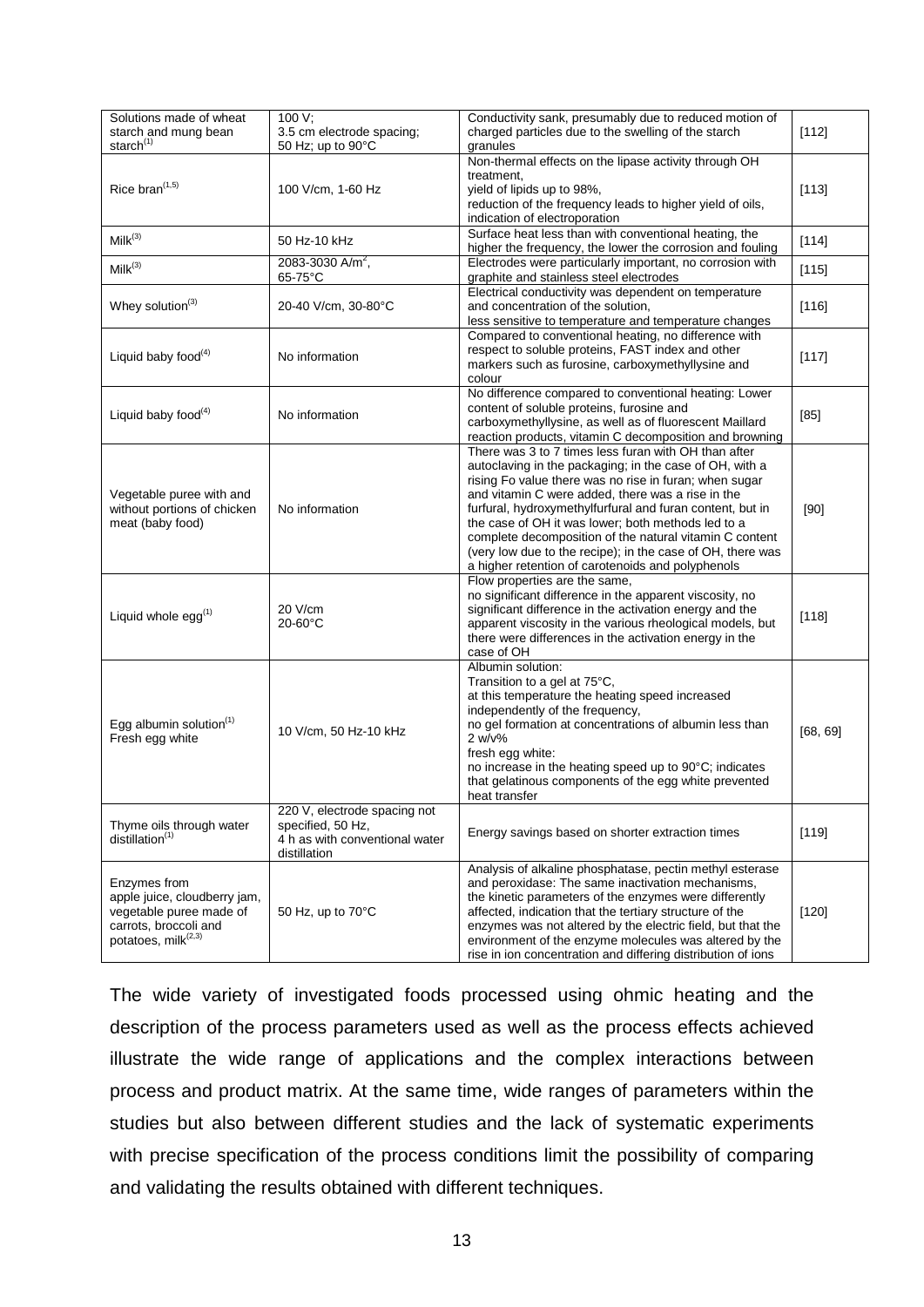## **4 Inactivation of microorganisms through ohmic heating**

As with conventional heating methods, in the case of ohmic heating, microorganisms in food are killed off by raising the temperature.

The inactivation of microorganisms through ohmic heating compared to conventional heating is shown in Table 2. It was attributed primarily to thermal effects. Experiments with the yeast *Zygosaccharomyces bailii* showed no differences between ohmic and conventional heating regarding their inactivation, which suggests that the effects are purely thermal [\[121\]](#page-32-4). Experiments with the gram-negative bacterium *Escherichia coli* under special conditions [\[121\]](#page-32-4) as well as with spores of the Gram-positive bacteria *Bacillus subtilis* [\[122\]](#page-32-5) and *Bacillus licheniformis* [\[123\]](#page-32-6) showed that it is possible to achieve a stronger inactivation through ohmic heating compared to conventional heating under the same temperature conditions. Under the chosen conditions of the experiment, the observed effects could not be further differentiated. A comparison of the temperature-time profiles of both heating methods based on the available data was not possible.

In addition to the improved inactivation through ohmic heating, experiments with *Alicyclobacillus acidoterrestris* spores found a temperature-independent correlation between the voltage used and the achieved degree of inactivation [\[22\]](#page-27-1). A similar dependency on parameters of the electric field were shown for the electric field strength [\[124,](#page-32-7) [125\]](#page-32-8) and for the frequency [\[126\]](#page-32-9) during ohmic heating.

In experiments with *Escherichia coli* O157:H7 and *Salmonella typhimurium*, both Gram-negative bacteria, and *Listeria monocytogenes*, a Gram-positive bacterium, the inactivation through ohmic heating was investigated at sublethal temperatures (see Table 2). Particularly in the case of acidic matrices, inactivation was traced back to an increase in cell permeability, but this effect was not further differentiated [\[127\]](#page-32-10). The effect of the food matrix, particularly the pH value, on inactivation through ohmic heating was also shown, for example, in the case of *Bacillus* and *Geobacillus* endospores [\[128\]](#page-32-11).

Accelerated inactivation of spores was reported for *Geobacillus stearothermophilus* spores in the case of ohmic heating [\[129\]](#page-32-12) and *Bacillus coagulans* spores [\[130\]](#page-32-13) in a model system using capillaries. The underlying mechanisms have yet to be elucidated.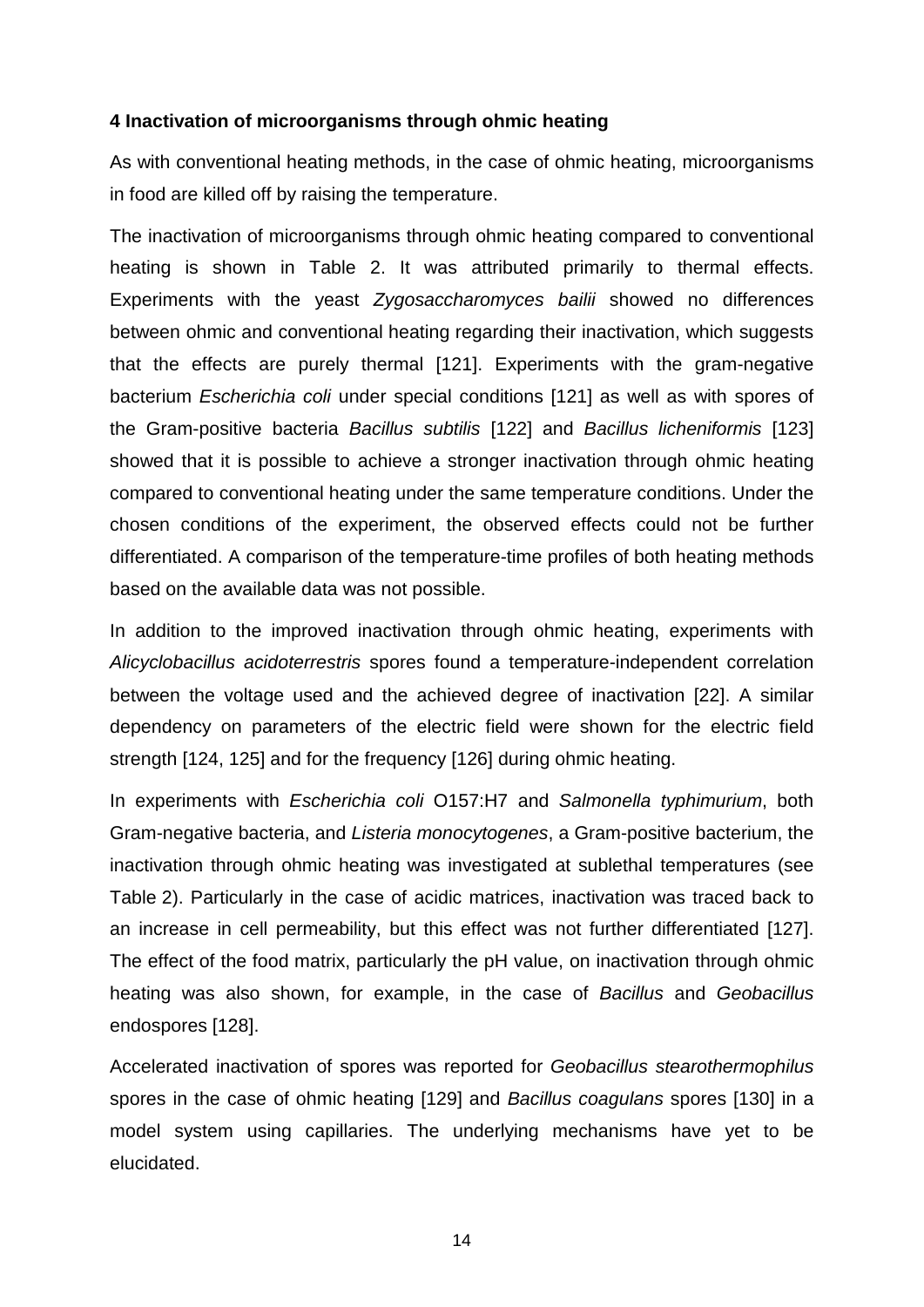| Table 2: Studies on the inactivation of microorganisms via ohmic heating and comparison with the degree of     |  |  |  |  |  |  |
|----------------------------------------------------------------------------------------------------------------|--|--|--|--|--|--|
| inactivation reached under conventional heating conditions (OH – Ohmic Heating; D and z values – see glossary) |  |  |  |  |  |  |

| <b>Species</b>                                                                             | <b>Matrix</b>                                                                                              | <b>Conditions of</b><br>conventional heating                                                  | <b>Conditions of</b><br>ohmic heating                         | <b>Effects</b>                                                                                                                                                                                | Reference  |  |
|--------------------------------------------------------------------------------------------|------------------------------------------------------------------------------------------------------------|-----------------------------------------------------------------------------------------------|---------------------------------------------------------------|-----------------------------------------------------------------------------------------------------------------------------------------------------------------------------------------------|------------|--|
| Zygosaccharo-<br>myces bailii                                                              | Phosphate buffer<br>solution                                                                               | Heating through circulating                                                                   | No information                                                | No difference                                                                                                                                                                                 | [121]      |  |
| Escherichia coli                                                                           | Phosphate buffer<br>solution                                                                               | water in the jacket of the<br>OH chamber                                                      | Electrical<br>pretreatment                                    | Higher killing rate                                                                                                                                                                           |            |  |
| <b>Bacillus subtilis</b><br>spores                                                         | 0.1% NaCl solution,<br>nutrient solution                                                                   | Heating through circulating<br>water in the jacket of the<br>OH chamber                       | 60 Hz;<br>88.0; 92.3;<br>95.5 and<br>99.1°C;<br>up to 35 min. | Survival rate lowered,<br>D values raised,<br>inactivation by a<br>maximum of 4 log<br>units                                                                                                  | [122]      |  |
| Alicyclobacillus<br>acidoterrestris<br>spores                                              | Orange juice                                                                                               | No access to data                                                                             | 30 V/cm.<br>70, 80, and<br>90°C.<br>up to 30 min.             | Faster inactivation,<br>inactivation by 5 log<br>units, at 70°C<br>depending on applied<br>voltage                                                                                            | $[22]$     |  |
| Escherichia coli                                                                           | Goat milk                                                                                                  | Heating of aliquots of the<br>bacteria solution or spore<br>solution used for                 | 20 to 54 V/cm,<br>55-65°C,<br>up to 10 min.                   | D values and z values<br>lower                                                                                                                                                                | [123]      |  |
| <b>Bacillus</b><br>licheniformis<br>spores                                                 | Cloudberry jam                                                                                             | inoculation in Eppendorf<br>tubes                                                             | 20-54 V/cm<br>70-80°C.<br>up to 50 min.                       | D values lower, no<br>significant difference<br>with z values                                                                                                                                 |            |  |
| Escherichia coli,<br>Salmonella<br>typhimurium,<br>Listeria<br>monocytogenes               | Peptone water<br>(pH 7.2), apple juice<br>(pH 3.5)                                                         | Container in water bath<br>with constant temperature                                          | 30 and 60 V/cm,<br>55 and 60°C.<br>10 and 30 sec.             | Sronger inactivation<br>compared to<br>conventional heating,<br>more pronounced at a<br>low pH value                                                                                          | [127]      |  |
| Escherichia coli,<br>Salmonella<br>typhimurium,<br>Listeria<br>monocytogenes               | Orange juice,<br>tomato juice                                                                              | Open container in oil bath<br>with same temperature<br>profile as for OH, stirring<br>by hand | 10-20 V/cm,<br>2-9 min.                                       | Inactivation by 5 log<br>units,<br>stronger inactivation in<br>tomato juice than in<br>orange juice, less<br>inactivation of E. coli<br>compared to<br>S. typhimurium and<br>L. monocytogenes | [124, 125] |  |
| Escherichia coli,<br>Salmonella<br>enterica                                                | Salsa (chunky tomato-<br>based, with onions,<br>chilli, vinegar,<br>pasteurised, overall pH<br>value 4.16) | No comparison to<br>conventional heating                                                      | 25-40 V/cm,<br>$1-3$ min.                                     | With 25 V/cm and<br>30 sec. inactivation by<br>5 log units for E. coli                                                                                                                        | $[126]$    |  |
| <b>Bacillus</b><br>amyloliquefaciens<br>and<br>Geobacillus<br>stearothermophilus<br>spores | 0.1% NaCl solution,<br>green pea puree, carrot<br>puree, tomato juice                                      | No comparison to<br>conventional heating                                                      | Pressurised:<br>50 V/cm,<br>105°C,<br>10-30 min.,<br>600 MPa  | In tomato juice<br>inactivation by 3.1 to<br>4.8 log units after<br>10 min<br>in 0.1% NaCl solution<br>by 4.6 to 5.6 log units<br>after 30 min.,<br>pH value-dependent                        | [128]      |  |
| Saccharomyces<br>cerevisiae                                                                | Phosphate buffer<br>solution                                                                               | Same temperature profile                                                                      | 10-20 V/cm                                                    | Faster release of<br>cytoplasmic proteins<br>than with conventional<br>heating                                                                                                                | [131]      |  |

The spectrum and variability of the data and process parameters summarised in Table 2 illustrate the limits of their validity and comparability. The individual studies used very different system designs, process parameters and test protocols, including the methods for acquiring data. In addition, there are only a few systematic investigations which deal with product and process factors and their impact on the inactivation process.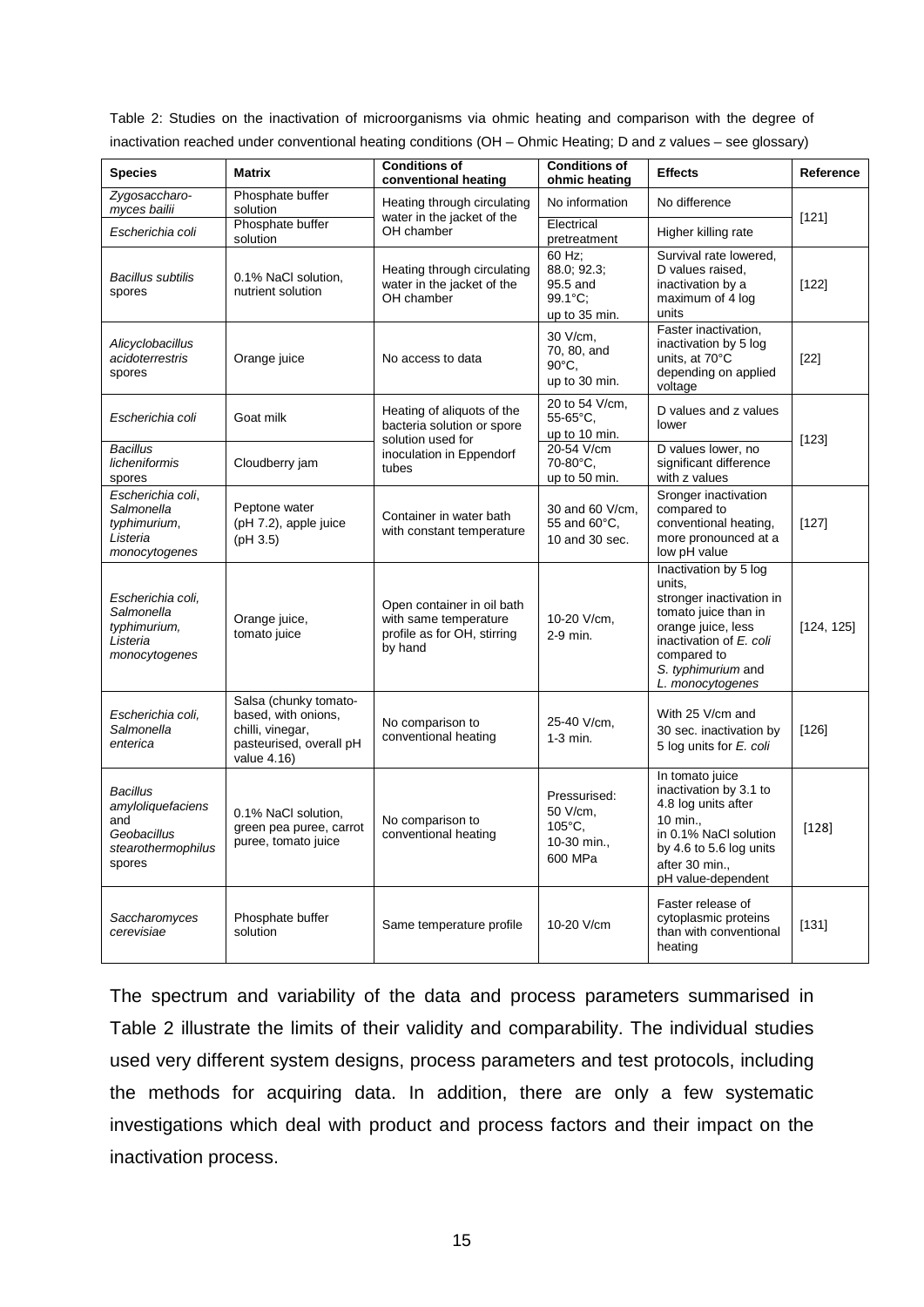#### **5 Aspects of allergenicity**

Allergenicity describes the property of a substance to first sensitise the immune system against the compound (sensitising potential) and, upon repeated contact, to trigger an allergic reaction (allergy-elicitating potential). As regards foods as allergens, IgE-mediated immediate-type reactions are the primary focus of clinical and scientific studies [\[132\]](#page-32-15). Proteins contained in foods are primarily analyzed and evaluated here because they are the most important elicitors of food-mediated allergic reactions. In a recent review article of the European Food Safety Authority (EFSA) [\[133\]](#page-32-16) about the impact of processing on the allergenicity of foods, the doubleblind, placebo-controlled oral food challenge (DBPCFC) of allergic study subjects was defined as the method of choice to evaluate allergenicity (allergy triggering). However, human challenge studies are very rarely conducted due to ethical concerns and economic constraints, so that human data regarding the impact of food processing on the potential to elicit an allergic reaction is available in a limited number of cases [\[133,](#page-32-16) [134\]](#page-32-17). Furthermore, human studies to analyze the impact of processing on the sensitising potential of allergens are forbidden for ethical reasons. Therefore, most data on the allergy eliciting or sensitising potential of compounds originate from animal studies [\[134,](#page-32-17) [135\]](#page-33-0), *in vitro* models [\[136\]](#page-33-1) or, even more frequently, from binding studies with human IgE antibodies. However, the further away the experimental models are from humans, the less predictive they are when wanting to evaluate allergenicity.

In the case of ohmic heating of food, thermal and electrical effects, which could have an impact on allergenicity, do occur. The potential allergenicity of a food treated with ohmic heating could be altered when compared to a food undergoing conventional, thermal processes. Therefore, food that has undergone ohmic heating can not automatically be compared to thermally treated food, and would have to be reevaluated accordingly. Up to now, no studies regarding the direct impact of ohmic heating on the allergenicity (allergy sensitising or eliciting potential) of foods have been published. Since differences in the degree of decomposition and retention of some substances have been found between ohmic heating and conventional heating (see Chapter 3: e.g. references [21,](#page-27-0) [53](#page-28-10) and [71\]](#page-29-7)), it is conceivable that neoallergenic structures are formed or endogenously present allergens decompose differently. For example, myosin is described as an allergen in shellfish and could be less decomposed through ohmic heating when compared to conventional heating [\[71\]](#page-29-7).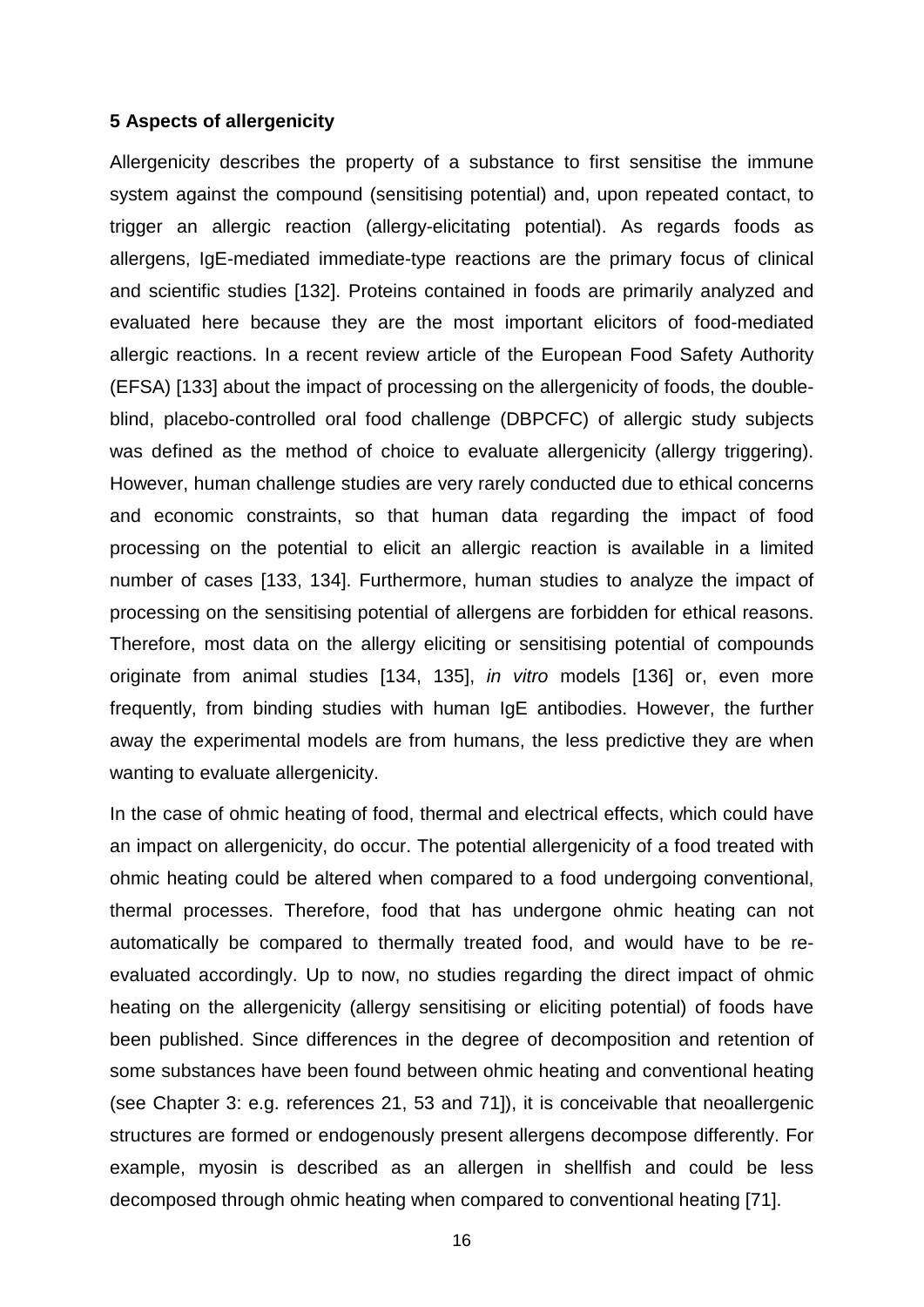Thermal effects could result in a decrease or increase of allergenicity. Changes in allergenicity influenced by Maillard reactions must also be taken into account as a secondary effect of thermal reactionsand could result in the formation of neoallergenic structures. Electrically caused effects could lead to an increased release of allergens. The potential changes, which have been outlined here, are explained in greater detail in the following chapter.

#### *Heat-related changes*

It can be assumed that, in general, the same or similar heat-related effects occur during both conventional and ohmic heating; these effects then have a similar or different impact on the allergenicity of food depending on the magnitude of the total thermal load. A review by EFSA on the impact of processing on the allergenicity (eliciting potential) of food summarised and discussed various clinical trials with celery, cow's milk, hen's egg, tree nuts, wheat and peanuts [\[133\]](#page-32-16). The authors concluded that, on the one hand, heating reduces the allergenicity of eggs, milk, celery and hazelnuts. On the other hand, the reduction varied depending on the individual subjects and the studied food. Similar results were found in another review article on the impact of thermal processing on the allergenicity of tree nuts [\[137\]](#page-33-2). Accordingly, the potential allergenicity of so-called pathogenesis-related proteins of the PR-10 family in hazelnuts and almonds, which can trigger pollen-related food allergies, decreased when evaluated in *in vitro* tests. In contrast, the potential allergenicity of non-specific lipid transfer proteins and storage proteins from various different nuts remained unaffected. The examples illustrate the differences in the thermal impact on the allergenicity depending on the allergenic food, the sensitisation profile of the individuals affected and the structure of the various allergenic proteins.

Regarding the heating process, it has been suggested that thermally accelerated, non-enzymatic browning reactions between decreasing sugars and proteins (the socalled Maillard reaction) could contribute to the formation of neoallergenic structures in pecans [\[138\]](#page-33-3), soybean hulls [\[139\]](#page-33-4) and peanuts [\[140\]](#page-33-5). In addition, there are indications that certain Maillard reaction products also possess immunomodulatory properties [\[141\]](#page-33-6).

As a gentle process when compared to conventional heating processes, ohmic heating is associated with shortened heating times, which result in a lower total thermal food load (lower C value with the same Fo value). Presumably, this lower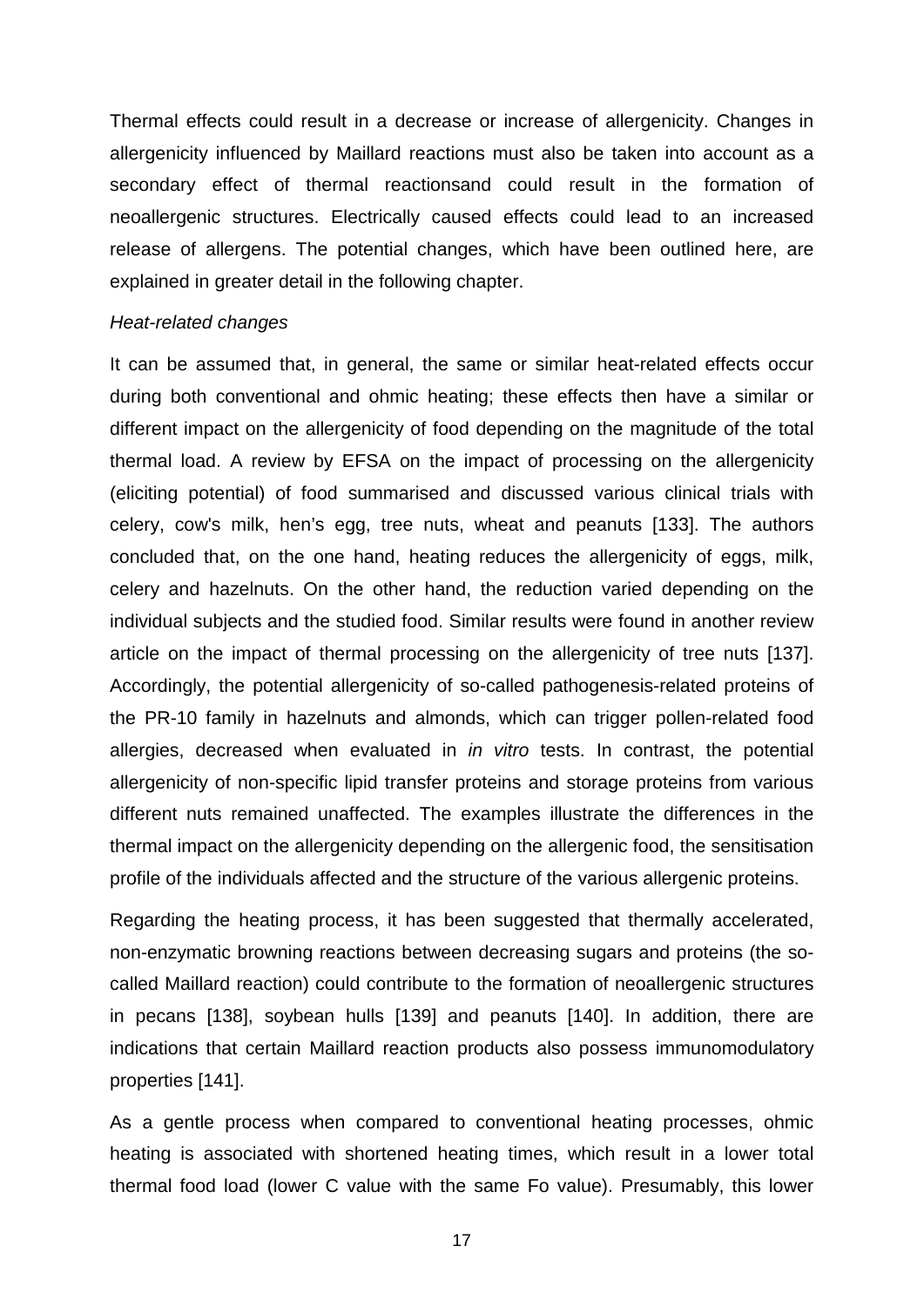total thermal load would result, on the one hand, in a lower reduction of the allergenicity of existing allergenic structures and, on the other hand, in a reduced formation of neoallergenic structures if compared to conventional heating.

#### *Electrically caused changes*

Potential electroporation of the cell membranes could lead to the release of larger quantities of allergens or the formation of stress-inducible allergens. As mentioned in a previous statement of the SKLM on the plasma treatment of food with plant-based components, the defence system of the plant could trigger the formation of stressinducible secondary metabolites and pathogenesis-related proteins, some of which possess a high allergenic potential [\[142\]](#page-33-7). The process control for ohmic heating should be designed in such a way that the neoformation of such substances is inhibited as far as possible.

#### **6 Aspects of process control**

The required **process control** can be achieved by determining a critical control parameter, preferably the **temperature measurement**. Here, it is necessary to take into account the potential formation of **hot or cold spots** and, in addition to determining a mean temperature, it is absolutely important to use spatially distributed measuring sensors. In addition to the technical design of the system, inhomogeneities in **conductivity** in particular are another cause of non-uniform temperature distribution in the product. Therefore, the conductivity of the product is of great relevance with respect to the **process homogeneity** during the process design phase. The conductivity of the individual components can be adapted using a corresponding product recipe.

The established concepts of thermal preservation can be used to **design and monitor the process**. This includes determining the **inactivation kinetics by using the D and z values** of unwanted, pathogenic microorganisms. This also applies to the inactivation of enzymes. To design the process while **ensuring the microbiological safety** of the product, an essential condition is to locate the cold spots through knowledge of the material properties and process properties. Techniques for verifying the inactivation of microorganisms and for modelling and simulating purposes can be used to validate the process [\[4,](#page-26-14) [143-146\]](#page-33-8).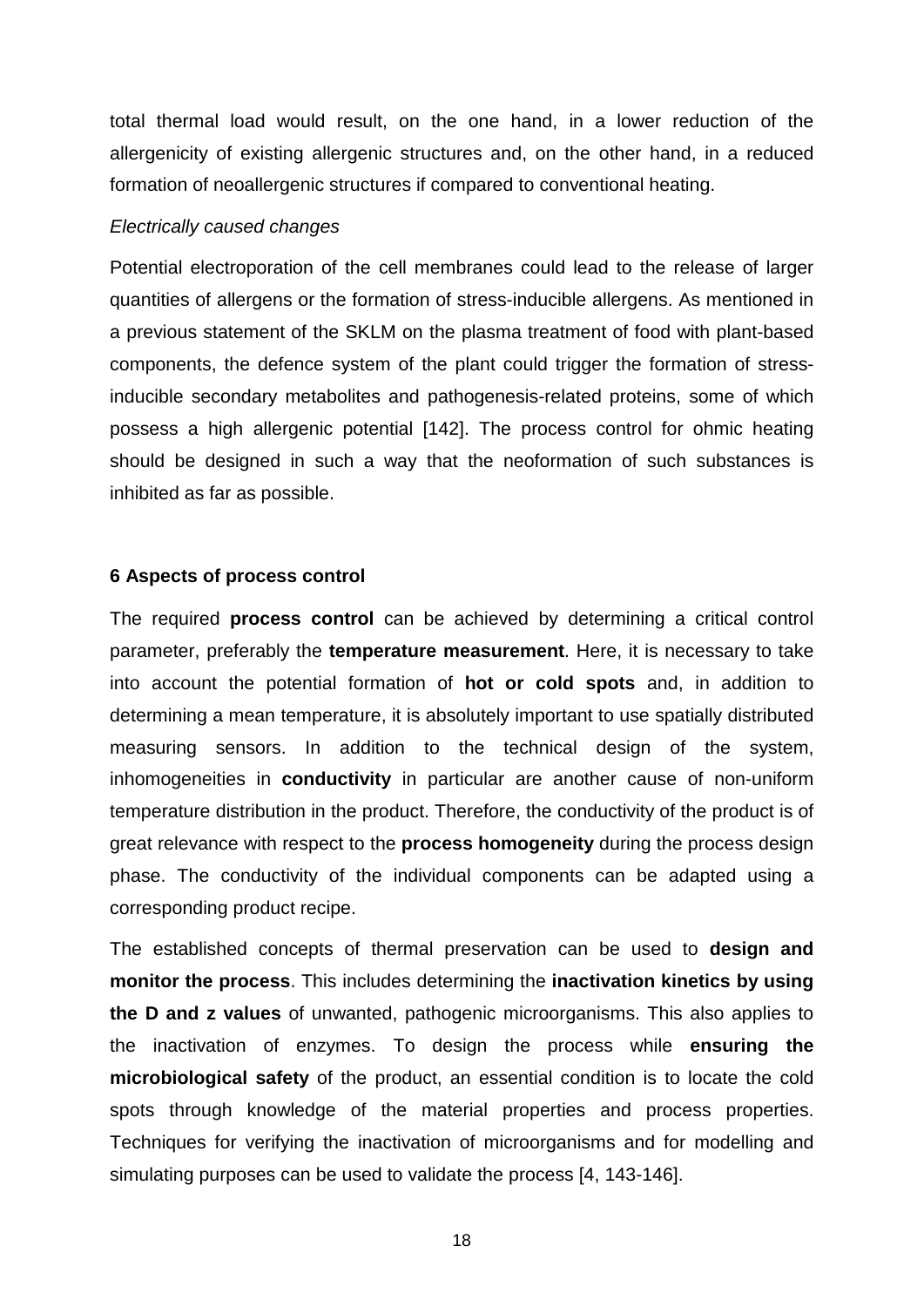To enable a comparison of the **inactivation of microorganisms** or their D and z values by ohmic heating versus conventional thermal processes, an adequate **control of the temperature** and pH value as well as an **identical temperature profile** for both heating methods is absolutely necessary.

When wanting to **verify the non-thermal effects** of ohmic heating on microorganisms and food, it is difficult to find a systematic experimental setup which enables comparison of the results, because the fast, volumetric heating during ohmic heating cannot be adequately transferred to conventional heating. To make a comparison of the processes, the **temperature-time profiles** and the Fo and C values (see the glossary) determined from this profile must be specified to clearly name the differences and to identify non-thermal effects of ohmic heating.

In order to distinguish between thermal effects and **electric effects (electroporation)** that may occur, it is necessary to take into account the relevant electric field strength values which are critical for the corresponding plant cells or microorganisms; if these values are exceeded, the probability that non-thermal effects occur will increase. In this case, electrical effects must be taken into account because, in addition to the aspects of ohmic heating as a thermal process to be considered, these effects may be relevant for the process design and for a safety evaluation based on this design. Ohmic heating in a **capillary model system** enables control of the temperature-time profile and, therefore, the comparison with conventional heating and the option of differentiating between thermal and nonthermal effects [\[129\]](#page-32-12).

In liquid, low-viscosity food, the **direct steam injection or infusion** processes are usually able to achieve heating rates similar to those reached with ohmic heating. Therefore, regarding the temperature-time profiles these processes are well suited for a comparison with ohmic heating. In contrast, conventional processes to sterilise high-viscosity products containing particles, such as autoclaving have significantly lower heating rates due to the packaging geometry, product properties and heat transfer limitations, which makes them suitable for a comparison only under certain conditions.

When specifying the treatment conditions and test results, it is necessary to use a protocol which is as standardised as possible to enable comparison of the **process conditions for ohmic heating**. This includes specification of system parameters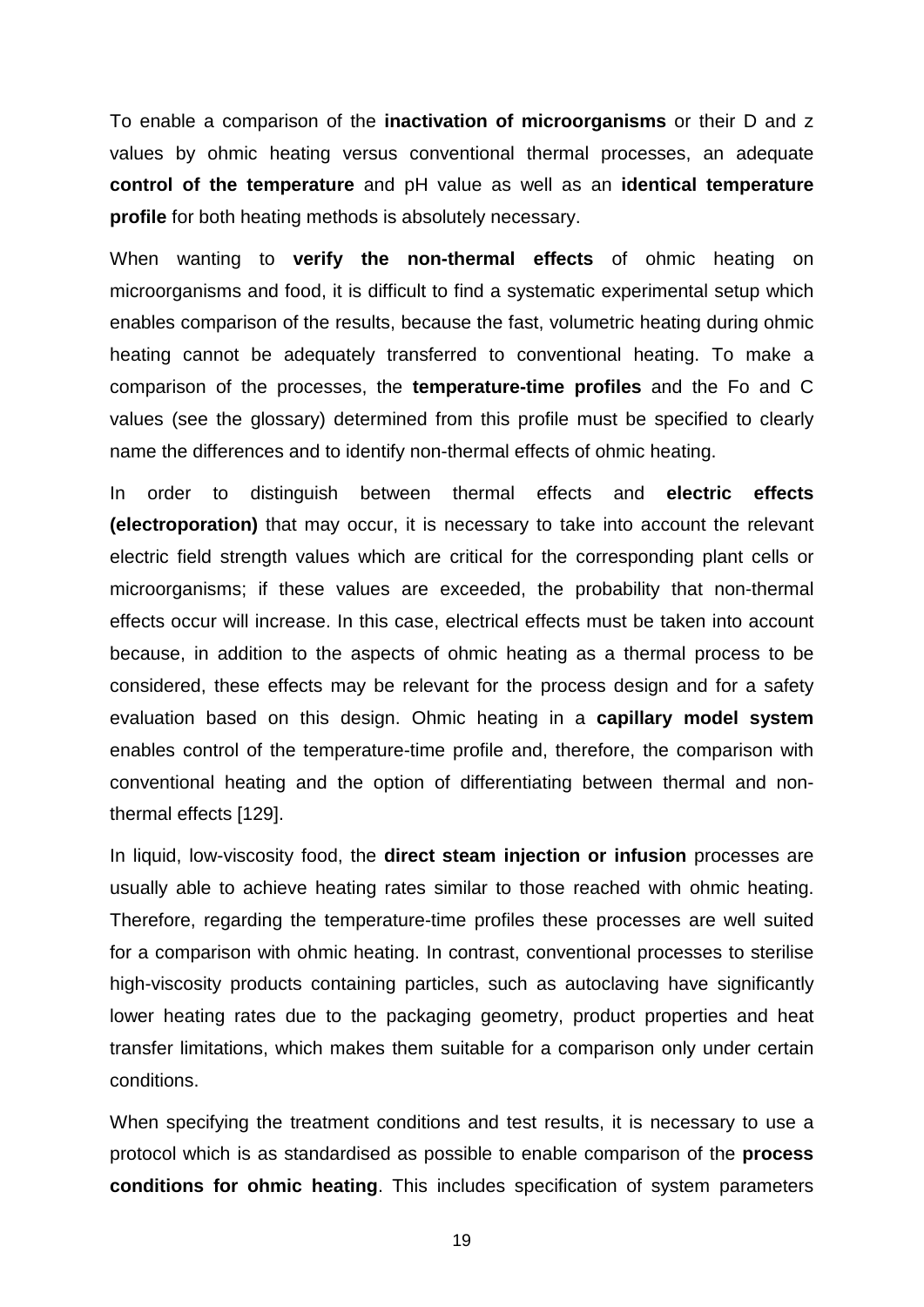(electrical power, field strength, alternating current characteristics, geometry and number of electrodes, flow speed and holding time), product parameters (phases, particle content, conductivity, density, viscosity and heat capacity) and the determined minimum and maximum temperature of the product. The treatment chamber should be optimised through **simulations** of the flow profile, electric field distribution and energy input, while taking into account the viscosity and electrical conductivity of the product.

**Each process combination** of ohmic heating with other processes requires that the corresponding process and product parameters relevant to the heating behaviour and temperature distribution are also taken into account; because of this, a reevaluation of the actual ohmic heating process based on the aforementioned aspects is also needed.

## **7 Research needs**

The following aspects related to the use of ohmic heating for manufacturing safe food need to be investigated:

- Ensuring uniformity of the heating
- Inactivation kinetics of relevant microorganisms (indicator microorganisms)
- Differentiation of thermal and non-thermal effects
- Influence of physicochemical product properties
- Studies on process-induced chemical changes
- Studies on its impact on the allergenic potential of food
- Design of process and system models
- Development of simulation models
- Evaluation of combined methods
- Systematic studies taking into account the comparability

Inhomogeneities in temperature distribution were identified as a critical point with respect to the safety and quality of food. For this reason, **ensuring uniform heating** is particularly important. There is a need to develop product composition concepts adapted to the process. The suitability of the process for various product groups must be investigated. To reduce inhomogeneities in electrical conductivity, it is essential,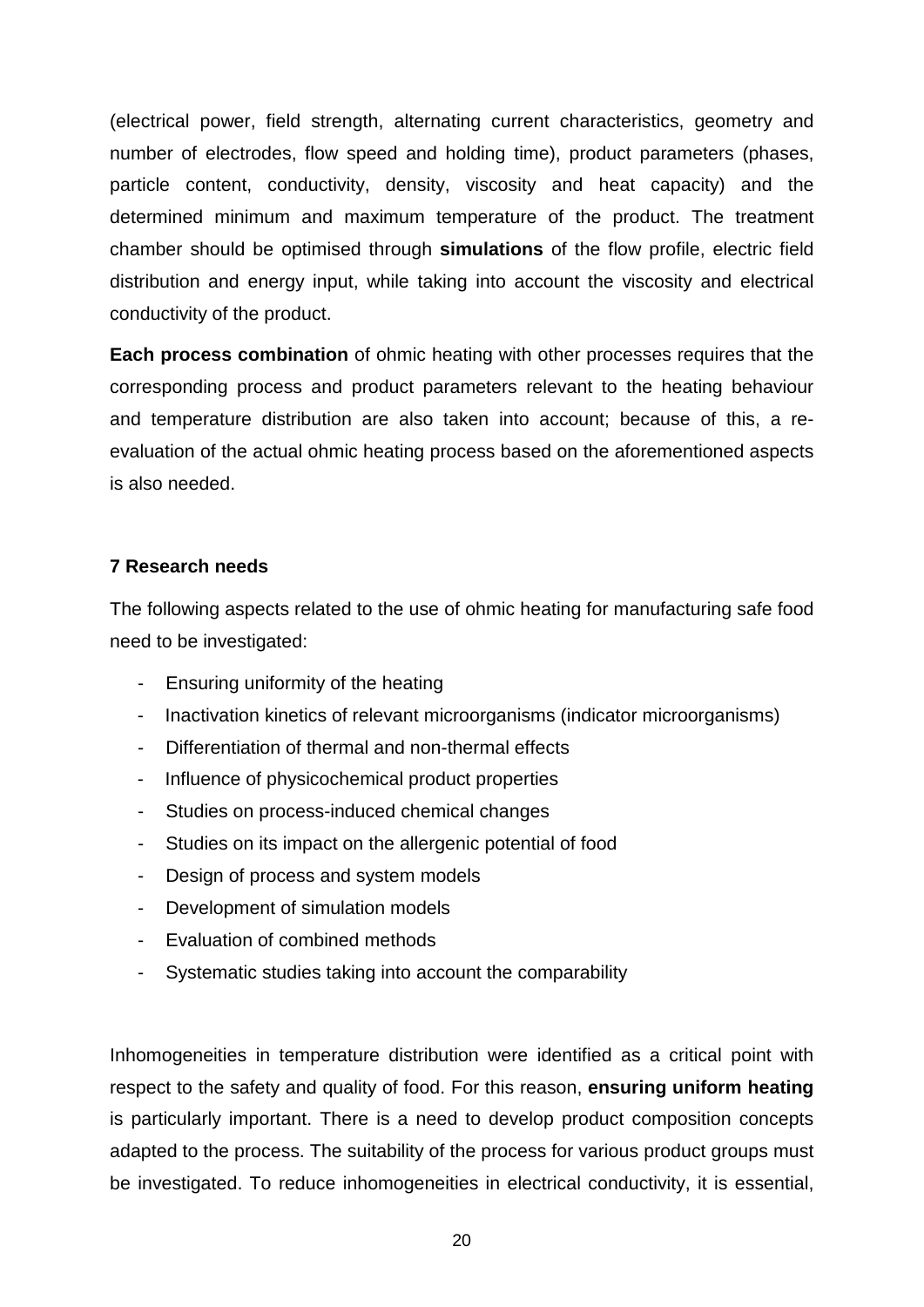among other aspects, to adapt relevant material characteristics of individual product fractions. It is necessary to develop methods for obtaining temperature-time profiles at various positions in the treatment cell, which in turn are able to detect cold and hot spots in the product and enable various processes to be compared.

The identification of cold spots is of crucial importance in ensuring **microbiological safety**. Furthermore, there is a need to investigate **inactivation kinetics** for individual fractions of a product. It is necessary to define limit ranges for the occurrence of non-thermal effects during microbial inactivation**.** Electrode reactions and electric field strengths that occur must be taken into account to identify the underlying mechanisms of inactivation. There is a need to distinguish between **thermal and non-thermal effects**. Here, it is necessary to investigate non-thermal effects during the inactivation of microorganisms by taking into account the occurrence of sublethal damage and the potential recovery of inactivated cells. Otherwise, there may be danger of underprocessing if the process is designed based on potential, non-thermal effects and using purely thermal requirements for the inactivation of microorganisms.

Comprehensive knowledge of **physicochemical properties of food** and food components is the basis for an adequate description of processes. It is also necessary to investigate the entire temperature range relevant to the process, particularly for temperatures above 100°C, for which there are gaps in the data records. The impact of the product composition on the physicochemical properties of the product and their optimisation must also be studied.

In addition, **process-induced chemical changes** of the product, including changes in the allergenicity at the molecular level, must be investigated. Corresponding indicators must be developed to improve the data records. To prevent unwanted process effects, including electrode reactions that occur, it is necessary to define **process windows** and exclude certain ranges of the **process variables** (such as low frequencies). These process windows require suitable indicators as a basis for the development of validation concepts.

There are no data on the impact of ohmic heating on the **allergenic potential** of foods, so that there is a need for research in this case. It is necessary to investigate whether allergens form or are only insufficiently inactivated. Potential non-thermal effects on the formation or reduction of allergens must be investigated. It is also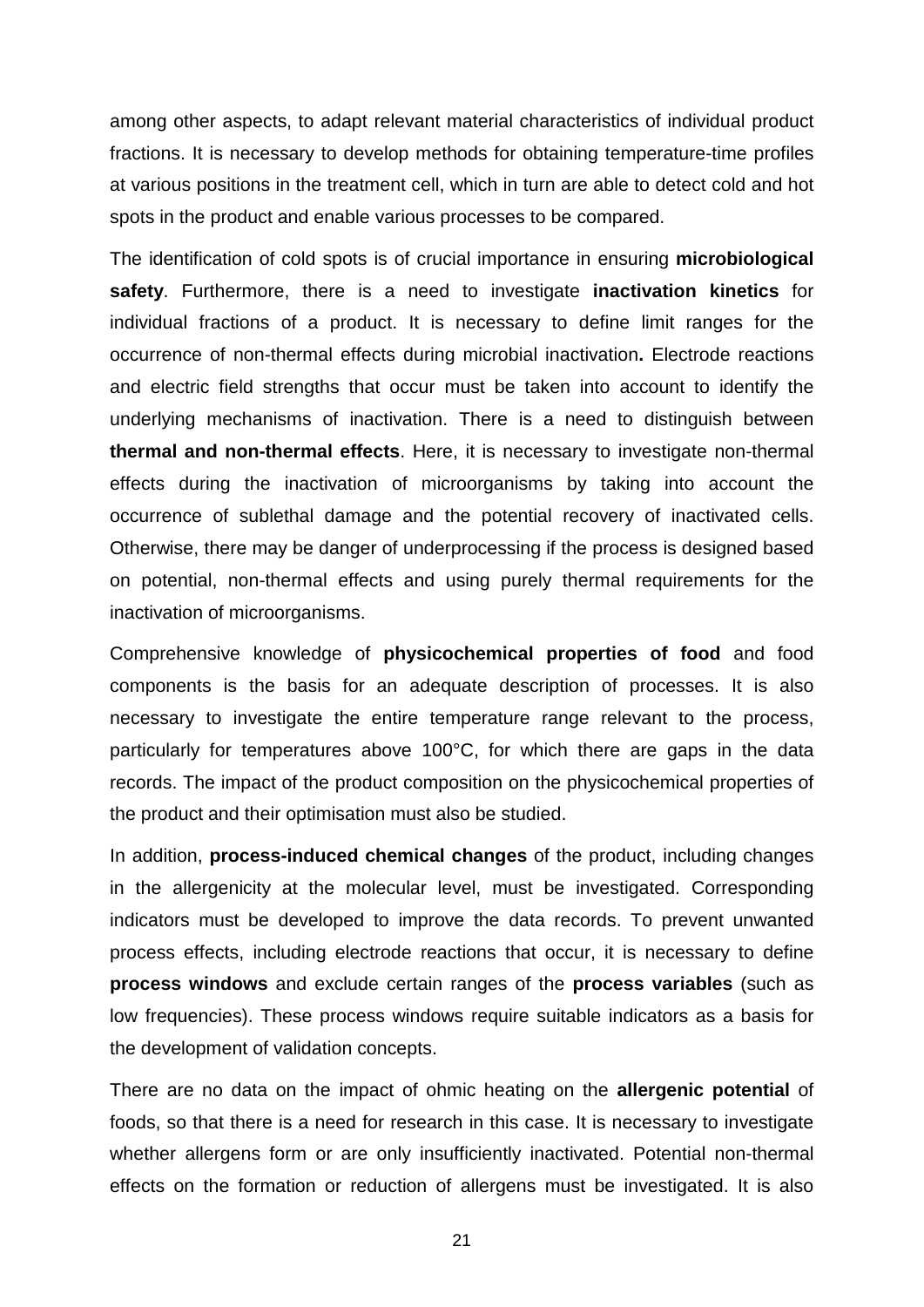necessary to identify cold spots and underprocessing with respect to the heat-related reduction of allergens. Furthermore, shorter processing times during ohmic heating could mean that the heating effect does not last long enough. As with the inactivation of microorganisms, the temperature-time profiles have to be controlled.

The design of **process and system models** must be a primary objective. These models should define relevant influencing variables, such as the geometry and material of the treatment chamber, the composition of the product, including size and density of existing particles as well as the electrical conductivity of individual fractions.

It is necessary to develop and establish **simulation models for the evaluation** of the treatment chamber's geometry, the electric field distribution and flow conditions depending on the product properties; the purpose is to achieve corresponding process optimisations prior to an experimental process validation. By doing so, it is necessary to check whether the incomplete data available for specific products can be replaced by generic approaches to describe product and process parameters. Therefore, the structured development of model systems requires additional systematic work that takes into account various product and process conditions as well as differentiation of the process effects. This also applies to the application of thermal-thermal **combination methods** such as ohmic heating combined with radio frequency heating.

Data on microbiological safety, process-induced chemical changes and the impact on the allergenicity of foods are scarce. The gaps in data records are in part due to the insufficient comparability of the existing studies. **Systematic studies ensuring the comparability** of product and process parameters as well as system design should serve as the basis for a comparison of processes and for the further science-based development of ohmic heating.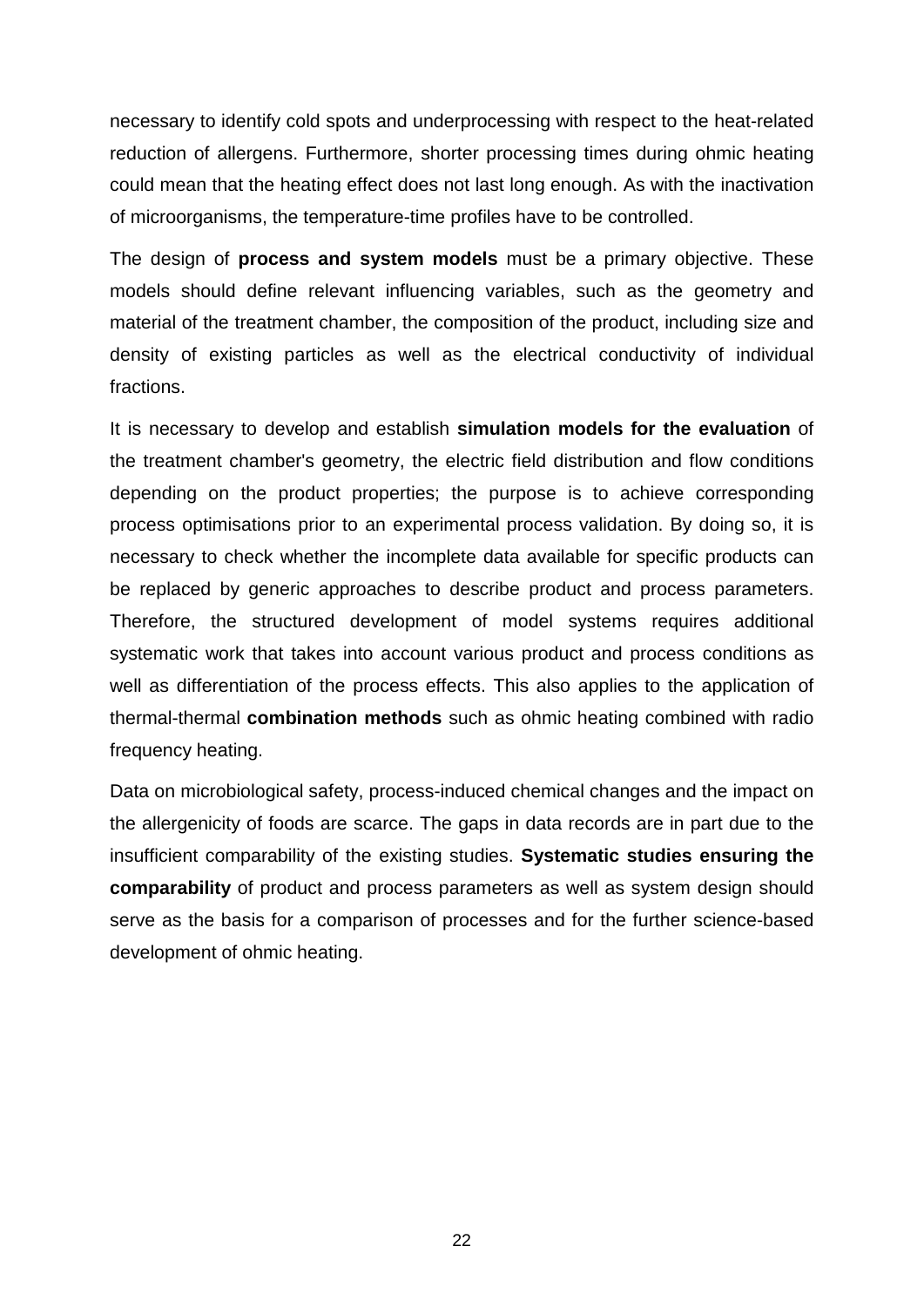#### **Glossary**

**Blanching:** Brief thermal treatment of food, primarily vegetables, in hot water or steam with the purpose of reducing the germ content and enzyme activity.

**Cold spot**: Occurrence of locally low temperatures compared to the mean product temperature due to non-uniform heating of the product and the formation of a temperature distribution. Cold spots, a consequence of insufficient heating, may affect microbiological safety (risk of underprocessing).

**C value:** Cooking value (equivalence time for heating relative to 100°C and a reference z value, which is usually 30 °C).

**D value (decimal reduction time):** The D value indicates the time needed to reduce the germ count by a factor of 10 (a log unit) for a specific inactivation process. This corresponds to a killing rate of 90%.

**Electric field strength:** Measure for the force acting on an electric charge in the electric field. For a uniform electric field between parallel plates, the electric field strength is proportional to the applied voltage and inversely proportional to the distance between the plates.

**Fouling:** Formation of unwanted layers with a biological, organic or inorganic composition during processing.

**Fo value:** Sterilisation value (equivalence time for heating relative to 121°C and a reference z value, which is usually 10°C).

**Hot spot:** Occurrence of locally higher temperatures compared to the mean product temperature due to non-uniform heating of the product and the distribution of the temperature. Hot spots may result in overprocessing and lead to a reduction in the quality of the product.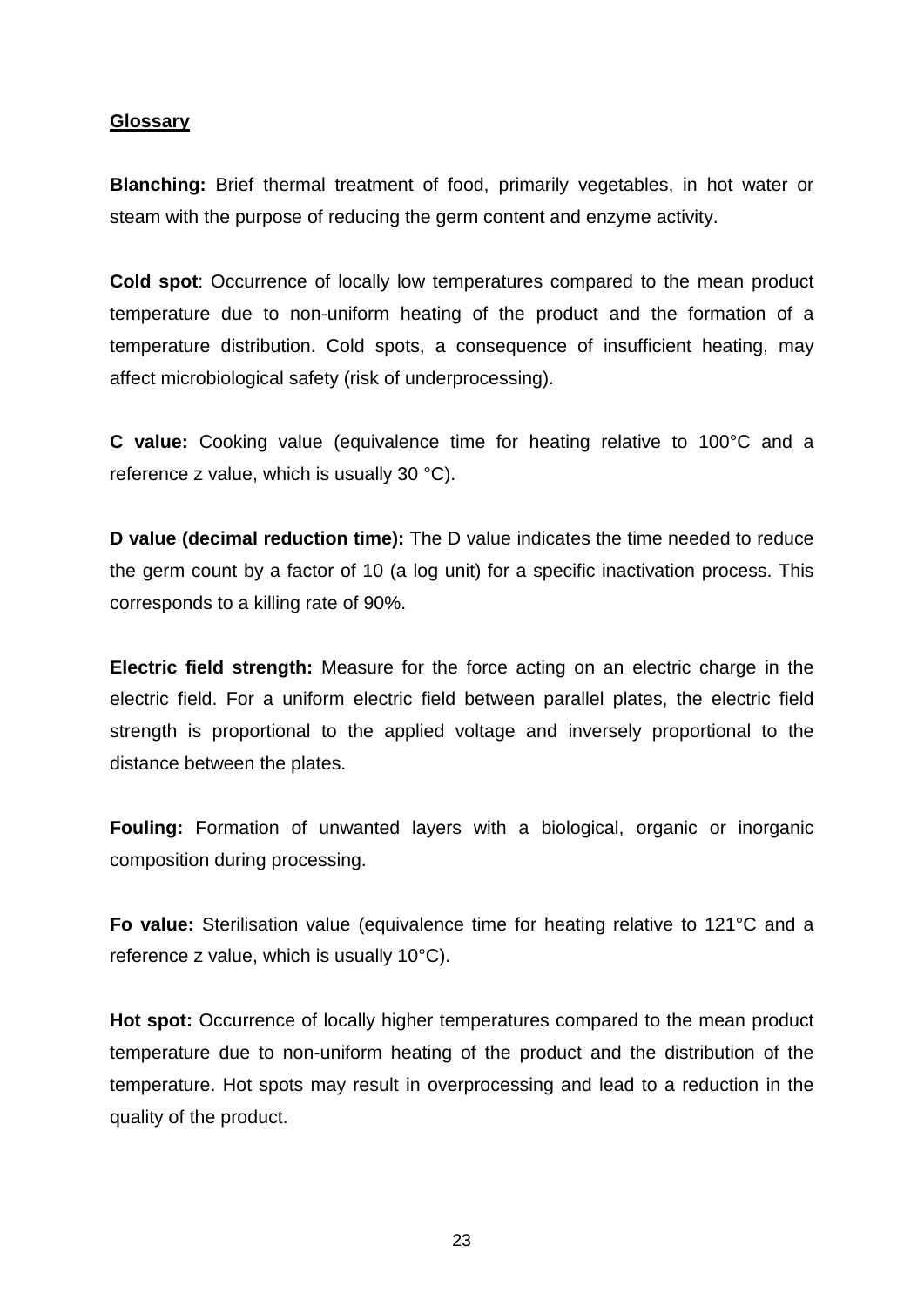**Joule effect:** Heating of a medium through an electric current flow due to the electrical resistance in the medium, whereby the generated heat is proportional to the electrical power used and the duration of the current flow.

**Ohm's law:** If an electric voltage is applied to a medium, an electric current flows in proportion to the magnitude of the voltage.

**Pasteurisation:** Inactivation of vegetative microorganisms in the temperature range <100°C, usually through heating a food.

**Pulsed electric field (PEF):** The use of electric fields in the range above 1000 V/cm with the primary goal of electroporation while preventing ohmic heating effects.

**Radio frequency heating:** Heating process in which the temperature increases through the absorption of electromagnetic waves in the radio frequency range (usually 10-100 MHz). The dissipation of energy associated with this depends on the dielectric properties of the product or of individual product fractions.

**Sterilisation:** Inactivation of bacterial endospores. For food, this is usually achieved through heating in the temperature range >121°C.

**Current density:** The current density is defined as the ratio between the amperage I and the cross-sectional area A, which can be reached by the current; this crosssectional area is perpendicular to the current flowing through it; SI unit: Am<sup>-2</sup>.

**Temperature-time profile**: Depiction of the temperature profile within a time frame.

**UHT:** ultra-high-temperature treatment.

**z value**: The z value indicates the temperature change in degrees Celsius, which is needed to change the D value by a factor of 10; for example, the temperature increase needed to reduce the D value to 1/10 or the temperature decrease needed to increase the D value by a factor of 10.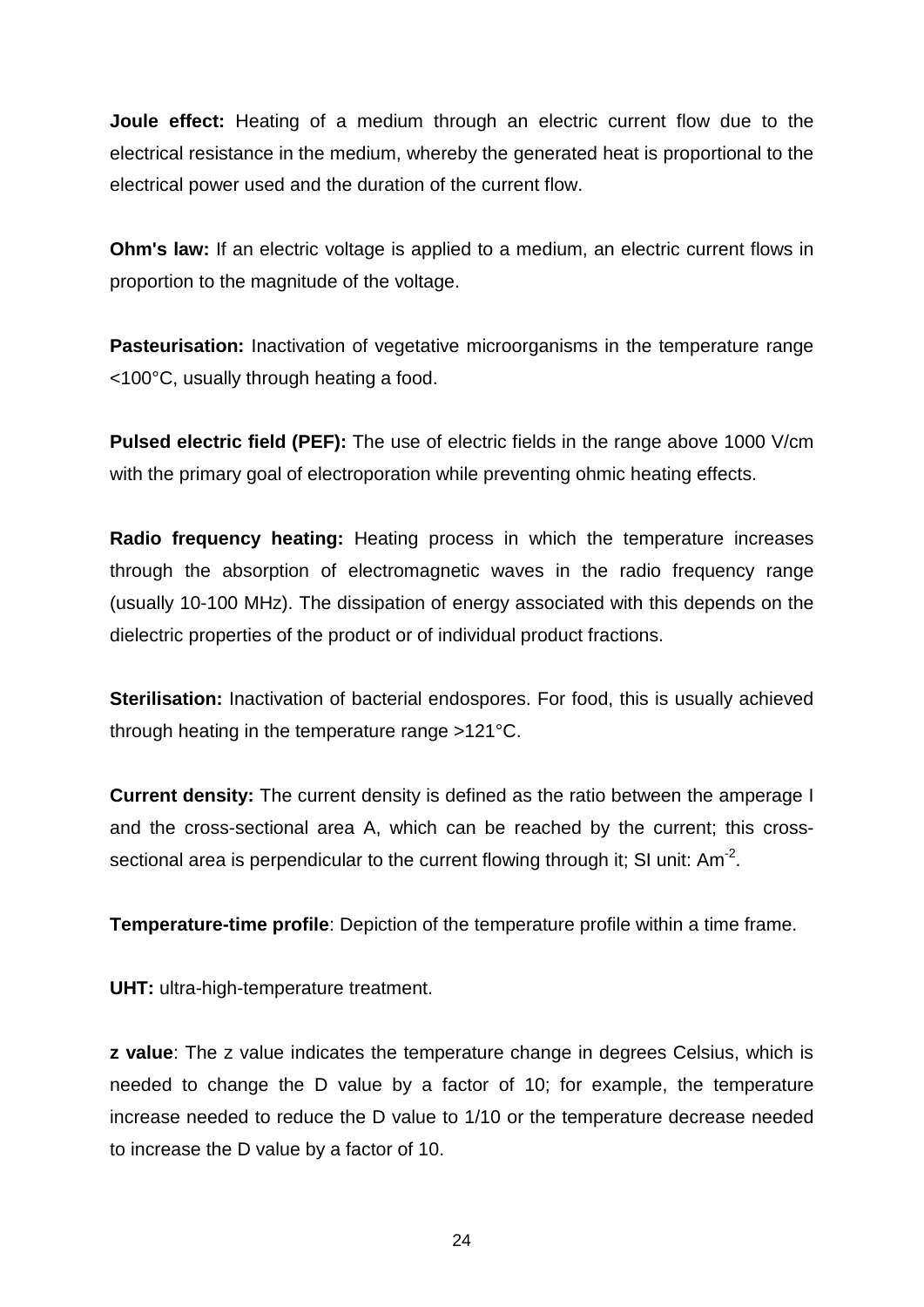## **References**

- <span id="page-26-0"></span>1. Goullieux, A. and J.P. Pain, *Ohmic heating*. Emerging Technologies for Food Processing. 2005, London: Elsevier Ed. 469-505.
- 2. Yildiz-Turp, G., et al., *Effect of ohmic treatment on quality characteristic of meat: a review.* Meat Sci, 2013. **93**(3): p. 441-8.
- <span id="page-26-12"></span>3. Ruan, R., et al., *Ohmic heating*. Thermal Technologies in Food Processing. 2001, Cambridge: Woodhead Publishing Limited.
- <span id="page-26-14"></span>4. Zareifard, M.R., et al., *Ohmic heating behaviour and electrical conductivity of twophase food systems.* Innovative Food Science and Emerging Technologies 2003. **4**(1): p. 45-55.
- <span id="page-26-1"></span>5. Jones, F., *Apparatus for electrically treating liquids*, D.W.a.T. Office, Editor. 1897: USA.
- <span id="page-26-2"></span>6. Anderson, A.K. and R. Finkelstein, *A study of the electro-pure process of treating milk.* Journal of Dairy Science, 1919. **2**(5): p. 374-406.
- 7. Fellows, P.J., *Processing Using Electric Fields, High Hydrostatic Pressure, Light or Ultrasound in: Food Processing Technology Principles and Practices*. Woodhead Publishing in Food Science and Technology Ser. . 2000, : CRC Press.
- 8. Toepfl, S., V. Heinz, and D. Knorr, *Food preservation by pulsed electric fields*. Food Preservation by Pulsed Electric Fields: From Research to Application. 2007, Cambridge: Woodhead Publishing Limited.
- <span id="page-26-3"></span>9. Kohn, S., *Electric Frankfurter Grill. US Patent 1974715 A.* 1933.
- <span id="page-26-4"></span>10. McConnell, S.V. and R.P. Oisson, *Wiener Vending Machine. US Patent 2139690 A.* 1938.
- <span id="page-26-5"></span>11. Schade, A.L., *Prevention of enzymatic discoloration of potatoes. US Patent 2569075 A.* 1951.
- <span id="page-26-6"></span>12. Kessler, H.G., *Lebensmittel- und Bioverfahrenstechnik - Molkereitechnologie*. 1996, München: Verlag A. Kessler.
- <span id="page-26-7"></span>13. Naveh, D., I.J. Kopelman, and S. Mizrahi, *Electroconductive Thawing by Liquid Contact.* Journal of Food Technology, 1983. **18**(2): p. 171-176.
- <span id="page-26-8"></span>14. Skudder, P.J., *Ohmic heating: new alternative for aseptic processing of viscous foods.* Food Engineering Reviews, 1988. **60**: p. 99-101.
- <span id="page-26-9"></span>15. Knirsch, M.C., et al., *Ohmic heating - a review.* Trends in Food Science & Technology, 2010. **21**(9): p. 436-441.
- <span id="page-26-10"></span>16. Marcotte, M., H.S. Ramaswamy, and S. Sastry, *Ohmic Heating in Food Processing (Electro-Technologies for Food Processing)*. 2014.
- <span id="page-26-11"></span>17. Varghese, K.S., et al., *Technology, applications and modelling of ohmic heating: a review.* J Food Sci Technol, 2014. **51**(10): p. 2304-17.
- <span id="page-26-13"></span>18. Samaranayake, C.P. and S.K. Sastry, *Electrode and pH effects on electrochemical reactions during ohmic heating.* Journal of Electroanalytical Chemistry, 2005. **577**(1): p. 125-135.
- 19. Samaranayake, C.P., S.K. Sastry, and H. Zhang, *Pulsed ohmic heating - A novel technique for minimization of electrochemical reactions during processing.* J Food Sci, 2005. **70**(8): p. E460-E465.
- 20. Pataro, G., et al., *Quantification of metal release from stainless steel electrodes during conventional and pulsed ohmic heating.* Innovative Food Science & Emerging Technologies, 2014. **21**: p. 66-73.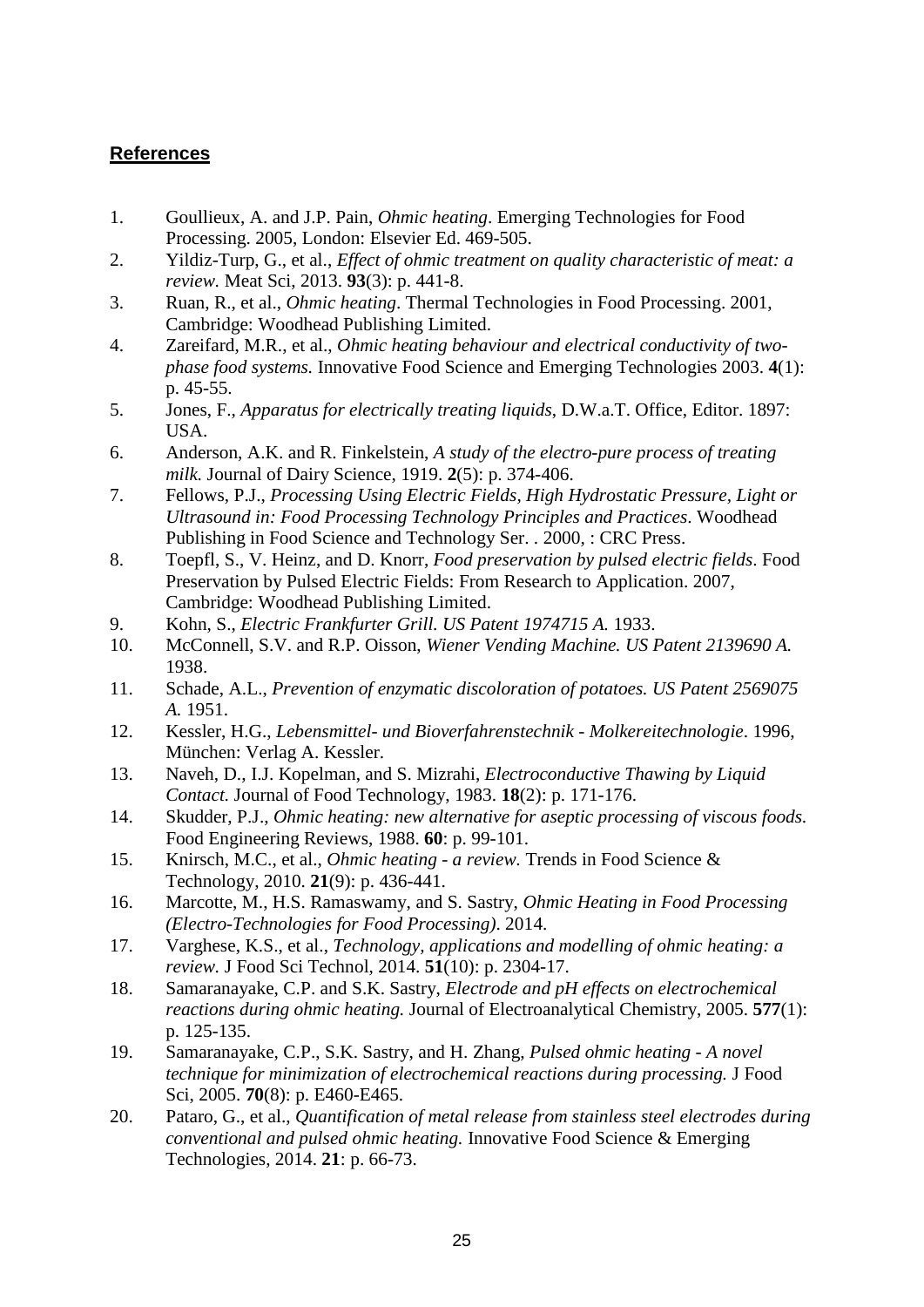- <span id="page-27-0"></span>21. Leizerson, S. and E. Shimoni, *Stability and sensory shelf life of orange juice pasteurized by continuous ohmic heating.* Journal of Agricultural and Food Chemistry, 2005. **53**(10): p. 4012-4018.
- <span id="page-27-1"></span>22. Baysal, A.H. and F. Icier, *Inactivation kinetics of Alicyclobacillus acidoterrestris spores in orange juice by ohmic heating: effects of voltage gradient and temperature on inactivation.* J Food Prot, 2010. **73**(2): p. 299-304.
- <span id="page-27-2"></span>23. Ayadi, M.A., et al., *Thermal performance of a flat ohmic cell under non-fouling and whey protein fouling conditions.* Lwt-Food Science and Technology, 2008. **41**(6): p. 1073-1081.
- <span id="page-27-3"></span>24. Jun, S. and S. Sastry, *Modeling and optimization of ohmic heating of foods inside a flexible package.* Journal of Food Process Engineering, 2005. **28**(4): p. 417-436.
- 25. Somavat, R., et al., *Ohmic sterilization inside a multi-layered laminate pouch for long-duration space missions.* Journal of Food Engineering, 2012. **112**(3): p. 134-143.
- 26. Ito, R., M. Fukuoka, and N. Hamada-Sato, *Innovative food processing technology using ohmic heating and aseptic packaging for meat.* Meat Science, 2014. **96**(2): p. 675-681.
- <span id="page-27-4"></span>27. SKLM, *Stellungnahme zur Hochspannungsimpulsbehandlung von Lebensmitteln*. 2007: http://www.dfg.de/download/pdf/dfg\_im\_profil/reden\_stellungnahmen/2007/sklm\_ho chspannungsimpulsbehandlung.pdf.
- <span id="page-27-5"></span>28. Knorr, D., et al., *Statement on the treatment of food using a pulsed electric field. Opinion of the Senate Commission on Food Safety (SKLM) of the German Research Foundation (DFG).* Mol Nutr Food Res, 2008. **52**(12): p. 1539-42.
- <span id="page-27-6"></span>29. Zimmermann, U. and G.A. Neil, *Electromanipulation of Cells*. 1996, Boca Raton, Florida: CRC Press.
- 30. Zimmermann, U., et al., *Effects of External Electrical Fields on Cell-Membranes.* Bioelectrochemistry and Bioenergetics, 1976. **3**(1): p. 58-83.
- 31. Dimitrov, D.S., *Electric Field-Induced Breakdown of Lipid Bilayers and Cell-Membranes - a Thin Viscoelastic Film Model.* Journal of Membrane Biology, 1984. **78**(1): p. 53-60.
- 32. Teissie, J., M. Golzio, and M.P. Rols, *Mechanisms of cell membrane electropermeabilization: A minireview of our present (lack of ?) knowledge.* Biochimica Et Biophysica Acta-General Subjects, 2005. **1724**(3): p. 270-280.
- <span id="page-27-7"></span>33. Kulshrestha, S. and S. Sastry, *Frequency and voltage effects on enhanced diffusion during moderate electric field (MEF) treatment.* Innov Food Sci Emerg Technol, 2003. **4**: p. 189- 194.
- 34. Kulshrestha, S.A. and S.K. Sastry, *Changes in permeability of moderate electric field (MEF) treated vegetable tissue over time.* Innovative Food Science & Emerging Technologies, 2010. **11**(1): p. 78-83.
- 35. Wang, W.C. and S.K. Sastry, *Effects of moderate electrothermal treatments on juice yield from cellular tissue.* Innovative Food Science & Emerging Technologies, 2002. **3**(4): p. 371-377.
- 36. Wang, W.C. and S.K. Sastry, *Effects of thermal and electrothermal pretreatments on hot air drying rate of vegetable tissue.* Journal of Food Process Engineering, 2000. **23**(4): p. 299-319.
- 37. Sensoy, I. and S.K. Sastry, *Extraction using moderate electric fields.* Journal of Food Science, 2004. **69**(1): p. E7-E13.
- 38. Wegner, L.H., et al., *A patch clamp study on the electro-permeabilization of higher plant cells: Supra-physiological voltages induce a high-conductance, K+ selective state of the plasma membrane.* Biochim Biophys Acta, 2011. **1808**(6): p. 1728-36.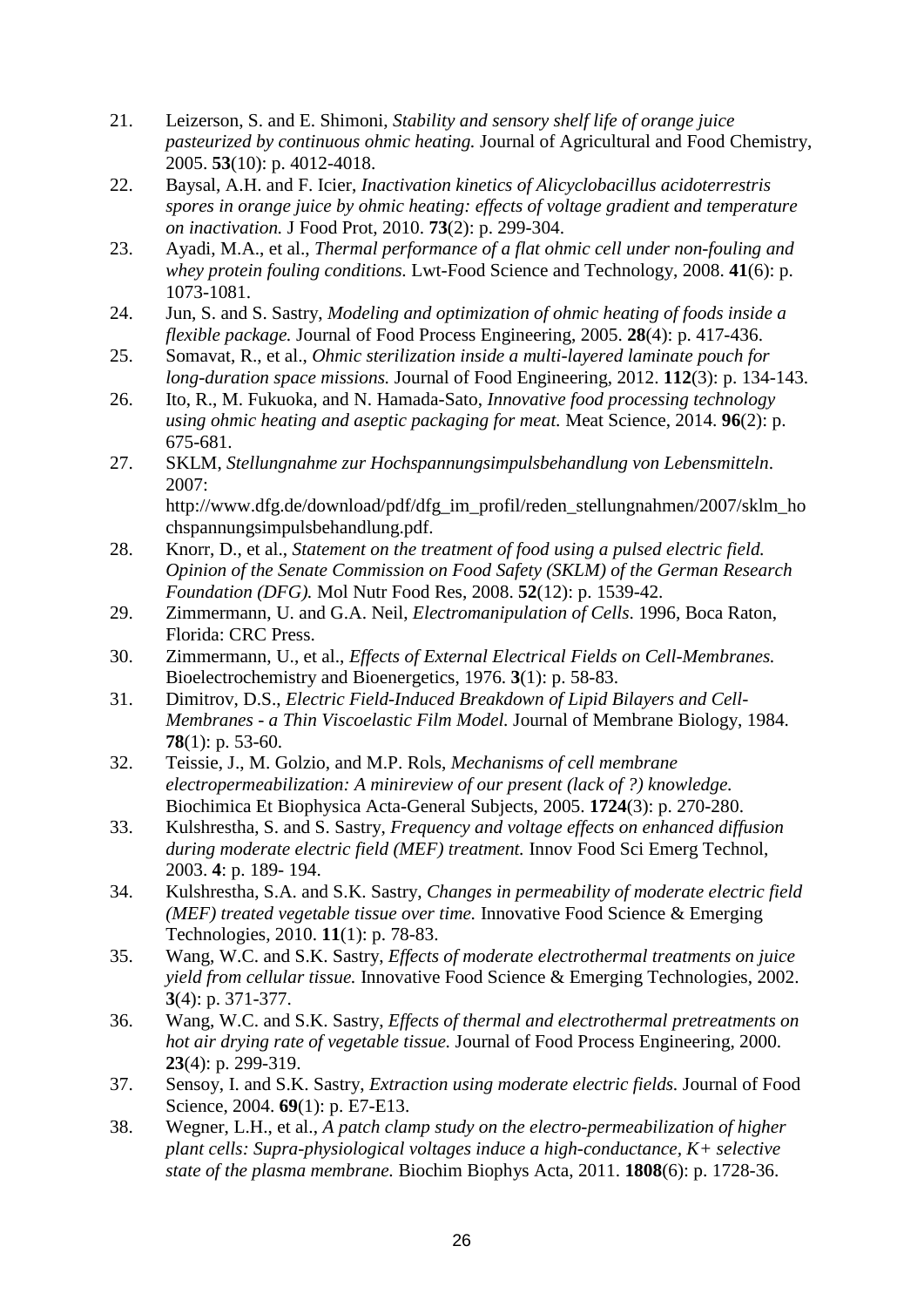- 39. Angersbach, A., V. Heinz, and D. Knorr, *Effects of pulsed electric fields on cell membranes in real food systems.* Innovative Food Science and Emerging Technologies 2000. **1**: p. 135-149.
- 40. Lebovka, N.I., M.I. Bazhal, and E. Vorobiev, *Simulation and experimental investigation of food material breakage using pulsed electric field treatment.* Journal of Food Engineering, 2000. **44**(4): p. 213-223.
- <span id="page-28-0"></span>41. Gonzalez, M.E. and D.M. Barrett, *Thermal, High Pressure, and Electric Field Processing Effects on Plant Cell Membrane Integrity and Relevance to Fruit and Vegetable Quality.* Journal of Food Science, 2010. **75**(7): p. R121-R130.
- <span id="page-28-1"></span>42. Salengke, S. and S.K. Sastry, *Models for ohmic heating of solid-liquid mixtures under worst-case heating scenarios.* Journal of Food Engineering, 2007. **83**(3): p. 337-355.
- <span id="page-28-2"></span>43. FDA, *Kinetics of Microbial Inactivation for Alternative Food Processing Technologies - Ohmic and Inductive Heating*, D.o.H.a.h. Services, Editor. 2011.
- <span id="page-28-3"></span>44. Marra, F., et al., *Analysis of heat transfer during ohmic processing of a solid food.* Journal of Food Engineering, 2009. **91**(1): p. 56-63.
- <span id="page-28-4"></span>45. Shim, J., S.H. Lee, and S. Jun, *Modeling of ohmic heating patterns of multiphase food products using computational fluid dynamics codes.* Journal of Food Engineering, 2010. **99**(2): p. 136-141.
- <span id="page-28-5"></span>46. Mizrahi, S., *Leaching of soluble solids during blanching of vegetables by ohmic heating.* Journal of Food Engineering, 1996. **29**(2): p. 153-166.
- <span id="page-28-8"></span>47. Eliot, S.C., A. Goullieux, and J.P. Pain, *Combined effects of blanching pretreatments and ohmic heating on the texture of potato cubes.* Sciences Des Aliments, 1999. **19**(1): p. 111-117.
- <span id="page-28-7"></span>48. Eliot, S.C. and A. Goullieux, *Application of the firming effect of low-temperature long-time pre-cooking to ohmic heating of potatoes.* Sciences Des Aliments, 2000. **20**(2): p. 265-280.
- <span id="page-28-9"></span>49. Eliot, S.C., A. Goullieux, and J.P. Pain, *Processing of cauliflower by ohmic heating: influence of precooking on firmness.* Journal of the Science of Food and Agriculture, 1999. **79**(11): p. 1406-1412.
- <span id="page-28-13"></span>50. Zell, M., et al., *Ohmic cooking of whole beef muscle - Evaluation of the impact of a novel rapid ohmic cooking method on product quality.* Meat Sci, 2010. **86**(2): p. 258- 263.
- <span id="page-28-14"></span>51. Zell, M., et al., *Ohmic cooking of whole turkey meat - Effect of rapid ohmic heating on selected product parameters.* Food Chemistry, 2010. **120**(3): p. 724-729.
- <span id="page-28-12"></span>52. Shirsat, N., et al., *Texture, colour and sensory evaluation of a conventionally and ohmically cooked meat emulsion batter.* Journal of the Science of Food and Agriculture, 2004. **84**(14): p. 1861-1870.
- <span id="page-28-10"></span>53. Yildiz, H., F. Icier, and T. Baysal, *Changes in beta-Carotene, Chlorophyll and Color of Spinach Puree during Ohmic Heating.* Journal of Food Process Engineering, 2010. **33**(4): p. 763-779.
- <span id="page-28-11"></span>54. Yildiz, H., H. Bozkurt, and F. Icier, *Ohmic and Conventional Heating of Pomegranate Juice: Effects on Rheology, Color, and Total Phenolics.* Food Science and Technology International, 2009. **15**(5): p. 503-512.
- <span id="page-28-6"></span>55. Herting, G., I.O. Wallinder, and C. Leygraf, *Corrosion-induced release of chromium and iron from ferritic stainless steel grade AISI 430 in simulated food contact.* Journal of Food Engineering, 2008. **87**(2): p. 291-300.
- 56. Zhao, Y.Y., E. Kolbe, and B. Flugstad, *A method to characterize electrode corrosion during ohmic heating.* Journal of Food Process Engineering, 1999. **22**(1): p. 81-89.
- 57. Wu, H., et al., *Electrical properties of fish mince during multi-frequency ohmic heating.* J Food Sci, 1998. **63**(6): p. 1028-1032.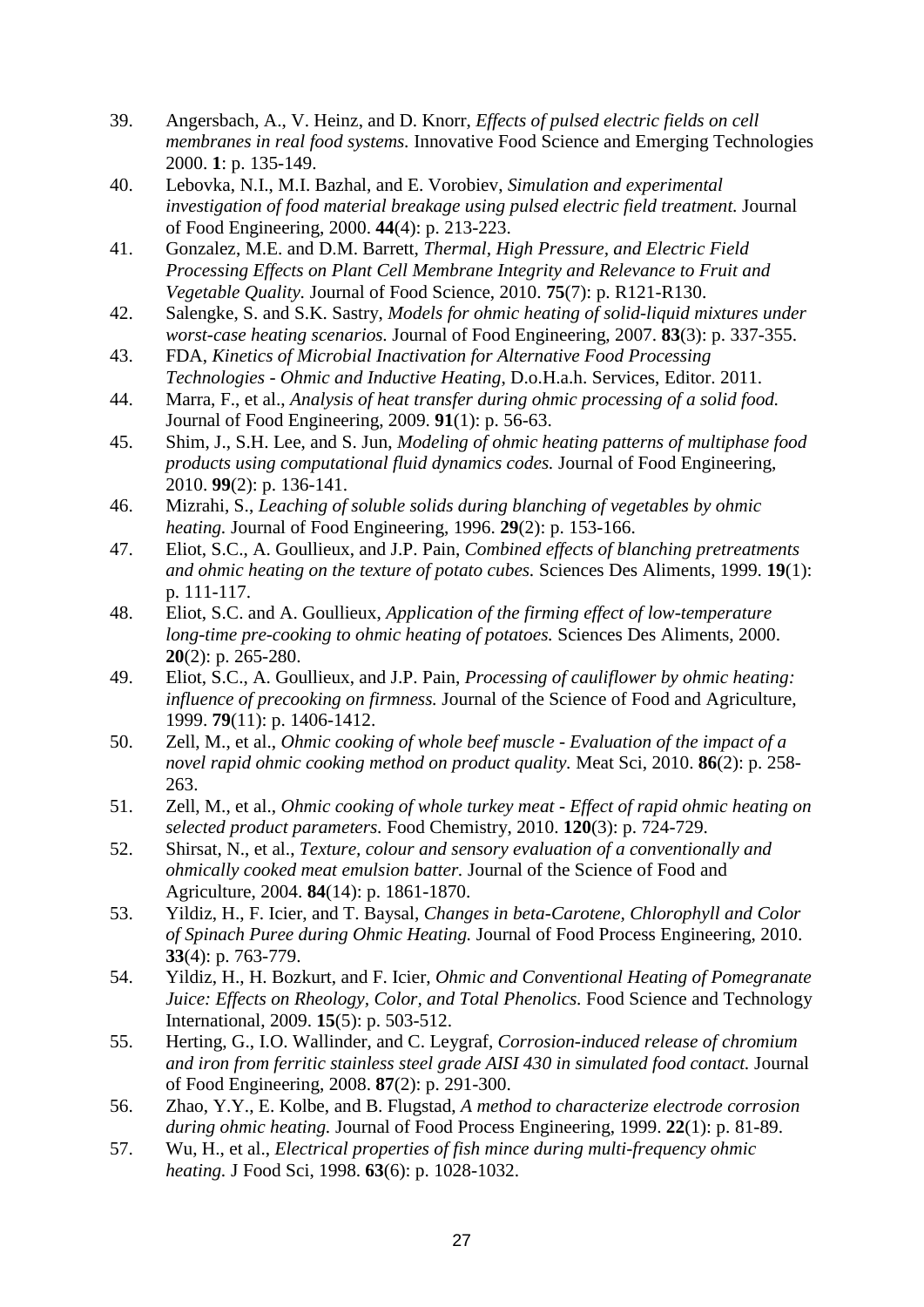- <span id="page-29-0"></span>58. Shirsat, N., et al., *Conductivities and ohmic heating of meat emulsion batters.* Journal of Muscle Foods, 2004. **15**(2): p. 121-137.
- <span id="page-29-1"></span>59. Wang, W.C. and S.K. Sastry, *Salt Diffusion into Vegetable Tissue as a Pretreatment for Ohmic Heating - Electrical-Conductivity Profiles and Vacuum Infusion Studies.* Journal of Food Engineering, 1993. **20**(4): p. 299-309.
- <span id="page-29-2"></span>60. Legrand, A., et al., *Physical, mechanical, thermal and electrical properties of cooked red bean (Phaseolus vulgaris L.) for continuous ohmic heating process.* Journal of Food Engineering, 2007. **81**(2): p. 447-458.
- <span id="page-29-11"></span>61. Icier, F. and C. Ilicali, *Electrical conductivity of apple and sourcherry juice concentrates during ohmic beating.* Journal of Food Process Engineering, 2004. **27**(3): p. 159-180.
- <span id="page-29-12"></span>62. Icier, F. and C. Ilicali, *The effects of concentration on electrical conductivity of orange juice concentrates during ohmic heating.* European Food Research and Technology, 2005. **220**(3-4): p. 406-414.
- <span id="page-29-13"></span>63. Darvishi, H., M.H. Khoshtaghaza, and G. Najafi, *Ohmic heating of pomegranate juice: Electrical conductivity and pH change.* Journal of the Saudi Society of Agricultural Sciences, 2013. **12**: p. 101-108.
- <span id="page-29-14"></span>64. Castro, I., et al., *The influence of field strength, sugar and solid content on electrical conductivity of strawberry products.* Journal of Food Process Engineering, 2003. **26**(1): p. 17-29.
- 65. Wang, W.C. and S.K. Sastry, *Changes in electrical conductivity of selected vegetables during multiple thermal treatments (vol 20, pg 499, 1997).* Journal of Food Process Engineering, 1998. **21**(1): p. 89-89.
- 66. Wang, W.C. and S.K. Sastry, *Changes in electrical conductivity of selected vegetables during multiple thermal treatments.* Journal of Food Process Engineering, 1997. **20**(6): p. 499-516.
- <span id="page-29-3"></span>67. Wang, W.C. and S.K. Sastry, *Starch gelatinization in ohmic heating.* Journal of Food Engineering, 1997. **34**(3): p. 225-242.
- <span id="page-29-4"></span>68. Imai, T., et al., *Changes in heating rate of egg albumin solution during ohmic heating.* Journal of the Japanese Society for Food Science and Technology-Nippon Shokuhin Kagaku Kogaku Kaishi, 1996. **43**(12): p. 1249-1255.
- <span id="page-29-5"></span>69. Imai, T., K. Uemura, and A. Noguchi, *Heating rate of egg albumin solution and its change during ohmic heating.* Process-Induced Chemical Changes in Food, 1998. **434**: p. 101-108.
- <span id="page-29-6"></span>70. Pongviratchai, P. and J.W. Park, *Electrical conductivity and physical properties of surimi-potato starch under ohmic heating.* J Food Sci, 2007. **72**(9): p. E503-E507.
- <span id="page-29-7"></span>71. Yongsawatdigul, J., et al., *Ohmic Heating Maximizes Gel Functionality of Pacific Whiting Surimi.* J Food Sci, 1995. **60**(1): p. 10-14.
- 72. Park, J.W., J. Yongsawatdigul, and E. Kolbe, *Proteolysis and gelation of fish proteins under ohmic heating.* Process-Induced Chemical Changes in Food, 1998. **434**: p. 25- 34.
- 73. Park, J.W. and J. Yongsawatdigul, *Gelation properties of fish proteins under ohmic heating.* Abstracts of Papers of the American Chemical Society, 1998. **215**: p. U19- U19.
- <span id="page-29-8"></span>74. Bozkurt, H. and F. Icier, *Electrical conductivity changes of minced beef-fat blends during ohmic cooking.* Journal of Food Engineering, 2010. **96**(1): p. 86-92.
- <span id="page-29-9"></span>75. Shirsat, N., et al., *Ohmic processing: Electrical conductivities of pork cuts.* Meat Sci, 2004. **67**(3): p. 507-514.
- <span id="page-29-10"></span>76. Imai, T., et al., *Ohmic heating of Japanese white radish Rhaphanus sativus L.* International Journal of Food Science and Technology, 1995. **30**(4): p. 461-472.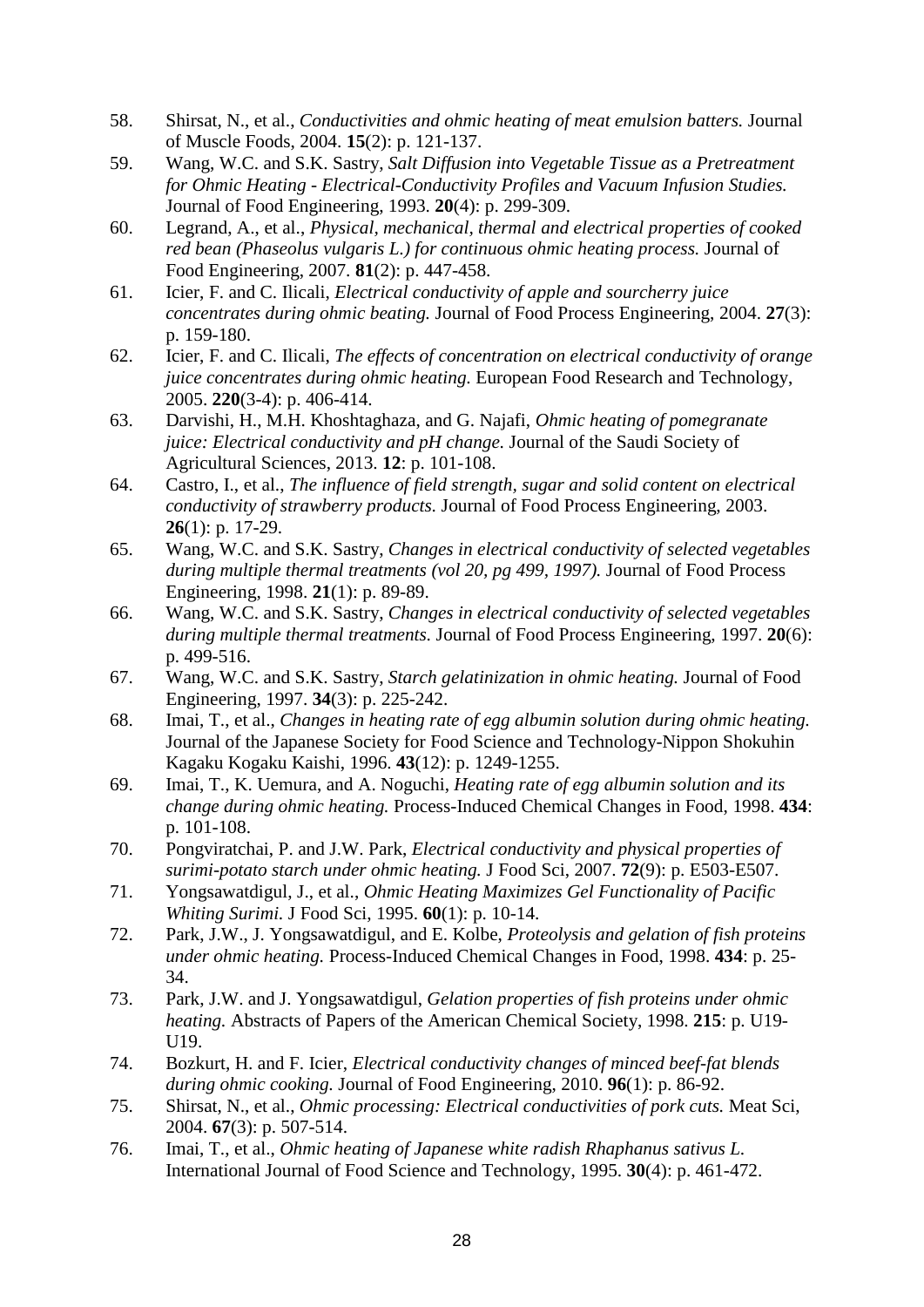- <span id="page-30-0"></span>77. Shynkaryk, M.V., et al., *Ohmic Heating of Peaches in the Wide Range of Frequencies (50 Hz to 1 MHz).* J Food Sci, 2010. **75**(7): p. E493-E500.
- <span id="page-30-1"></span>78. Lebovka, N.I., et al., *Does electroporation occur during the ohmic heating of food?* J Food Sci, 2005. **70**(5): p. E308-E311.
- <span id="page-30-2"></span>79. Sensoy, I. and S.K. Sastry, *Ohmic blanching of mushrooms.* Journal of Food Process Engineering, 2004. **27**(1): p. 1-15.
- <span id="page-30-3"></span>80. Bozkurt, H. and F. Icier, *Rheological Characteristics of Quince Nectar during Ohmic Heating.* International Journal of Food Properties, 2009. **12**(4): p. 844-859.
- <span id="page-30-4"></span>81. Praporscic, I., S. Ghnimi, and E. Vorobiev, *Enhancement of pressing of sugar beet cuts by combined ohmic heating and pulsed electric field treatment.* Journal of Food Processing and Preservation, 2005. **29**(5-6): p. 378-389.
- <span id="page-30-5"></span>82. Mercali, G.D., et al., *Degradation kinetics of anthocyanins in acerola pulp: Comparison between ohmic and conventional heat treatment.* Food Chemistry, 2013. **136**(2): p. 853-857.
- <span id="page-30-6"></span>83. Mercali, G.D., et al., *Study of vitamin C degradation in acerola pulp during ohmic and conventional heat treatment.* Lwt-Food Science and Technology, 2012. **47**(1): p. 91- 95.
- <span id="page-30-7"></span>84. Sarkis, J.R., et al., *Effects of ohmic and conventional heating on anthocyanin degradation during the processing of blueberry pulp.* Lwt-Food Science and Technology, 2013. **51**(1): p. 79-85.
- <span id="page-30-8"></span>85. Courel, M., et al., *Comparison of continuous ohmic heating and steam injection for the sterilization of infant formula*, in *IDF World Dairs Summit*. 2011: Parma, Italy.
- <span id="page-30-9"></span>86. Icier, F., H. Yildiz, and T. Baysal, *Polyphenoloxidase deactivation kinetics during ohmic heating of grape juice.* Journal of Food Engineering, 2008. **85**(3): p. 410-417.
- <span id="page-30-10"></span>87. Demirdoven, A. and T. Baysal, *Optimization of ohmic heating applications for pectin methylesterase inactivation in orange juice.* J Food Sci Technol, 2014. **51**(9): p. 1817- 26.
- <span id="page-30-11"></span>88. Icier, F., H. Yildiz, and T. Baysal, *Peroxidase inactivation and colour changes during ohmic blanching of pea puree.* Journal of Food Engineering, 2006. **74**(3): p. 424-429.
- <span id="page-30-12"></span>89. Lemmens, L., et al., *Thermal pretreatments of carrot pieces using different heating techniques: Effect on quality related aspects.* Innovative Food Science & Emerging Technologies, 2009. **10**(4): p. 522-529.
- <span id="page-30-13"></span>90. Prometheus, *Process contaminants: mitigation and elimination techniques for highquality food and their evaluation using sensors and simulation, Projekt Completion Report, EU FP7 project, Grant agreement number 265558*. 2014: http://processingcontaminants-prometheus.com.
- <span id="page-30-14"></span>91. Eliot-Godereaux, S.C., F. Zuber, and A. Goullieux, *Processing and stabilisation of cauliflower by ohmic heating technology.* Innovative Food Science & Emerging Technologies, 2001. **2**: p. 279-287.
- <span id="page-30-15"></span>92. Zhong, T. and M. Lima, *The effect of ohmic heating on vacuum drying rate of sweet potato tissue.* Bioresour Technol, 2003. **87**(3): p. 215-20.
- <span id="page-30-16"></span>93. Salengke, S. and S.K. Sastry, *Effects of ohmic pretreatment on oil uptake of potato slices during frying and subsequent cooling.* Journal of Food Process Engineering, 2007. **30**(1): p. 1-12.
- <span id="page-30-17"></span>94. Icier, F., *Ohmic Blanching Effects on Drying of Vegetable Byproduct.* Journal of Food Process Engineering, 2010. **33**(4): p. 661-683.
- <span id="page-30-18"></span>95. Farahnaky, A., R. Azizi, and M. Gavahian, *Accelerated texture softening of some root vegetables by Ohmic heating.* Journal of Food Engineering, 2012. **113**(2): p. 275-280.
- <span id="page-30-19"></span>96. Lima, M., et al., *Ascorbic acid degradation kinetics during conventional and ohmic heating.* Journal of Food Processing and Preservation, 1999. **23**(5): p. 421-434.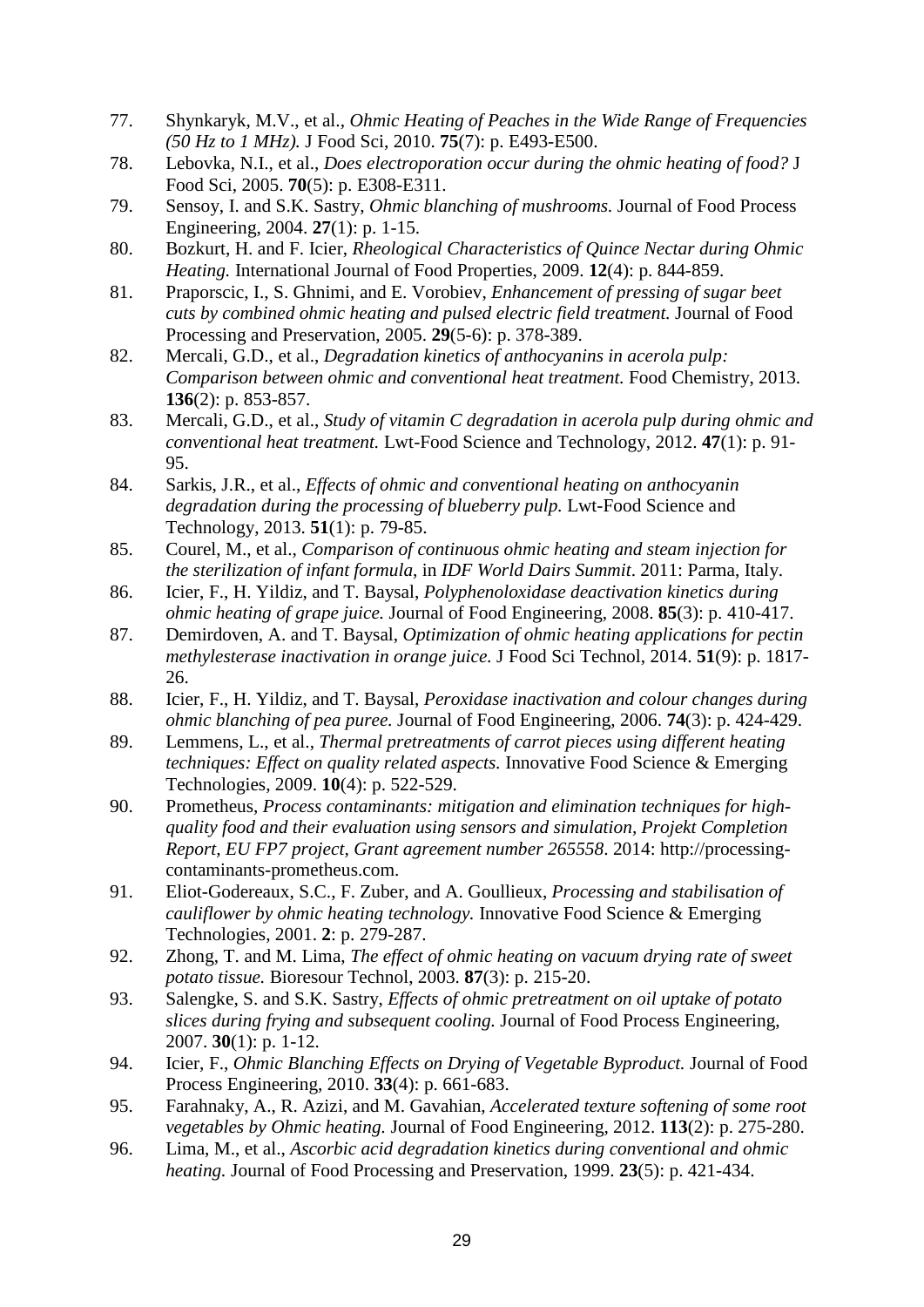- <span id="page-31-0"></span>97. Lima, M. and S.K. Sastry, *The effects of ohmic heating frequency on hot-air drying rate and juice yield.* Journal of Food Engineering, 1999. **41**(2): p. 115-119.
- <span id="page-31-1"></span>98. Leizerson, S. and E. Shimoni, *Effect of ultrahigh-temperature continuous ohmic heating treatment on fresh orange juice.* Journal of Agricultural and Food Chemistry, 2005. **53**(9): p. 3519-3524.
- <span id="page-31-2"></span>99. Icier, F. and C. Ilicali, *Temperature dependent electrical conductivities of fruit purees during ohmic heating.* Food Research International, 2005. **38**(10): p. 1135-1142.
- <span id="page-31-3"></span>100. Pataro, G., G. Donsi, and G. Ferrari, *Aseptic processing of apricots in syrup by means of a continuous pilot scale ohmic unit.* Lwt-Food Science and Technology, 2011. **44**(6): p. 1546-1554.
- <span id="page-31-4"></span>101. Louarme, L. and C. Billaud, *Evaluation of ascorbic acid and sugar degradation products during fruit dessert processing under conventional or ohmic heating treatment.* Lwt-Food Science and Technology, 2012. **49**(2): p. 184-187.
- <span id="page-31-5"></span>102. Moreno, J., et al., *Influence of ohmic heating and vacuum impregnation on the osmotic dehydration kinetics and microstructure of pears (cv. Packham's Triumph).* Journal of Food Engineering, 2011. **104**(4): p. 621-627.
- <span id="page-31-6"></span>103. Moreno, J., et al., *Effect of ohmic heating and vacuum impregnation on the osmodehydration kinetics and microstructure of strawberries (cv. Camarosa).* Lwt-Food Science and Technology, 2012. **45**(2): p. 148-154.
- <span id="page-31-7"></span>104. Moreno, J., et al., *Effect of ohmic heating and vacuum impregnation on the quality and microbial stability of osmotically dehydrated strawberries (cv. Camarosa).* Journal of Food Engineering, 2012. **110**(2): p. 310-316.
- <span id="page-31-8"></span>105. Shirsat, N., et al., *Water holding capacity, dielectric properties and light microscopy of conventionally and ohmically cooked meat emulsion batter.* European Food Research and Technology, 2004. **219**(1): p. 1-5.
- <span id="page-31-9"></span>106. Ozkan, N., I. Ho, and M. Farid, *Combined ohmic and plate heating of hamburger patties: quality of cooked patties.* Journal of Food Engineering, 2004. **63**(2): p. 141- 145.
- <span id="page-31-10"></span>107. Icier, F., et al., *Effects of ohmic thawing on histological and textural properties of beef cuts.* Journal of Food Engineering, 2010. **99**(3): p. 360-365.
- <span id="page-31-11"></span>108. Zell, M., et al., *Ohmic cooking of whole beef muscle - Optimisation of meat preparation.* Meat Sci, 2009. **81**(4): p. 693-8.
- <span id="page-31-12"></span>109. Bozkurt, H. and F. Icier, *Ohmic cooking of ground beef: Effects on quality.* Journal of Food Engineering, 2010. **96**(4): p. 481-490.
- <span id="page-31-13"></span>110. Yongsawatdigul, J., J.W. Park, and E. Kolbe, *Electrical-Conductivity of Pacific Whiting Surimi Paste during Ohmic Heating.* J Food Sci, 1995. **60**(5): p. 922-&.
- <span id="page-31-14"></span>111. Tadpitchayangkoon, P., J.W. Park, and J. Yongsawatdigul, *Gelation characteristics of tropical surimi under water bath and ohmic heating.* Lwt-Food Science and Technology, 2012. **46**(1): p. 97-103.
- <span id="page-31-15"></span>112. Li, F.D., et al., *Determination of starch gelatinization temperature by ohmic heating.* Journal of Food Engineering, 2004. **62**(2): p. 113-120.
- <span id="page-31-16"></span>113. Lakkakula, N.R., M. Lima, and T. Walker, *Rice bran stabilization and rice bran oil extraction using ohmic heating.* Bioresource Technology, 2004. **92**(2): p. 157-161.
- <span id="page-31-17"></span>114. Bansal, B. and X.D. Chen, *Effect of temperature and power frequency on milk fouling in an ohmic heater.* Food and Bioproducts Processing, 2006. **84**(C4): p. 286-291.
- <span id="page-31-18"></span>115. Stancl, J. and R. Zitny, *Milk fouling at direct ohmic heating.* Journal of Food Engineering, 2010. **99**(4): p. 437-444.
- <span id="page-31-19"></span>116. Icier, F., *Influence of ohmic heating on rheological and electrical properties of reconstituted whey solutions.* Food and Bioproducts Processing, 2009. **87**(C4): p. 308- 316.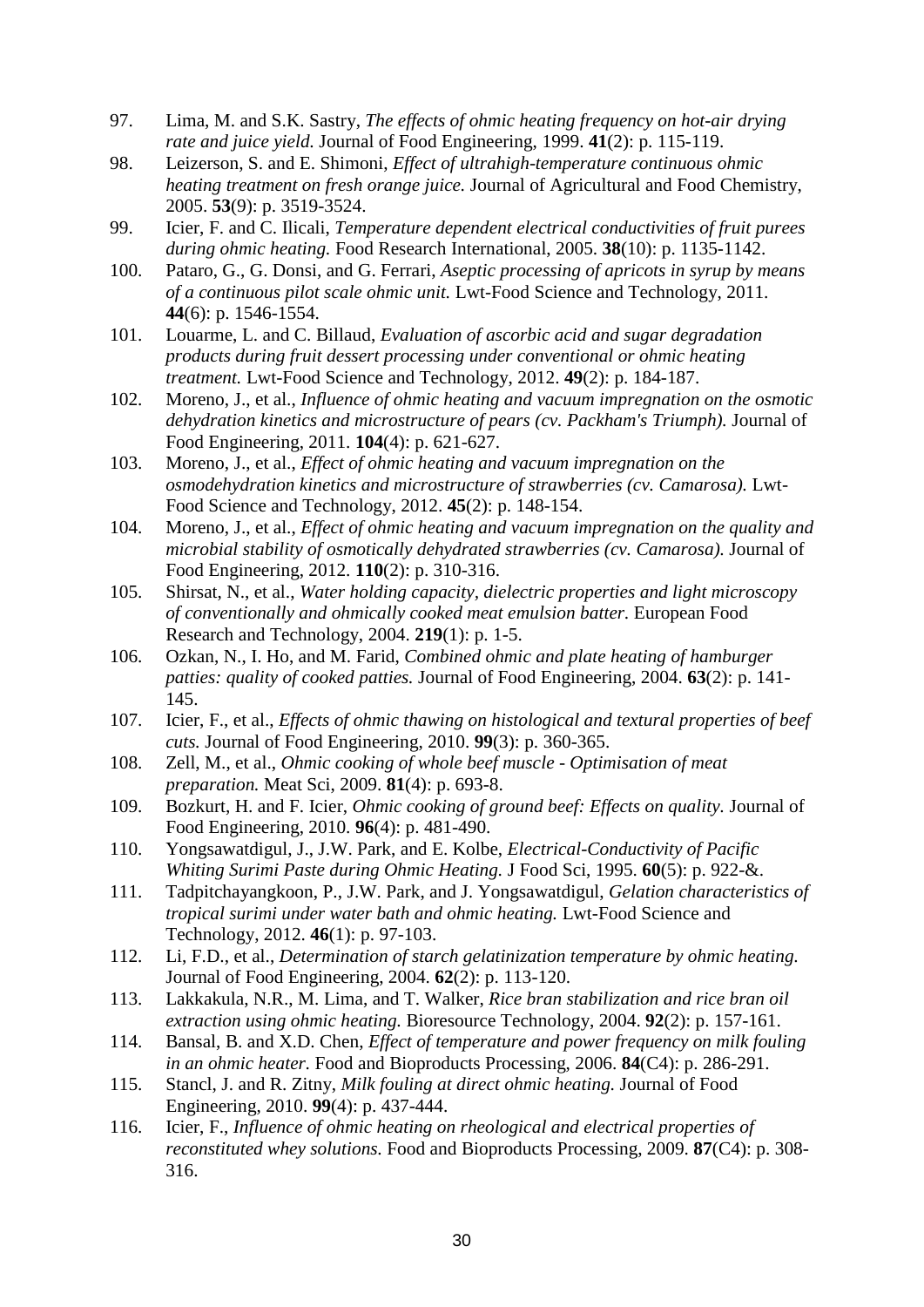- <span id="page-32-0"></span>117. Roux, S., et al., *Comparison of continuous ohmic heating and steam injection for the sterilization of infant formula.* in: Conference on Novel Technologies for Sustainable Dairy Products. IDF World Dairy Summit, Parma Italy, 2011.
- <span id="page-32-1"></span>118. Bozkurt, H. and F. Icier, *The Change of Apparent Viscosity of Liquid Whole Egg during Ohmic and Conventional Heating.* Journal of Food Process Engineering, 2012. **35**(1): p. 120-133.
- <span id="page-32-2"></span>119. Gavahian, M., et al., *Comparison of ohmic-assisted hydrodistillation with traditional hydrodistillation for the extraction of essential oils from Thymus vulgaris L.* Innovative Food Science & Emerging Technologies, 2012. **14**: p. 85-91.
- <span id="page-32-3"></span>120. Jakob, A., et al., *Inactivation kinetics of food enzymes during ohmic heating.* Food Chemistry, 2010. **123**(2): p. 369-376.
- <span id="page-32-4"></span>121. Palaniappan, S., S.K. Sastry, and E.R. Richter, *Effects of electroconductive heat treatment and electrical pretreatment on thermal death kinetics of selected microorganisms.* Biotechnol Bioeng, 1992. **39**(2): p. 225-32.
- <span id="page-32-5"></span>122. Cho, H.Y., A.E. Yousef, and S.K. Sastry, *Kinetics of inactivation of Bacillus subtilis spores by continuous or intermittent ohmic and conventional heating.* Biotechnol Bioeng, 1999. **62**(3): p. 368-72.
- <span id="page-32-6"></span>123. Pereira, R., et al., *Death kinetics of Escherichia coli in goat milk and Bacillus licheniformis in cloudberry jam treated by ohmic heating.* Chemical Papers, 2007. **61**(2): p. 121-126.
- <span id="page-32-7"></span>124. Sagong, H.G., et al., *Inactivation of Escherichia coli O157:H7, Salmonella Typhimurium, and Listeria monocytogenes in orange and tomato juice using ohmic heating.* J Food Prot, 2011. **74**(6): p. 899-904.
- <span id="page-32-8"></span>125. Lee, S.Y., et al., *Effect of continuous ohmic heating to inactivate Escherichia coli O157:H7, Salmonella Typhimurium and Listeria monocytogenes in orange juice and tomato juice.* J Appl Microbiol, 2012. **112**(4): p. 723-31.
- <span id="page-32-9"></span>126. Lee, S.Y., S. Ryu, and D.H. Kang, *Effect of frequency and waveform on inactivation of Escherichia coli O157:H7 and Salmonella enterica Serovar Typhimurium in salsa by ohmic heating.* Appl Environ Microbiol, 2013. **79**(1): p. 10-7.
- <span id="page-32-10"></span>127. Park, I.K. and D.H. Kang, *Effect of Electropermeabilization by Ohmic heating for Inactivation of E. coli O157:H7, Salmonella enterica Serovar Typhimurium and Listeria monocytogenes in Buffered Peptone Water and Apple juice.* Appl Environ Microbiol, 2013.
- <span id="page-32-11"></span>128. Park, S.H., et al., *Pressure-ohmic-thermal sterilization: A feasible approach for the inactivation of Bacillus amyloliquefaciens and Geobacillus stearothermophilus spores.* Innovative Food Science & Emerging Technologies, 2013. **19**: p. 115-123.
- <span id="page-32-12"></span>129. Somavat, R., et al., *Accelerated inactivation of Geobacillus stearothermophilus spores by ohmic heating.* Journal of Food Engineering, 2012. **108**(1): p. 69-76.
- <span id="page-32-13"></span>130. Somavat, R., H.M.H. Mohamed, and S.K. Sastry, *Inactivation kinetics of Bacillus coagulans spores under ohmic and conventional heating.* Lwt-Food Science and Technology, 2013. **54**(1): p. 194-198.
- <span id="page-32-14"></span>131. Yoon, S.W., et al., *Leakage of cellular materials from Saccharomyces cereviside by ohmic heating.* Journal of Microbiology and Biotechnology, 2002. **12**(2): p. 183-188.
- <span id="page-32-15"></span>132. EAACI, *European Academy of Allergy and Clinical Immunology "Food Allergy and Anaphylaxis Guidelines"*. 2014, A. Muraro and G. Roberts: Zurich. p. 276 pp.
- <span id="page-32-16"></span>133. EFSA, *European Food Safety Authority . " University of Portsmouth; Literature searches and reviews related to the prevalence of food allergy in Europe. EFSA supporting publication* 2013. p. 343 pp.
- <span id="page-32-17"></span>134. Thomas, K., et al., *Evaluating the effect of food processing on the potential human allergenicity of novel proteins: international workshop report.* Food and Chemical Toxicology, 2007. **45**(7): p. 1116-1122.